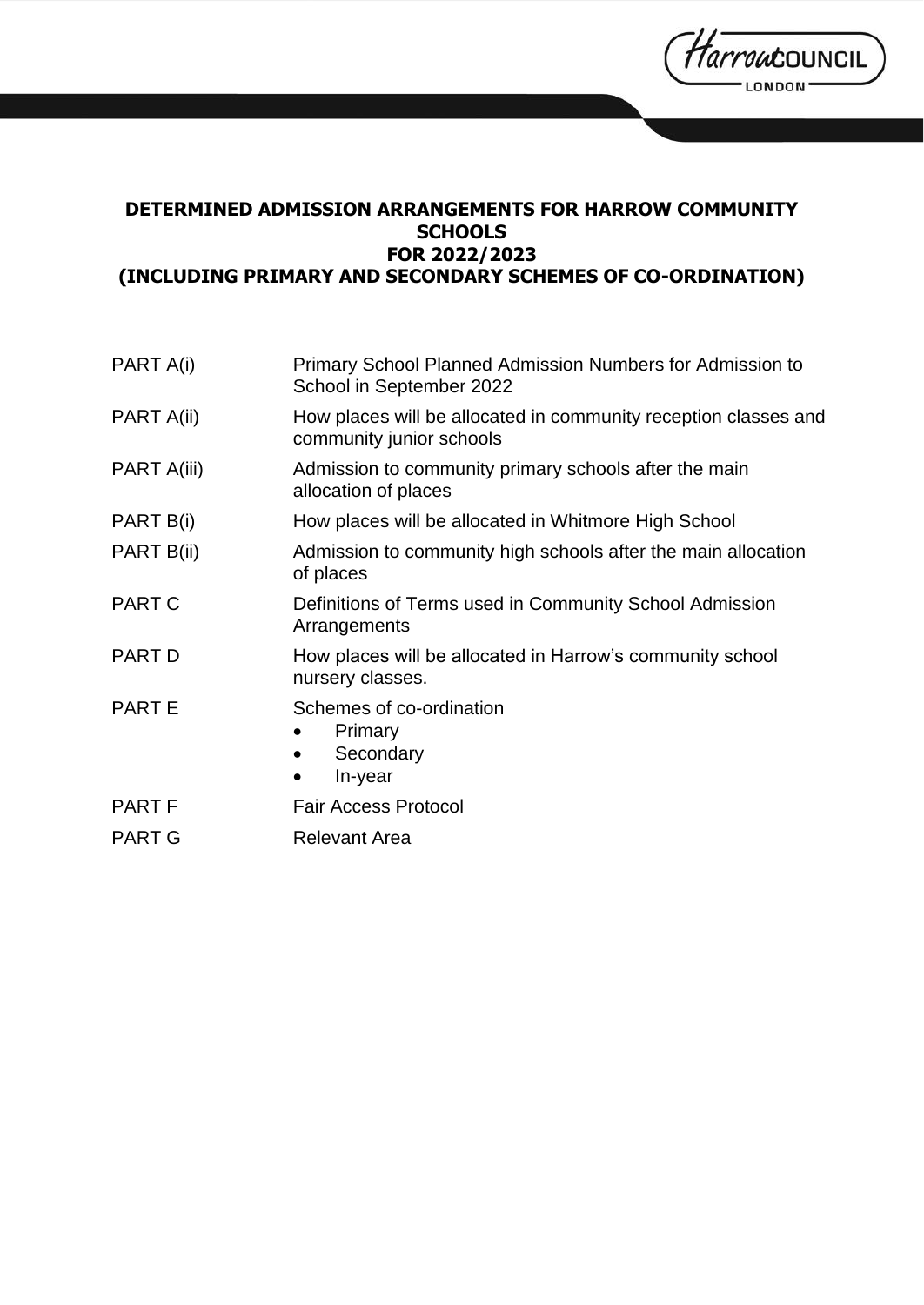*Harrou*council LONDON

PART A(i)

# **COMMUNITY SCHOOL ADMISSION ARRANGEMENTS 2022/23**

## **Primary School Planned Admission Numbers for Admission to School in September 2022**

| School              | <b>Planned Admission Number for</b><br><b>Reception</b> | <b>Planned Admission Number</b><br>Year <sub>3</sub> |
|---------------------|---------------------------------------------------------|------------------------------------------------------|
|                     | Infant and Primary                                      | Junior                                               |
| Belmont             | 90                                                      |                                                      |
| Camrose             | 60                                                      |                                                      |
| Cannon Lane         | 120                                                     |                                                      |
| <b>Cedars Manor</b> | 60                                                      |                                                      |
| Elmgrove            | 120                                                     |                                                      |
| Glebe               | 90                                                      |                                                      |
| Grange              | 90                                                      |                                                      |
| Grimsdyke           | 90                                                      |                                                      |
| Kenmore Park        | 90                                                      | 90                                                   |
| Longfield           | 90                                                      |                                                      |
| Marlborough         | 90                                                      |                                                      |
| Newton Farm         | 60                                                      |                                                      |
| Norbury             | 90                                                      |                                                      |
| <b>Pinner Park</b>  | 120                                                     |                                                      |
| Pinner Wood         | 90                                                      |                                                      |
| Roxbourne           | 60                                                      |                                                      |
| Roxeth              | 60                                                      |                                                      |
| <b>Stag Lane</b>    | 120                                                     |                                                      |
| Stanburn            | 90                                                      |                                                      |
| Vaughan             | 90                                                      |                                                      |
| Weald               | 60                                                      |                                                      |
| West Lodge          | 90                                                      |                                                      |
| Whitchurch          | 120                                                     |                                                      |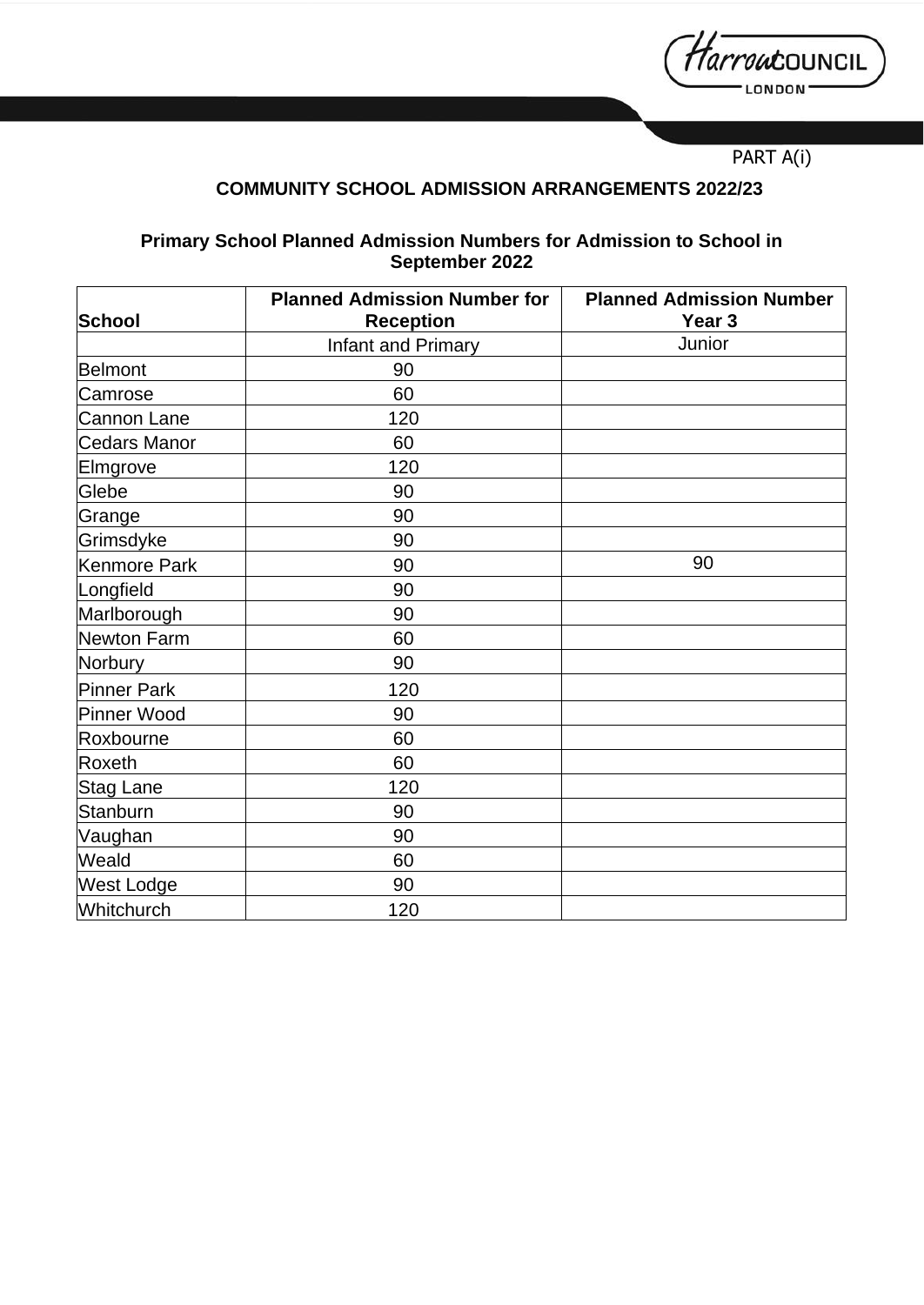## PART A(ii) **ADMISSION TO RECEPTION CLASS AND INFANT TO JUNIOR TRANSFER**

If more applications are received than there are places available, places are offered up to a school's planned admission number to applicants whose application is received by the closing date in the following priority using an equal preference system (see below).

## **Equal preferences**

Each preference is treated as a separate application. Then using the oversubscription criteria each application is considered and ordered in a list based on how well they meet the criteria. If applicants qualify for a place at more than one school, a place is offered at the one given the highest ranking by the applicant.

In the event a school is oversubscribed and has received more applications than places, and after children with statements of special educational needs or Education, Health and Care Plans have been considered, places will be allocated in accordance with the oversubscription criteria.

## **Oversubscription criteria**

The oversubscription criteria are applied when more applications have been received than there are places available at a school. Applications are considered in the following order:

**a) A 'looked after child' or a child who was previously looked after but immediately after being looked after became subject to an adoption, child arrangements, or special guardianship order including those who appear to the admission authority to have been in state care outside of England and ceased to be in state care as a result of being adopted.**

A looked after child is a child who is (a) in the care of a local authority, or (b) being provided with accommodation by a local authority in the exercise of their social services functions (see the definition in Section 22(1) of the Children Act 1989).This includes children who were adopted under the Adoption Act 1976 (see section 12 adoption orders) and children who were adopted under the Adoption and Children's Act 2002 (see section 46 adoption orders. Child arrangements orders are defined in s.8 of the Children Act 1989, as amended by s.12 of the Children and Families Act 2014. Child arrangements orders replace residence orders and any residence order in force prior to 22 April 2014 is deemed to be a child arrangements order. Section 14A of the Children Act 1989 defines a 'special guardianship order' as an order appointing one or more individuals to be a child's special guardian (or special guardians).

## **b) Children attending the linked infant school.**

This criterion only applies to infant to junior school applications. All children currently attending Year 2 in a separate infant school have a linked priority to the junior school.

**c) Children for whom it is essential to be admitted to a specific school because of special circumstances to do with significant medical needs and or social needs.**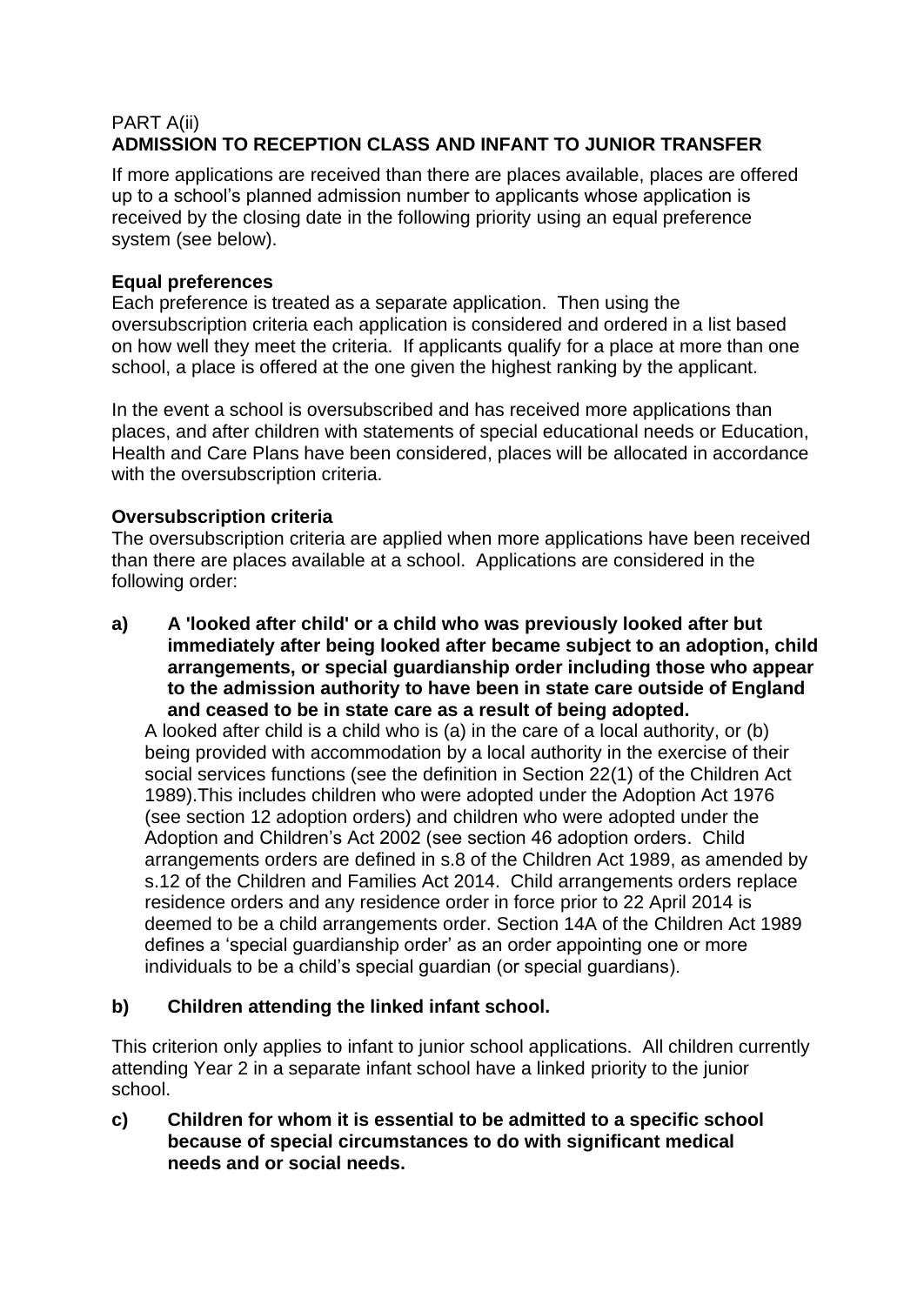This criterion relates to the child's medical and or social needs. Except in wholly exceptional circumstances such requests will only be considered for the school closest to the home address where this criterion is used in Harrow by the admission authority. The application must be supported by written evidence. The supporting evidence should set out the particular reasons why the school in question is the most suitable and the difficulties that would be caused if the child had to attend another school. The recommendation for this specific school should demonstrate knowledge of the school in terms of resources and organisation which deems it essential that the named pupil be admitted to the specific school. The admission authority cannot give higher priority to children under this criterion if the required documents have not been produced.

## **Medical Needs**

Applications made on medical grounds must be accompanied by compelling medical evidence from a hospital consultant at the time of application. The letter from the hospital consultant must provide information about the child's medical condition, the effects of this condition and why, in view of this, the child needs to attend the parent's preferred school.

If the school is not the closest to home, the consultant must set out in detail the wholly exceptional circumstances for attending this school and the difficulties if the child had to attend another school.

Medical claims will only be considered for one school and this should be named by the consultant.

*In assessing these applications, advice will be sought from Harrow's Special Education Needs Service.*

## **Social Needs**

Applications made on social grounds must be accompanied by compelling evidence at the time of application. Social needs claims will be considered where there is involvement from a social worker. The application will need to be supported with a letter from a Divisional Director of Children & Young People Services or a person holding a similar role in another local authority. The director must set out in detail the wholly exceptional circumstances for attending this school and the difficulties if the child had to attend another school.

Social claims will only be considered for one school and this should be named in the letter from a Divisional Director of Children & Young People Services or a person holding a similar role in another local authority.

## **d) Medical reasons relevant to parent(s)**

Parent(s) with special medical reasons for seeking a place for their child at their preferred school. Except in wholly exceptional circumstances such requests will only be considered for the school closest to the home address where this criterion is used in Harrow by the admission authority. Applications will only be considered for the parent(s) with whom the child lives and must be accompanied by compelling medical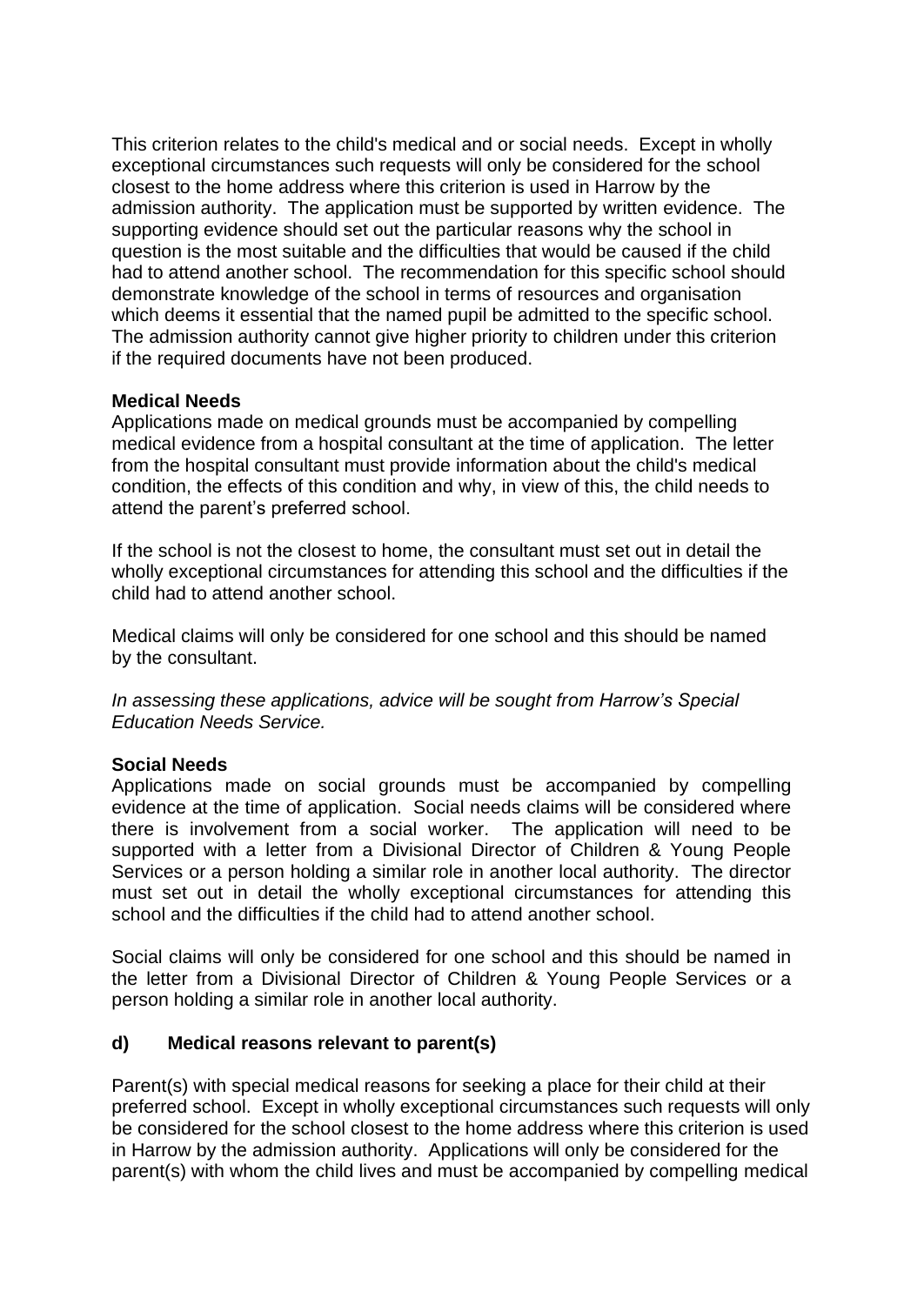evidence from a hospital Consultant at the time of application. The letter from the hospital consultant must provide information about the parent's medical condition, the effects of this condition and why, in view of this, the child needs to attend the parent's preferred school.

If the school is not the closest to home, the consultant must set out in detail the wholly exceptional circumstances for attending this school and the difficulties if the child had to attend another school.

Medical claims will only be considered for one school and this should be named by the consultant.

In assessing these applications, guidance will be sought as appropriate (e.g. Harrow Association of Disabled people).

## **e) Sibling link (i.e. older brothers/sisters)**

Children with a brother or sister attending the primary, infant school or linked junior school at the time of admission.

## **f) Children of staff of the school**

Children where their parent(s) has been employed by the school for two or more years at the time at which the application for admission to the school is made or where the member of staff has been recruited to a vacant post where there is a demonstrable skills shortage.

## **g) Distance**

Children living nearest to the school measured in a straight line from home to school. This must be the address where the parent and child normally live and they must be living there on the closing date for receipt of applications.

## **Tie Breaker**

If more applications are received in any one criterion than there are places available the oversubscription criteria will be re-applied followed by the 'tie-breaker' of distance, measured in a straight line. In cases where applicants live equidistant from the preferred school and places cannot be offered to both children, the available place will be allocated using a random computer selection.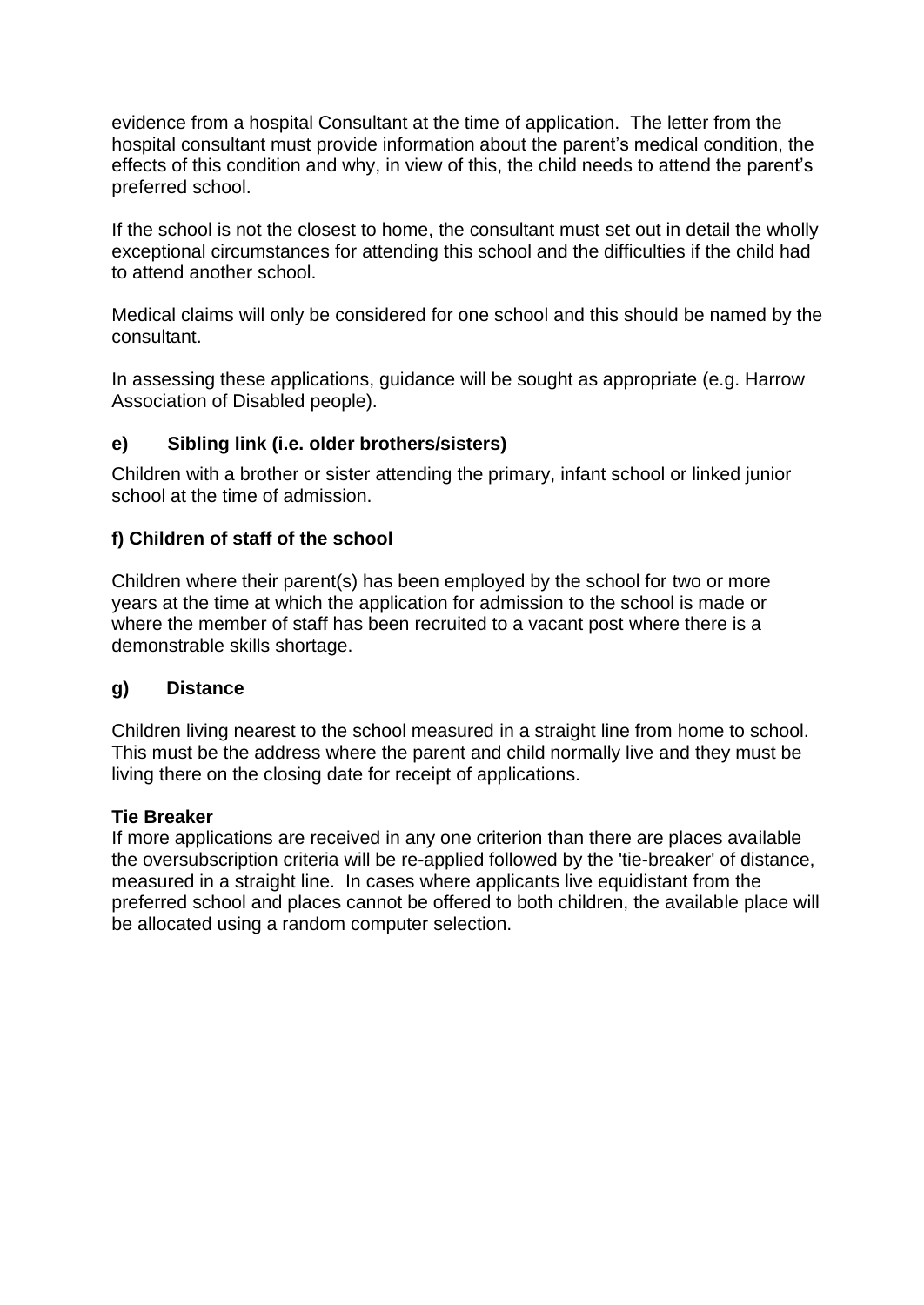## **LATE APPLICATIONS/CHANGES TO THE APPLICATION FORM AFTER THE CLOSING DATE**

Application forms must be received by Harrow Council by the closing date of 15 January 2022.

Applications received after the closing date will be considered as late applications and will be processed after places have been allocated to applicants who applied ontime. However, in very exceptional cases applications received after the closing date may be considered.

The following are some example of exceptions that may apply provided the application is received by 10 February 2022 and that there is appropriate evidence:

- 1. If the family has just moved house you will be asked to provide:
	- a letter from the solicitor confirming completion date which must be on or before 10 February 2022
	- a formal tenancy agreement from a letting/estate agent, which comes into effect on or before 10 February 2022
- 2. If the family is returning from abroad they will need to provide:
	- a council tax bill confirming re-occupation of their property by 10 February 2022 if the property has not been occupied
	- confirmation that tenancy has ceased by 10 February 2022 and that they will re-occupy their property if it has been rented during their absence
	- confirmation from their employer that they will return to live in Harrow on or before 10 February 2022 if they were seconded abroad.
- 3. If a single parent has been ill for some time, or there has been a recent death of an immediate family member (evidence of this will be required).

#### **DEFERRED ENTRY**

Parents can request that the date that their child is admitted to school is deferred until later in the year in which they apply or until the term in which the child reaches compulsory school age. Parents can also request that their child attends part-time until their child reaches compulsory school age.

## **APPLICATIONS FOR CHILDREN OUTSIDE THE NORMAL AGE GROUP**

Parents can apply for a school place outside of the normal age group of their child, for example, if the child is gifted and talented or has experienced problems such as ill health.

If parents wish to apply for a place during an in-year round in a lower or higher year group, they must contact the local authority with the request in writing providing a reason and professional advice if available with the request so it can be considered.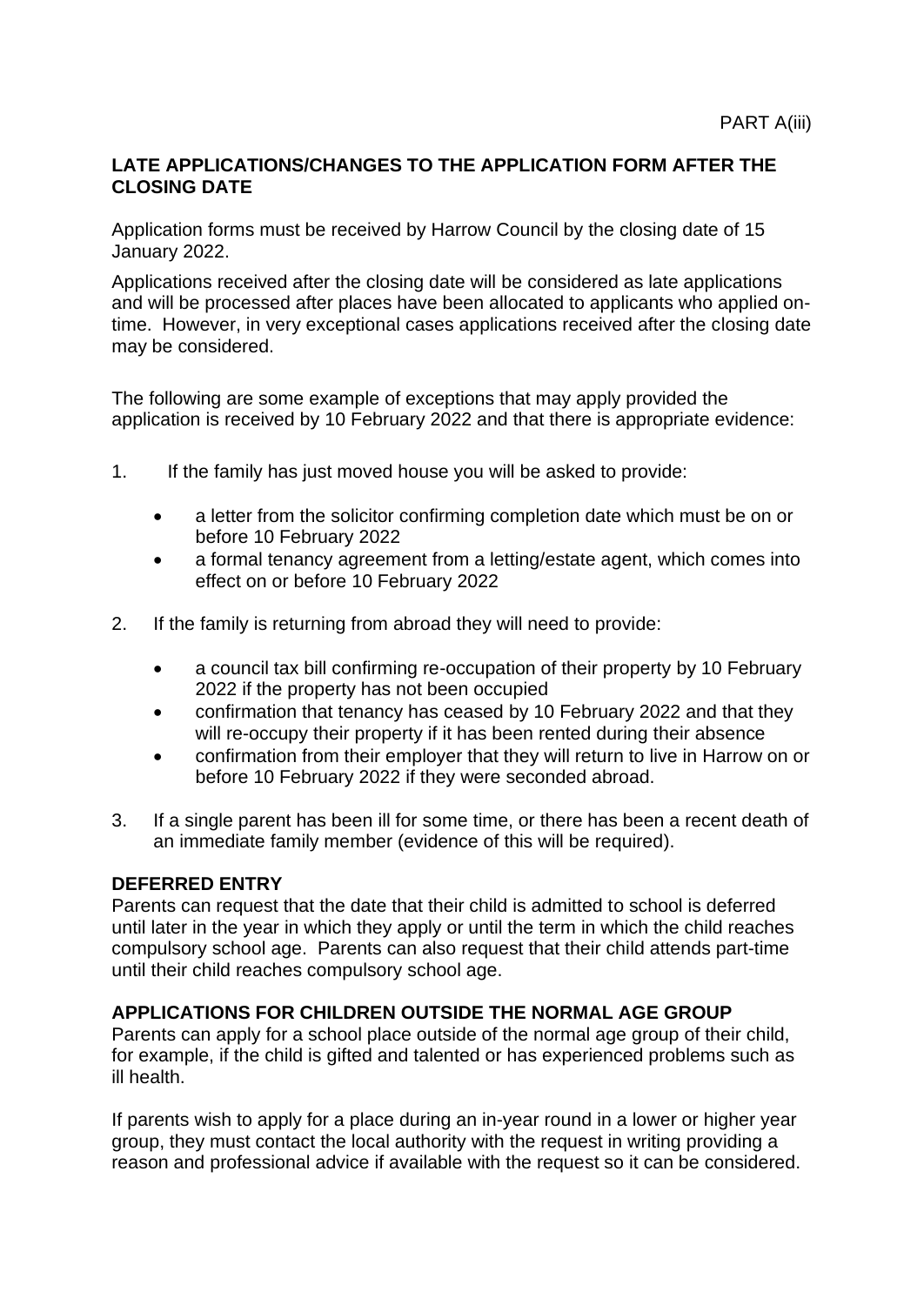Parents of summer born children may choose not to send their child to school until the September following their fifth birthday and may request that they are admitted out of their normal age group – to reception rather than year 1. The term summer born children relates to all children born from 1 April to 31 August. These children reach compulsory school age on 31 August following their fifth birthday (or on their fifth birthday if it falls on 31 August). It is likely that most requests for summer born children to be admitted out of their normal age group will come from parents of children born in the later summer months or those born prematurely. The Local Authority as the admission authority for community schools will need to make decisions on the basis of the circumstances of each case and in the best interests of the child concerned. In making the decision the following will be taken into account:

- views of the parents;
- information about the child's academic, social and emotional development;
- where relevant, their medical history and the views of a medical professional;
- whether they have previously been educated out of their normal age group; and
- whether they may naturally have fallen into a lower age group if it were not for being born prematurely.

Parents seeking admission to an age group below the child's actual age should submit their request for the September of the year before the year when children of the same age are due to start school. This enables a parent to apply for a school place in their child's actual age group before the closing date on 15 January, if the request for later admission is refused by an Admissions Authority.

If the Admission Authority approves the request, the parent will be advised to reapply in the following year and provide a copy of the decision. However, there can be no guarantee of a place being available at the school, as this is dependent on the number of applicants that year. It is not possible to reserve a place for the following year. Parents are therefore advised to have alternative arrangement in place.

Parents have a statutory right to appeal against the refusal of a place at a school for which they have applied. This right does not apply if they are offered a place at the school, but it is not in their preferred age group.

## **WAITING LISTS**

If the school place allocated is not the first preference, the child's name will automatically be placed on the waiting list for schools which have been ranked higher than the offer made. Community school and Academy School waiting lists will then be maintained by the Council. The Voluntary Aided schools maintain their own waiting lists.

Applicants who completed an on-time application but did not name the school as one of their original preference(s) may apply for their child's name to be added to the waiting list.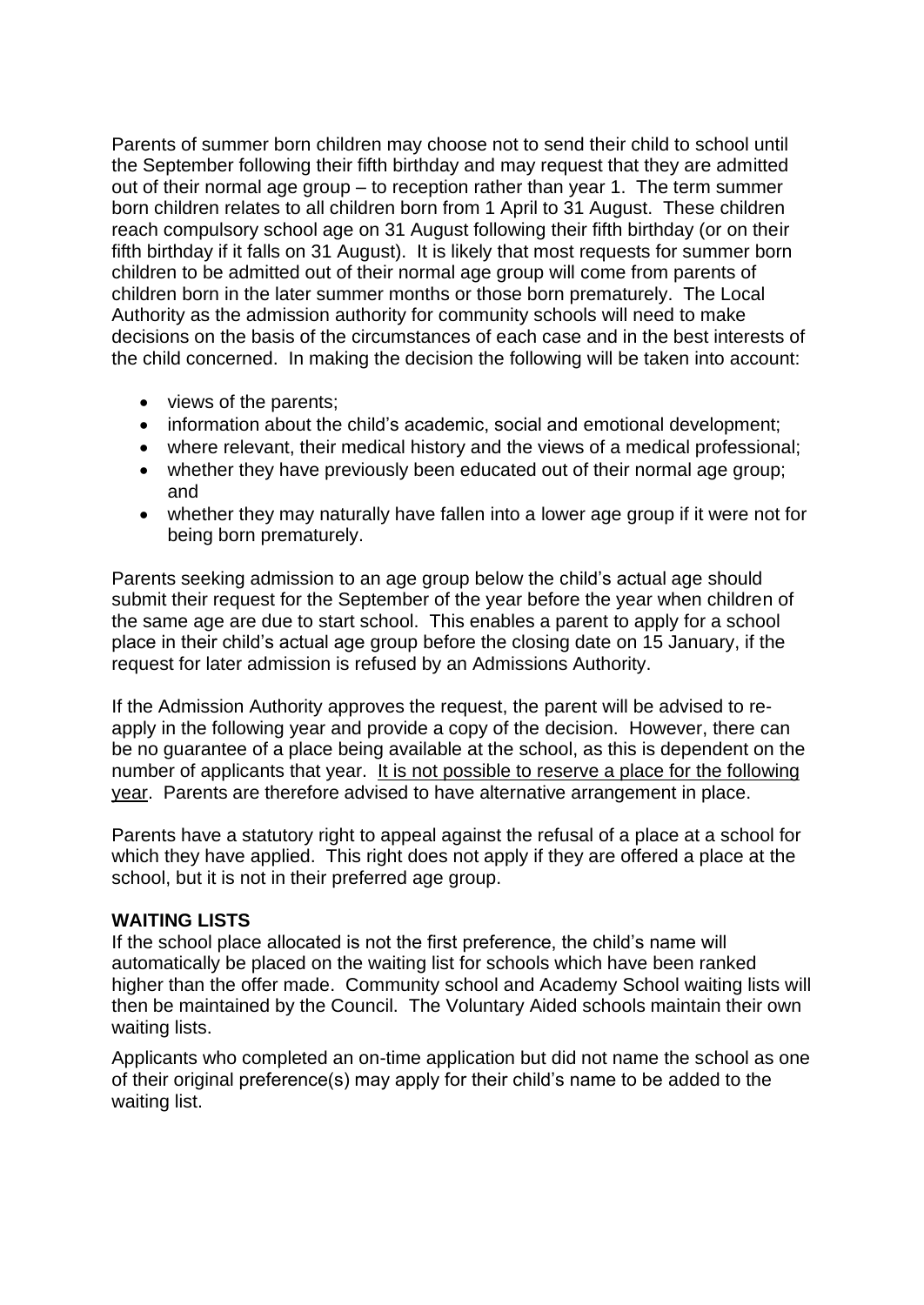Waiting lists are not a 'first come - first served' list and so time on the list does not give any priority. Waiting lists are kept in the priority order as explained in the oversubscription criteria.

Places are offered from the waiting list throughout the year. When a place becomes available, it is offered to the first child on the list and if it is accepted all other children will move up the list. Children may also move down the waiting list if another family, with a higher priority under the oversubscription criteria, ask for their child's name to be added to the list.

Applicants, who ask for their child's name to be placed on the waiting list for another school, after a school place has been allocated, are indicating they prefer this school to the school already allocated. If at a later date a place is offered from the waiting list, this new offer will supersede any previous offer, which will then be withdrawn.

Looked after children and previously looked after children, and those allocated a place at the school in accordance with Harrow's Fair Access Protocol, will take precedence over those on a waiting list.

*Please note carefully: Waiting lists will be closed on the last day of term each year and will not roll over. If you wish your child to remain on the waiting list into the new academic year you will need to submit a new in year application. It is your responsibility to remember to reapply. The local authority will not remind you to take this action.*

#### **APPEALS**

Parents can appeal against any decision made by Harrow about the school where they would like their child to be educated.

When an appeal form is requested, the child's name is automatically placed on the waiting list for that school. Parents can ask for their child's name to be put on the waiting list for any other school.

A child admitted to a school as a result of a successful appeal will be admitted in precedence to those on the waiting list.

#### **IN-YEAR APPLICATIONS**

Applications received outside the normal admissions round will be considered in line with the oversubscription criteria.

A place will be offered at the school requested provided there is a vacancy in the appropriate year group. Where the year group is full and it is not possible to meet parental preference, a place will be offered at the nearest primary school with a vacancy in the year group.

The address used to process the application will be the address where the parent and child normally live and they must be living there at the time of application.

Admission of one child to a primary school does not give a right of admission for brothers or sisters, if places are not available for all at the same time.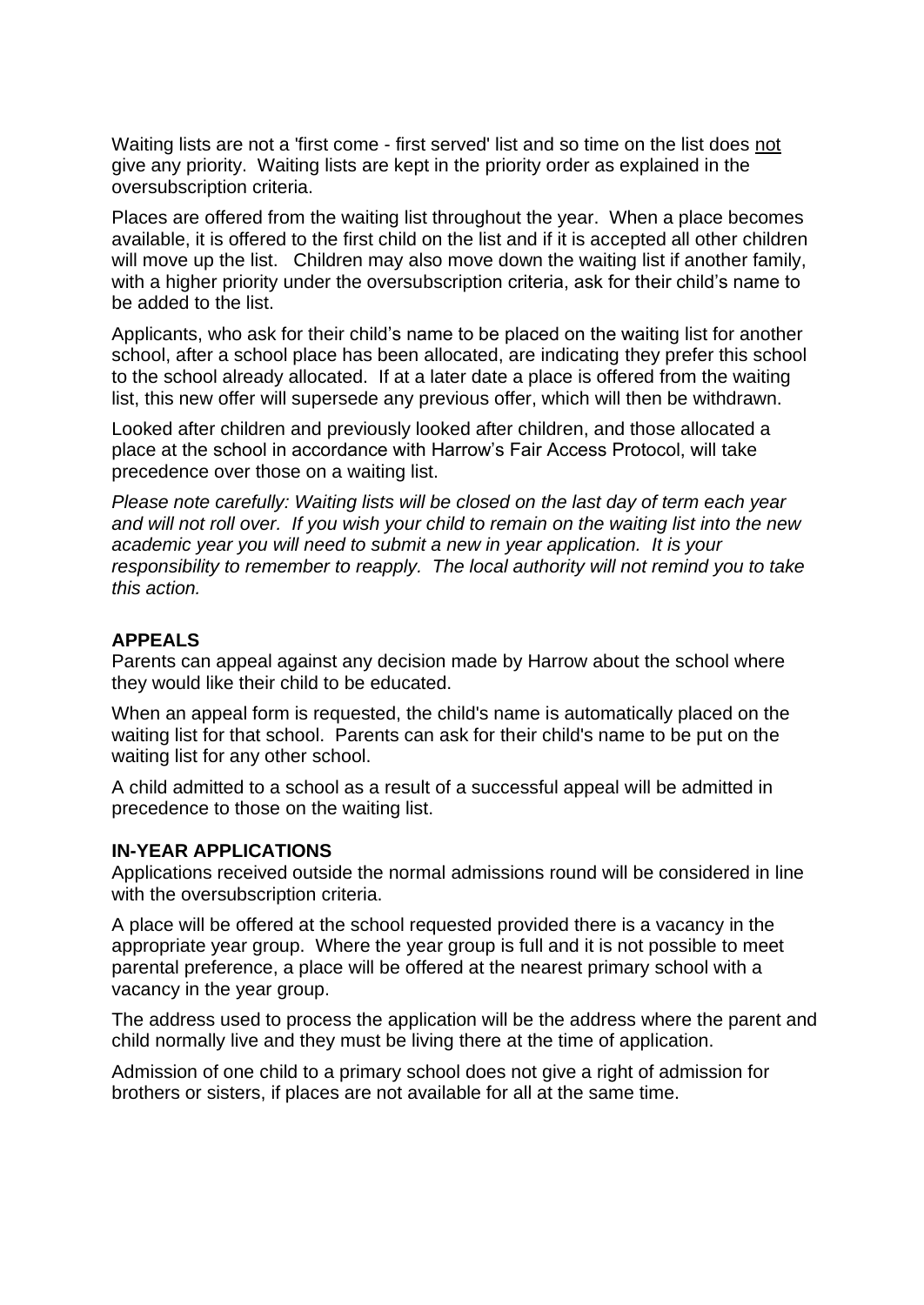## **ARMED FORCES FAMILIES**

For families of service personnel with a confirmed posting to their area, or crown servants returning from overseas to live in that area, the admission authority will allocate a place in advance of the family arriving in the area provided the application is accompanied by an official letter that declares a relocation date and a Unit postal address or quartering area address.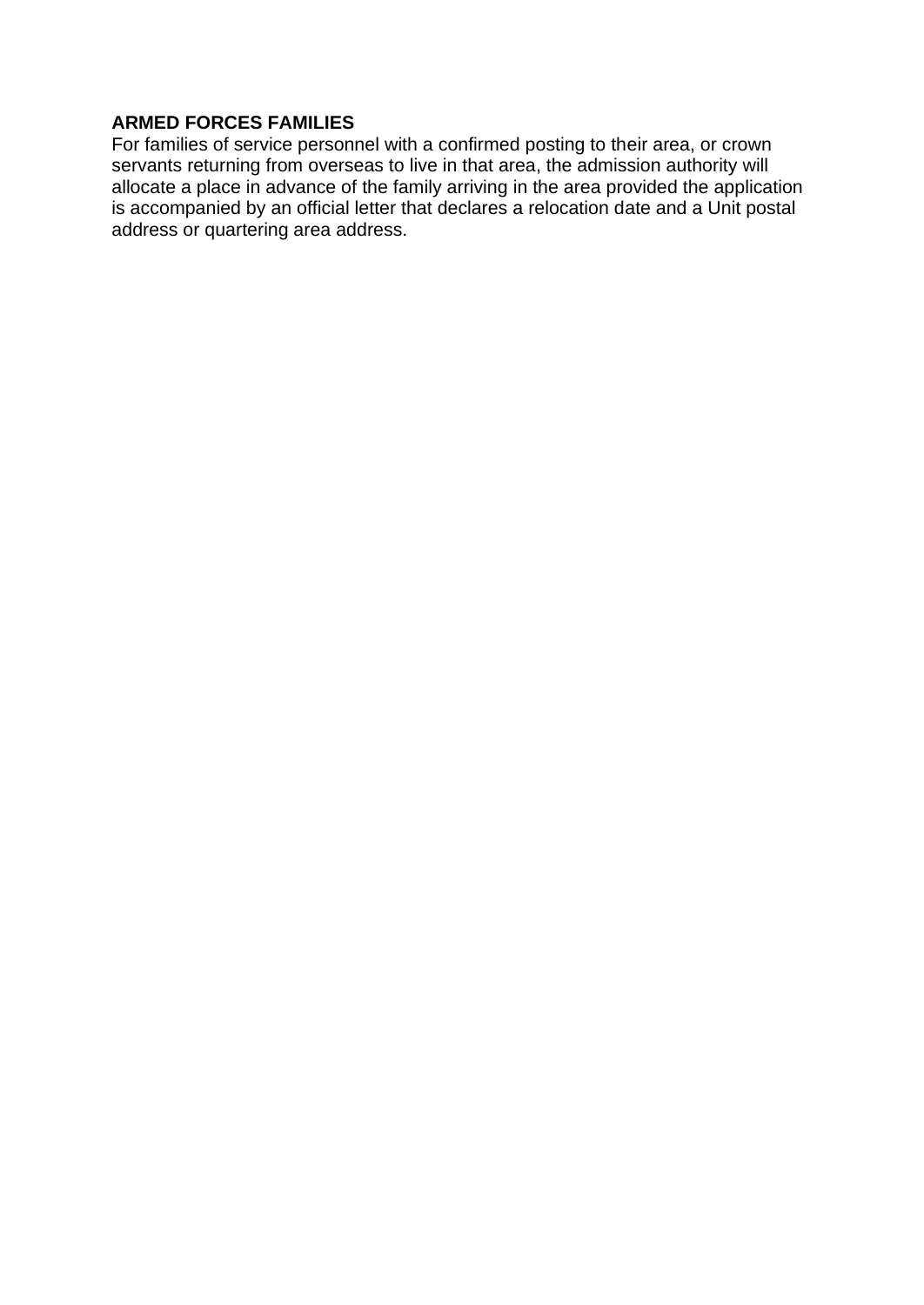#### PART B(i) **ADMISSION ARRANGEMENTS TO WHITMORE HIGH SCHOOL**

## **ADMISSION TO YEAR 7**

| ∣ School | <b>Planned Admissions Number</b> |
|----------|----------------------------------|
| Whitmore | 270                              |

If more applications are received than there are places available, places are offered up to a school's planned admission number to applicants whose application is received by the closing date using an equal preference system (see below).

## **Equal preferences**

Each preference is treated as a separate application. Then using the oversubscription criteria each application is considered and ordered in a list based on how well they meet the criteria. If applicants qualify for a place at more than one school, a place is offered at the one given the highest ranking by the applicant.

In the event Whitmore High School is oversubscribed and has received more applications than places and after children with statements of special educational needs or Education, Health and Care Plans have been considered places will be allocated in accordance with the oversubscription criteria.

**Oversubscription criteria** (This is applied when more applications are received than there are places available at a school)

**a) A 'looked after child' or a child who was previously looked after but immediately after being looked after became subject to an adoption, child arrangements, or special guardianship order including those who appear to the admission authority to have been in state care outside of England and ceased to be in state care as a result of being adopted.**

A looked after child is a child who is (a) in the care of a local authority, or (b) being provided with accommodation by a local authority in the exercise of their social services functions (see the definition in Section 22(1) of the Children Act 1989).This includes children who were adopted under the Adoption Act 1976 (see section 12 adoption orders) and children who were adopted under the Adoption and Children's Act 2002 (see section 46 adoption orders. Child arrangements orders are defined in s.8 of the Children Act 1989, as amended by s.12 of the Children and Families Act 2014. Child arrangements orders replace residence orders and any residence order in force prior to 22 April 2014 is deemed to be a child arrangements order. Section 14A of the Children Act 1989 defines a 'special guardianship order' as an order appointing one or more individuals to be a child's special guardian (or special guardians).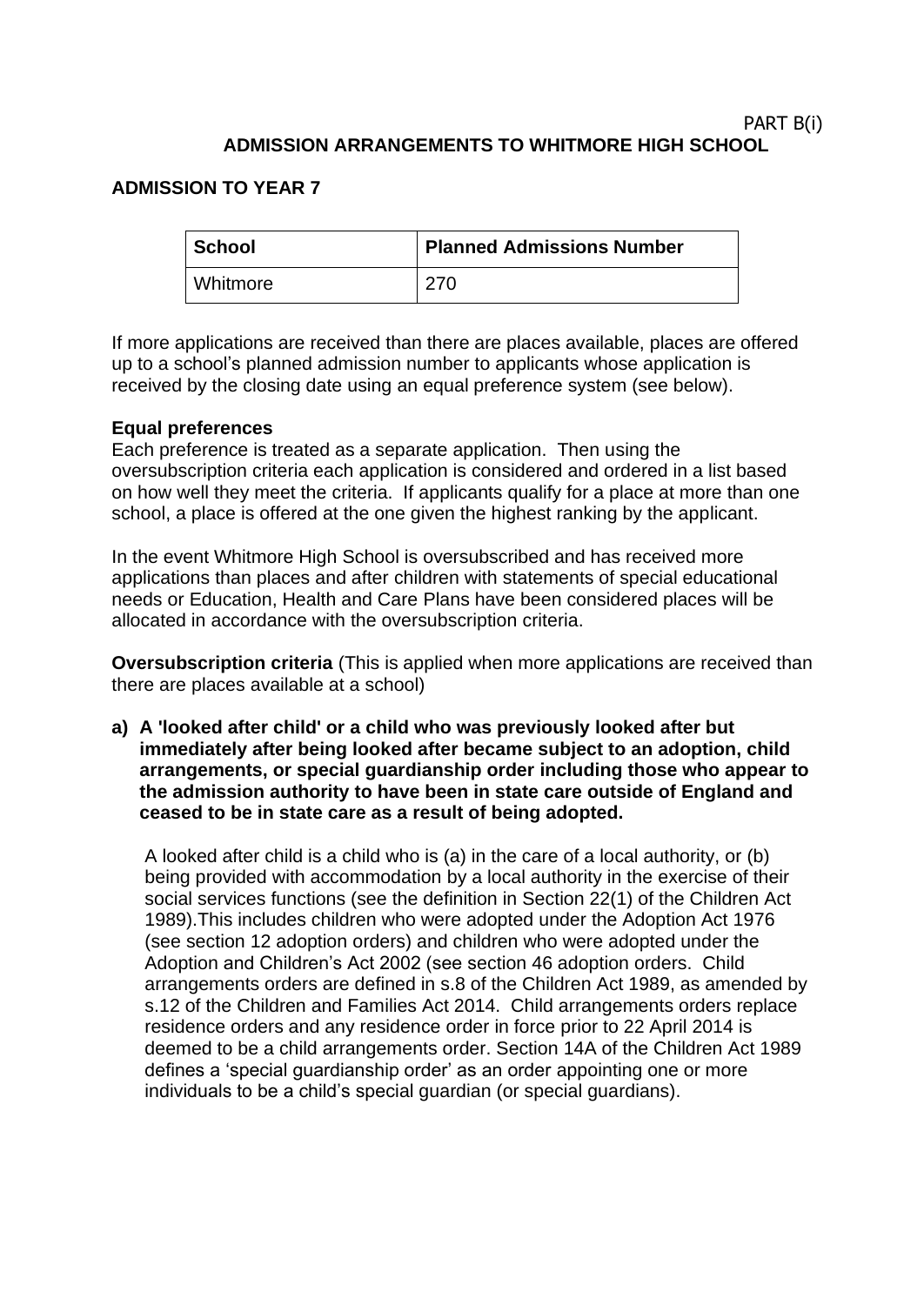#### **b) Children for whom it is essential to be admitted to a specific school because of special circumstances to do with significant medical needs and or social needs.**

This criterion relates to the child's medical and or social needs. Except in wholly exceptional circumstances such requests will only be considered for the school closest to the home address where this criterion is used in Harrow by the admission authority. The application must be supported by written evidence. The supporting evidence should set out the particular reasons why the school in question is the most suitable and the difficulties that would be caused if the child had to attend another school. The recommendation for this specific school should demonstrate knowledge of the school in terms of resources and organisation which deems it essential that the named pupil be admitted to the specific school. The Admission authority cannot give higher priority to children under this criterion if the required documents have not been produced.

## **Medical Needs**

Applications made on medical grounds must be accompanied by compelling medical evidence from a hospital Consultant at the time of application. The letter from the hospital consultant must provide information about the child's medical condition, the effects of this condition and why, in view of this, the child needs to attend the parent's preferred school.

If the school is not the closest to home, the consultant must set out in detail the wholly exceptional circumstances for attending this school and the difficulties if the child had to attend another school.

Medical claims will only be considered for one school and this should be named by the consultant.

In assessing these applications, advice will be sought from Harrow's Special Education Needs Service.

#### **Social Needs**

Applications made on social grounds must be accompanied by compelling evidence at the time of application. Social needs claims will be considered where there is involvement from a social worker. The application will need to be supported with a letter from a Divisional Director of Children & Young People Services or a person holding a similar role in another local authority. The director must set out in detail the wholly exceptional circumstances for attending this school and the difficulties if the child had to attend another school.

Social claims will only be considered for one school and this should be named in the letter from a Divisional Director of Children & Young People Services or a person holding a similar role in another local authority.

#### **c) Medical reasons relevant to parent(s)**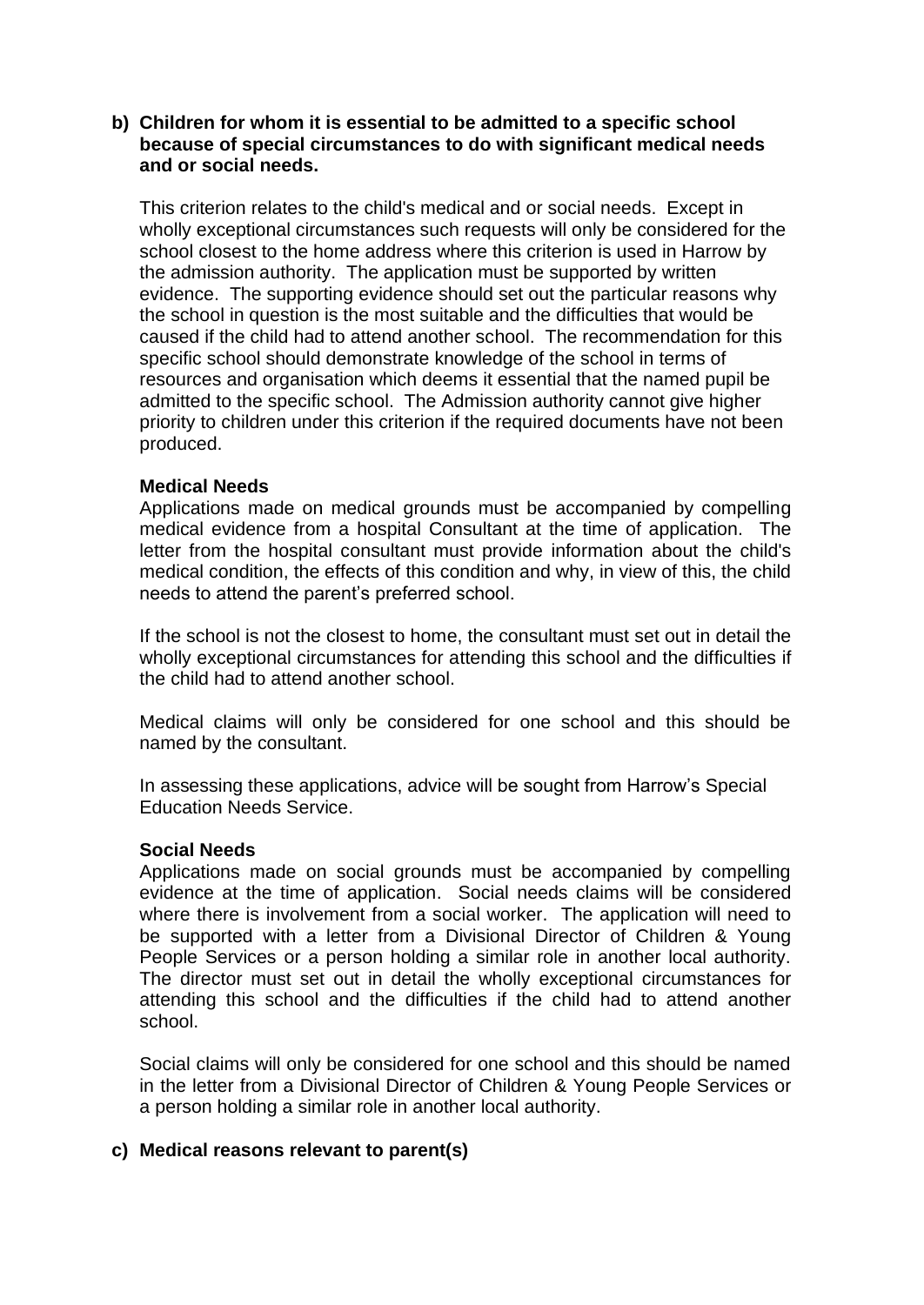Parent(s) with special medical reasons for seeking a place for their child at their preferred school. Except in wholly exceptional circumstances such requests will only be considered for the school closest to the home address where this criterion is used in Harrow by the admission authority. Applications will only be considered for the parent(s) with whom the child lives and must be accompanied by compelling medical evidence from a hospital Consultant at the time of application. The letter from the hospital consultant must provide information about the parent's medical condition, the effects of this condition and why, in view of this, the child needs to attend the parent's preferred school.

If the school is not the closest to home, the consultant must set out in detail the wholly exceptional circumstances for attending this school and the difficulties if the child had to attend another school.

In assessing these applications, guidance will be sought as appropriate (e.g. Harrow Association of Disabled people).

Medical claims will only be considered for one school and this should be named by the consultant.

Parent(s) making a medical claim solely on the grounds of the young person's need to be accompanied on the journey to school will not be allowed.

#### **d) Sibling link (older brothers or sisters)**

Children with a brother or sister attending Whitmore High School in years 7 to 11 at the time of application. The sibling link does not apply to students who are attending the sixth form.

#### **e) Children of staff of the school**

Children where their parent(s) has been employed by the school for two or more years at the time at which the application for admission to the school is made or where the member of staff has been recruited to a vacant post where there is a demonstrable skills shortage.

#### **f) Distance from home to school**

Children living nearest to the school measured in a straight line from home to school. This must be the address where parent and child normally live and they must be living there on the closing date for receipt of applications.

#### **Tie Breaker**

If more applications are received in any one criterion than there are places available the oversubscription criteria will be re-applied followed by the 'tie-breaker' of distance, measured in a straight line. In cases where applicants live equidistant from the preferred school and places cannot be offered to both children, the available place will be allocated using a random computer selection.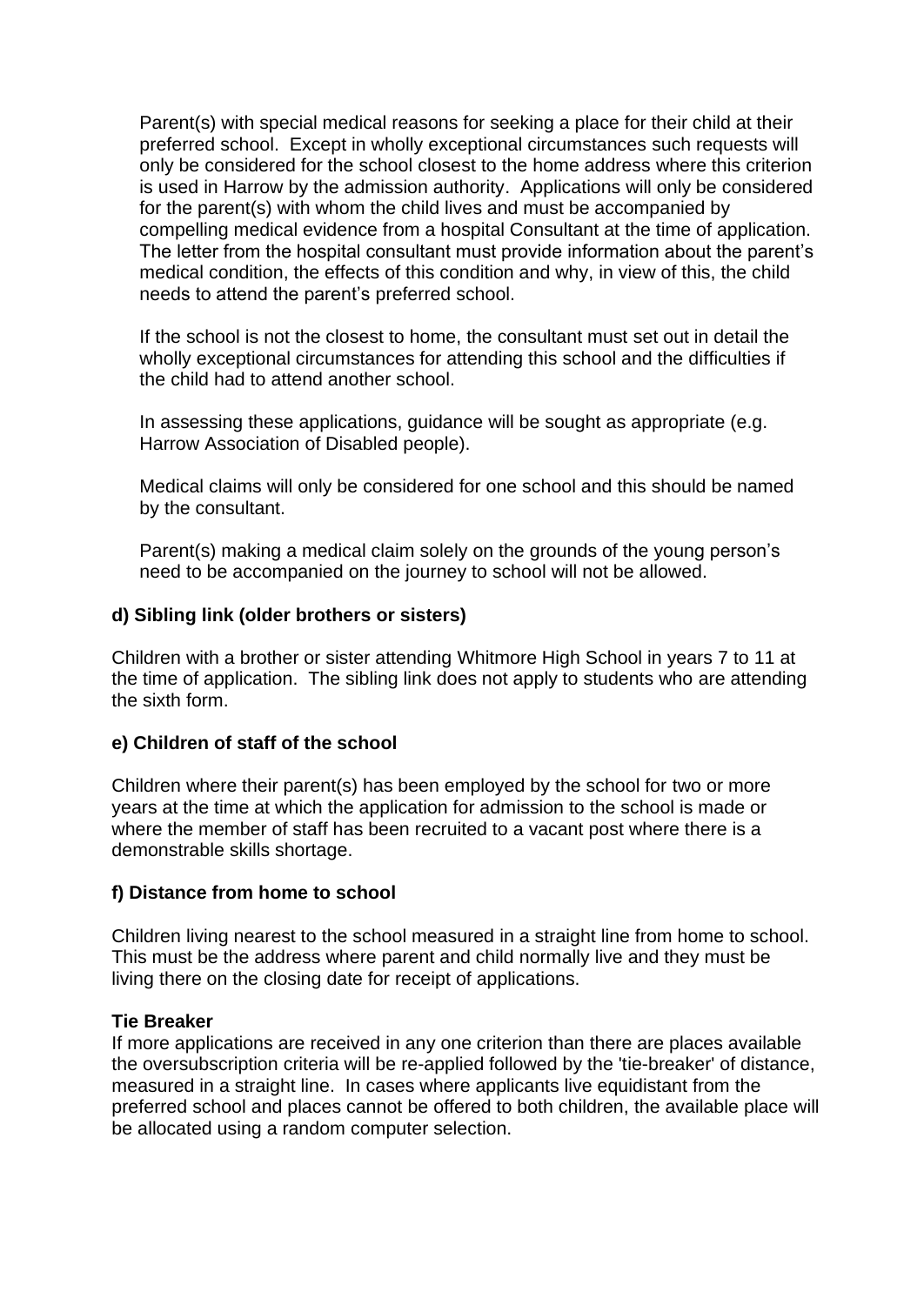## **APPLICATIONS RECEIVED AFTER THE CLOSING DATE.**

Application forms must be received by Harrow Council by the closing date of **31 October 2021.**

Applications received after the closing date will be considered as late applications and will be processed after places have been allocated to applicants who applied ontime. However, in very exceptional cases applications received after the closing date may be considered. Additionally, any changes to the application (e.g. order of school preference or change of address) received, or that come into effect, after the closing date will be treated in the same way as a late application (see below).

The following are some example of exceptions that may apply provided the application is received by 9 December 2021.

- 1. If your family has just moved house you will be asked to provide:
	- a letter from your solicitor confirming completion date, which must be on or before 9 December 2021.
	- a tenancy agreement, which comes into effect on or before 9 December 2021.
- 2. If you are returning from abroad you will need to provide:
	- a council tax bill confirming re-occupation of your property by 9 December 2021, if your property has not been occupied.
	- confirmation that tenancy has ceased by 9 December 2021, if your property has been rented during your absence
	- confirmation from your employer that you will return to the UK by 9 December 2021 if you were seconded abroad.
- 3. If a single parent has been ill for some time, or there has been a recent death of an immediate family member (evidence of this will be required).

## **WAITING LIST FOR WHITMORE HIGH SCHOOL**

If you have been allocated a school place which was not your first preference, your child's name will automatically be placed on the waiting list for schools which you have ranked higher than the offer we have made.

Applicants who completed an on-time application but did not name the school as one of their original preference(s) may apply for their child's name to be added to the waiting list.

Waiting lists are not a 'first come - first served' list and so time on the list does not give any priority. Waiting lists are kept in the priority order as explained in the oversubscription criteria.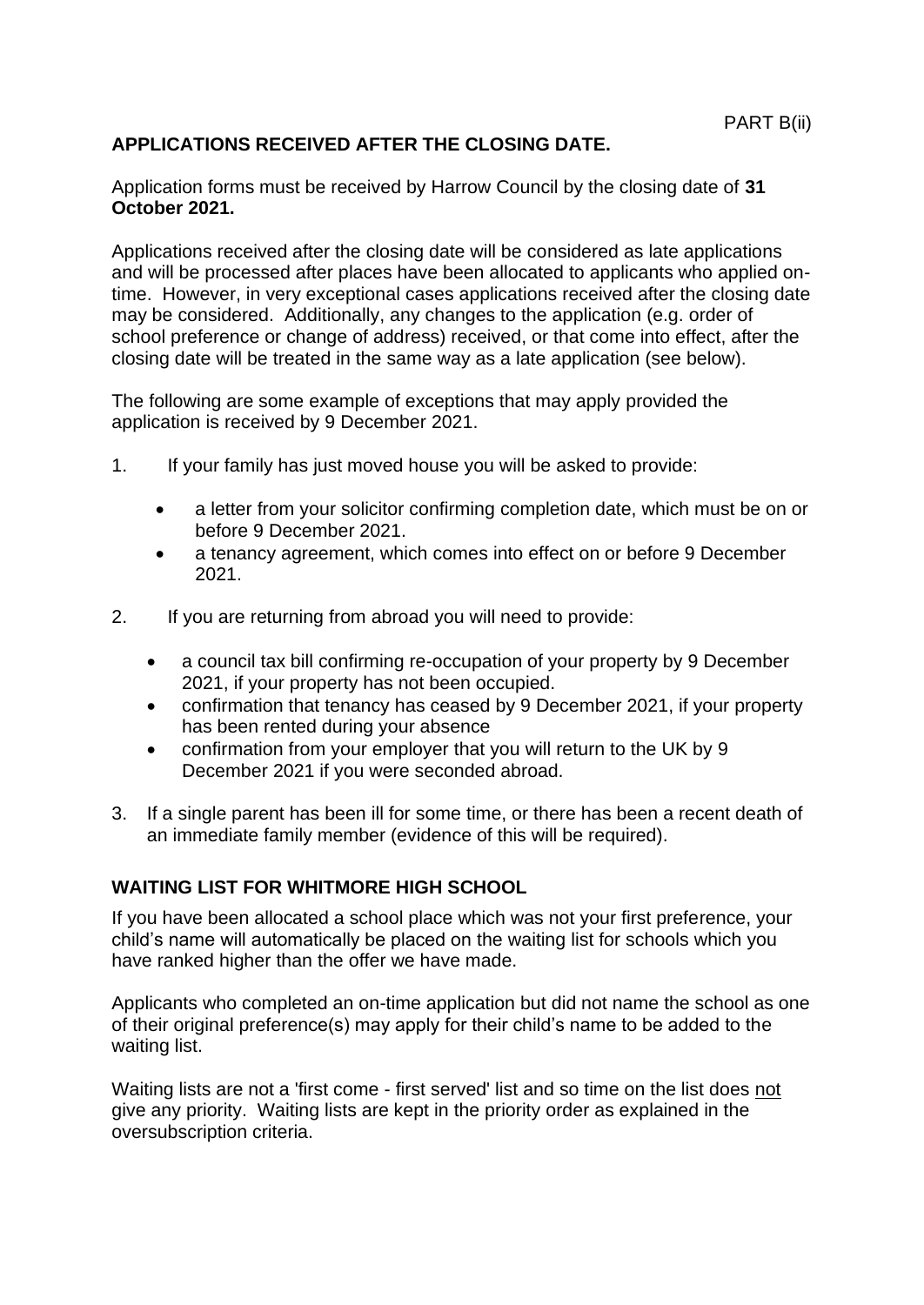Places are offered from the waiting list throughout the year. When a place becomes available, it is offered to the first child on the list and if it is accepted all other children will move up the list. Children may also move down the waiting list if another family, with a higher priority under the oversubscription criteria, ask for their child's name to be added to the list.

Applicants, who ask for their child's name to be placed on the waiting list for another school, after a school place has been allocated, are indicating they prefer this school to the school already allocated. If at a later date a place is offered from the waiting list, this new offer will supersede any previous offer, which will then be withdrawn.

Looked after children and previously looked after children, and those allocated a place at the school in accordance with Harrow's Fair Access Protocol, will take precedence over those on a waiting list.

#### **APPEALS**

Parents can appeal against any decision made by Harrow about the school where they would like their child to be educated.

When an appeal form is requested, the child's name is automatically placed on the waiting list for that school. Parents can ask for their child's name to be put on the waiting list for any other school.

A child admitted to a school as a result of a successful appeal will be admitted in precedence to those on the waiting list.

#### **IN-YEAR APPLICATIONS**

Applications received outside the normal admissions round will be considered in line with the oversubscription criteria.

A place will be offered at the school requested provided there is a vacancy in the appropriate year group. Where the year group is full and it is not possible to meet parental preference, a place will be offered at the nearest school with a vacancy in the year group.

The address used to process the application will be the address where the parent and child normally live and they must be living there at the time of application.

Admission of one child to a school does not give a right of admission for brothers or sisters, if places are not available for all at the same time.

#### **APPLICATIONS FOR CHILDREN OUTSIDE THE NORMAL AGE GROUP**

Parent(s) can apply for a school place outside of the normal age group of their child, for example, if the child is gifted and talented or has experienced problems such as ill health.

Parents who wish to apply for a place during an In-Year round in a lower or higher year group must contact the local authority with their request in writing providing a reason and professional advice if available with their request so their request can be considered.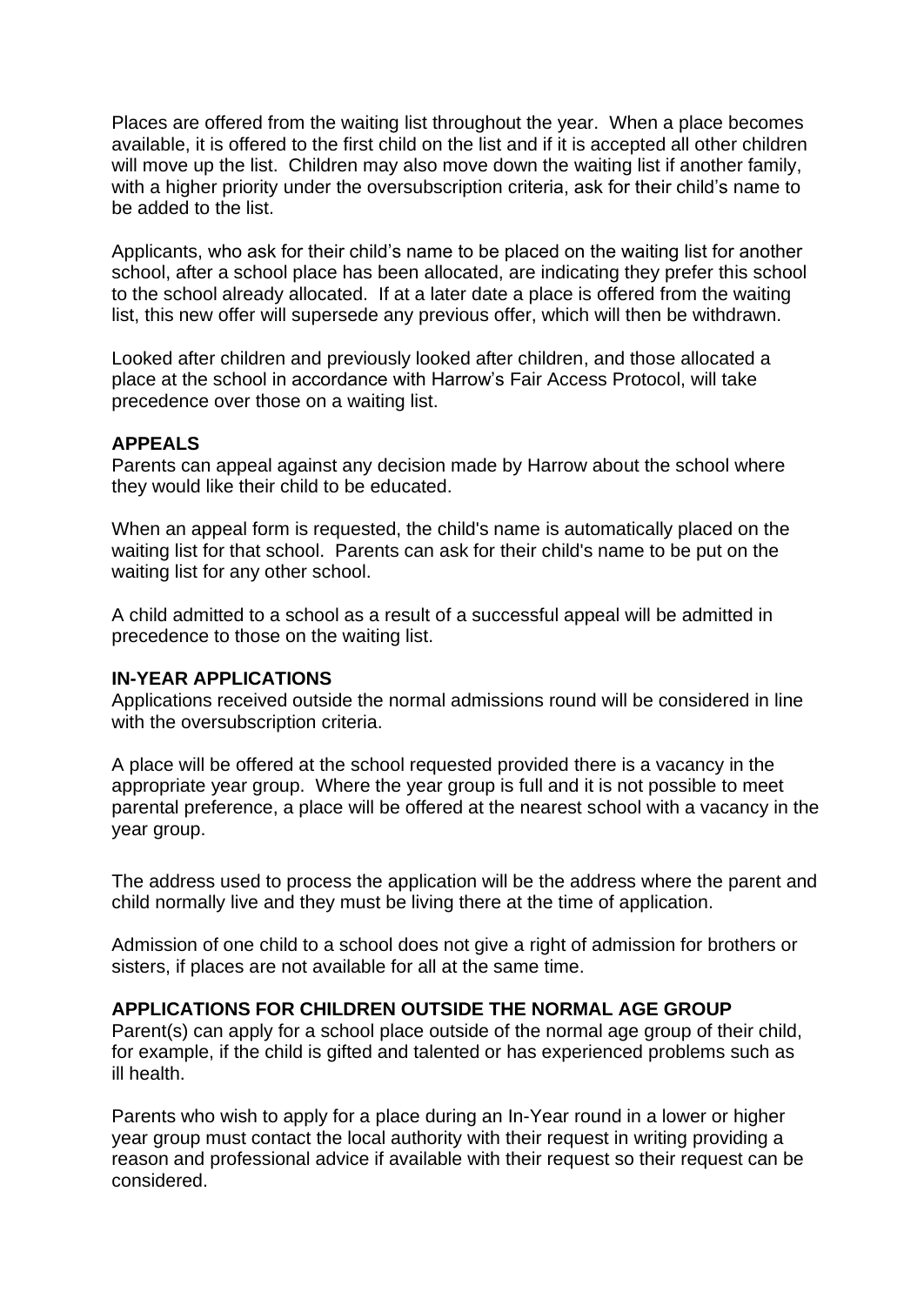## **ARMED FORCES FAMILIES**

For families of service personnel with a confirmed posting to their area, or crown servants returning from overseas to live in that area, the admission authority will allocate a place in advance of the family arriving in the area provided the application is accompanied by an official letter that declares a relocation date and a Unit postal address or quartering area address.

## **ADMISSION TO HARROW SIXTH FORM COLLEGIATE**

All students may continue to study in the sixth form of their current school, providing they meet the academic entry requirements of their selected courses.

A collegiate system operates at sixth form level within Harrow and some courses are offered through this arrangement. As a result, some students from other schools and/or colleges join courses at a particular sixth form and some students from the school may join sixth form courses in other schools and/or colleges.

Applications should be made to the school by (date to be agreed).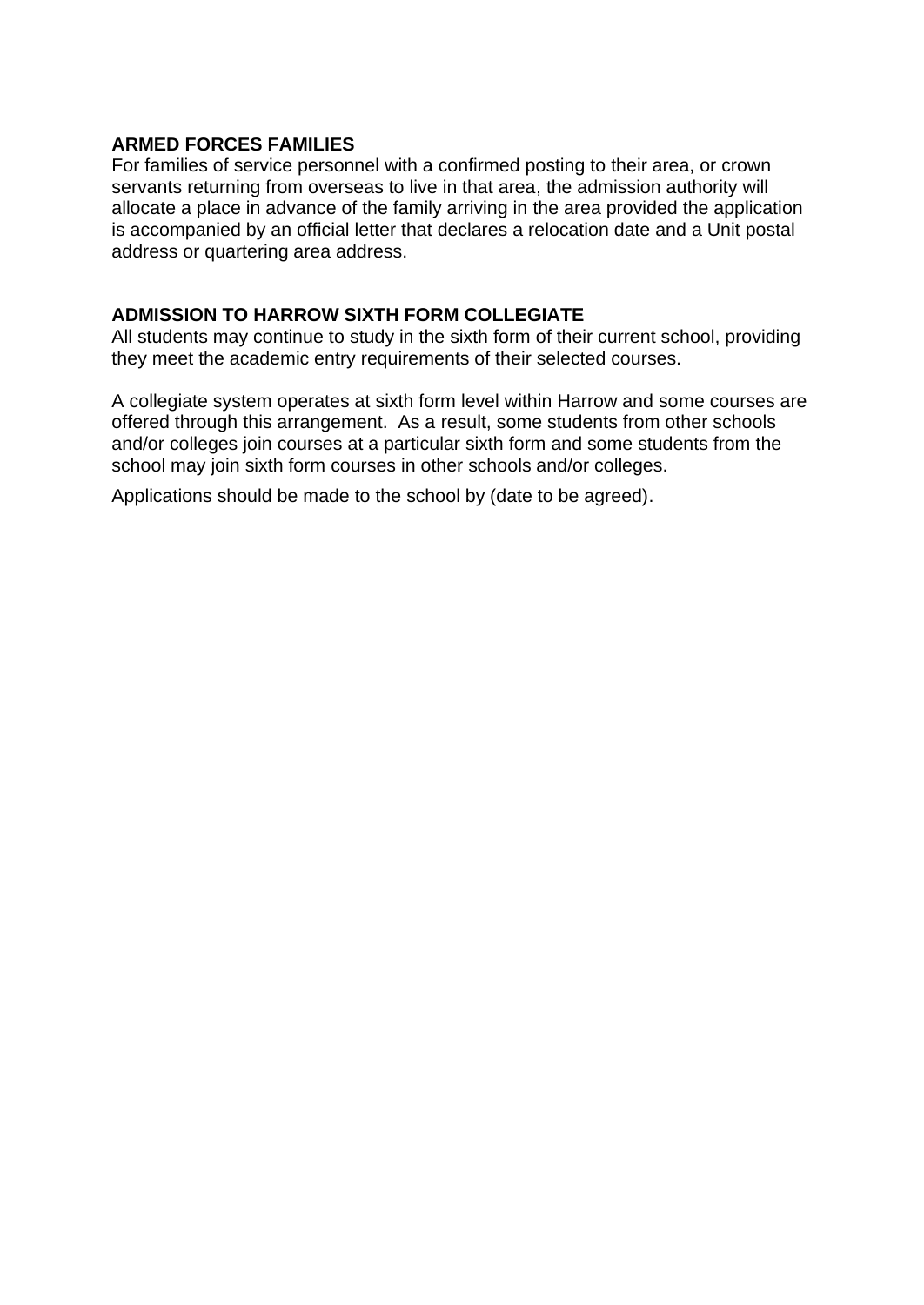## **DEFINITION OF TERMS USED IN COMMUNITY SCHOOL ADMISSION ARRANGEMENTS**

## **Distance**

The home address is where a child normally lives. Distance is measured in a straight line from home to school, using a computerised mapping system based on ordnance survey data. Harrow community schools are mapped onto the system. The journey is measured in a straight line from the unique address point for the home address to centre point for the school site. Please see Harrow Council's website for individual maps locating the centre point for each school which uses the centre point.

In cases where applicants live equidistant from the preferred school and places cannot be offered to both children, the available place will be allocated using a random computer selection.

## **Home address**

This must be the address where parent and child normally live and they must be living there on the closing date for receipt of applications. Confirmation of address will be required.

Where a child lives with parents with shared parental responsibility, each for part of a week, the address where the child lives is determined using a joint declaration from the parents stating the pattern of residence. If a child's residence is split equally between both parents, then parents will be asked to determine which residential address should be used for the purpose of admission to school. If no joint declaration is received where the residence is split equally by the closing date for applications, the home address will be taken as the address of the parent who receives child benefit. In cases where parents are not eligible for child benefit the address will be that of the parent where the child is registered with the doctor. If the residence is not split equally between both parents, then the address used will be the address where the child spends the majority of the school week.

## **Sibling**

A sibling means a child's brother or sister. Sibling is defined in these arrangements as children who live as brother or sister in the same house, including natural brothers or sisters, adopted siblings, stepbrothers or sisters and foster brothers and sisters. The sibling priority does not include cousins or other extended family members who live in the same household.

## **Parent**

This means the parent who has parental responsibility as defined in the Children Act 1989, or the person in the household who is defined as a parent for the purposes of Section 576 of the Education Act 1996. This could include a person who is not a biological parent but who has responsibility for her or him (such as a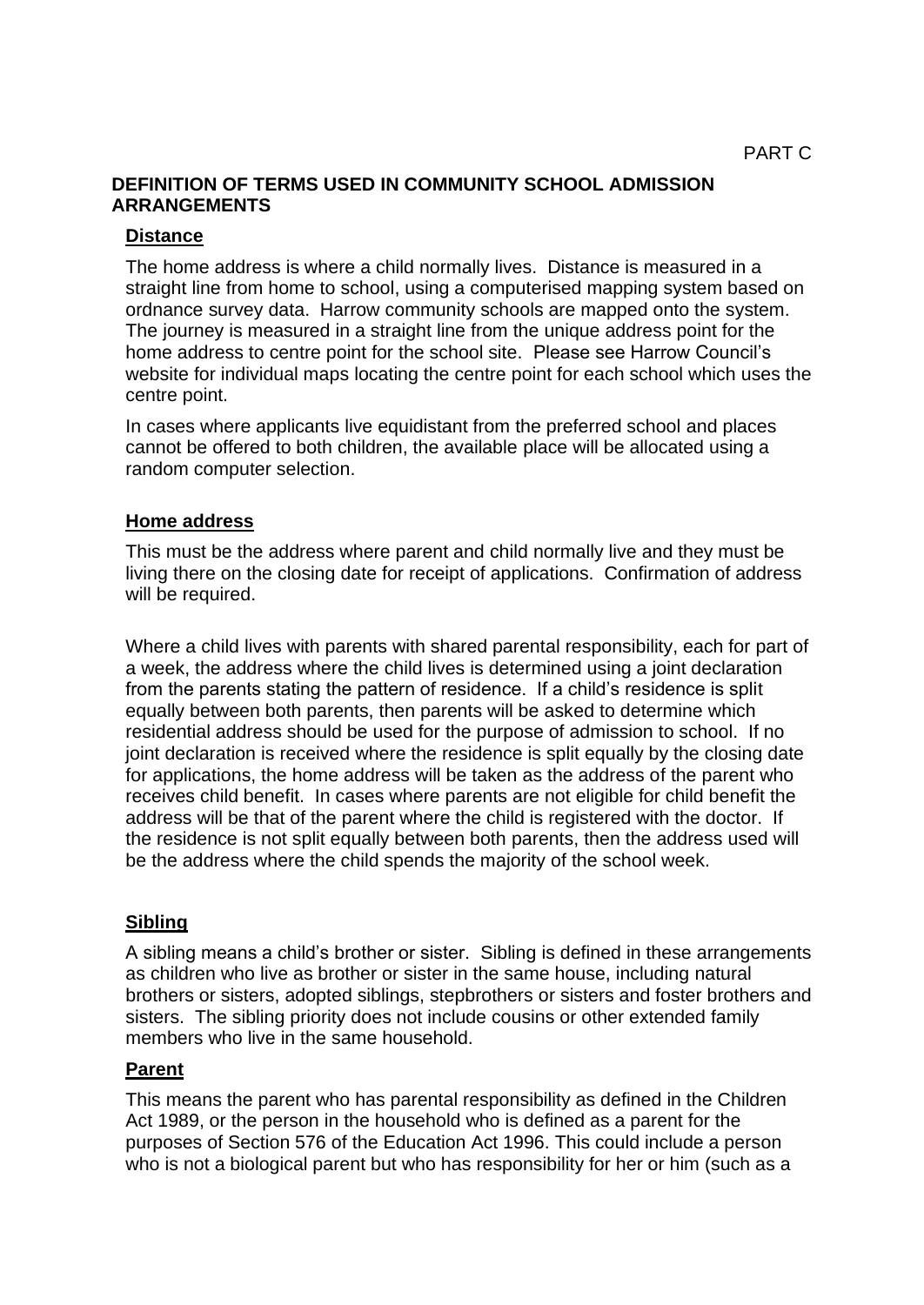child's guardians) but will not usually include other relatives such as grandparents, aunts, uncles etc. unless they have all the rights, duties, powers and responsibilities and authority, which by law a parent of a child has in relation to the child and their property.

## **Twins, triplets and other multiple-birth children:**

- 1. In cases where only one place is available and twins or children of multiple birth, tie for the last available place, then both or all will be offered even if this exceeds the planned admission number.
- 3. Where one twin has a Statement of Special Educational Needs that names a specific school, the other twin will be treated as having a sibling link for that academic year*.*

## **Children looked after by a local authority**

**"A 'looked after child' or a child who was previously looked after but immediately after being looked after became subject to an adoption, child arrangements, or special guardianship order including those who appear to the admission authority to have been in state care outside of England and ceased to be in state care as a result of being adopted.**

A looked after child is a child who is (a) in the care of a local authority, or (b) being provided with accommodation by a local authority in the exercise of their social services functions (see the definition in Section 22(1) of the Children Act 1989)."

Child arrangements orders are defined in s.8 of the Children Act 1989, as amended by s.12 of the Children and Families Act 2014. Child arrangements orders replace residence orders and any residence order in force prior to 22 April 2014 is deemed to be a child arrangements order. Section 14A of the Children Act 1989 defines a 'special guardianship order' as an order appointing one or more individuals to be a child's special guardian (or special guardians). In order to be given highest priority for admission, a child has to fall within the definition of 'looked after' in section 22 (1) of the Children Act 1989. This Act applies to England and Wales, therefore a child has to be looked after by an English or Welsh local authority in order to be given highest priority. Paragraph 1.7 of the new Code gives equal highest priority to 'previously looked after children'. Given the definition of a looked after child, a child will obviously have to have been looked after by an English or Welsh local authority in order to be considered previously looked after. Under paragraph 1.7, a child has to have been looked after immediately before they were adopted or became subject to a child arrangement or special guardianship order.

## **Withdrawal of places**

Places offered at oversubscribed schools will be withdrawn if:

- the offer was made in error:
- the parent has not responded within a reasonable period of time;
- it is established that the offer was obtained through a fraudulent or intentionally misleading application.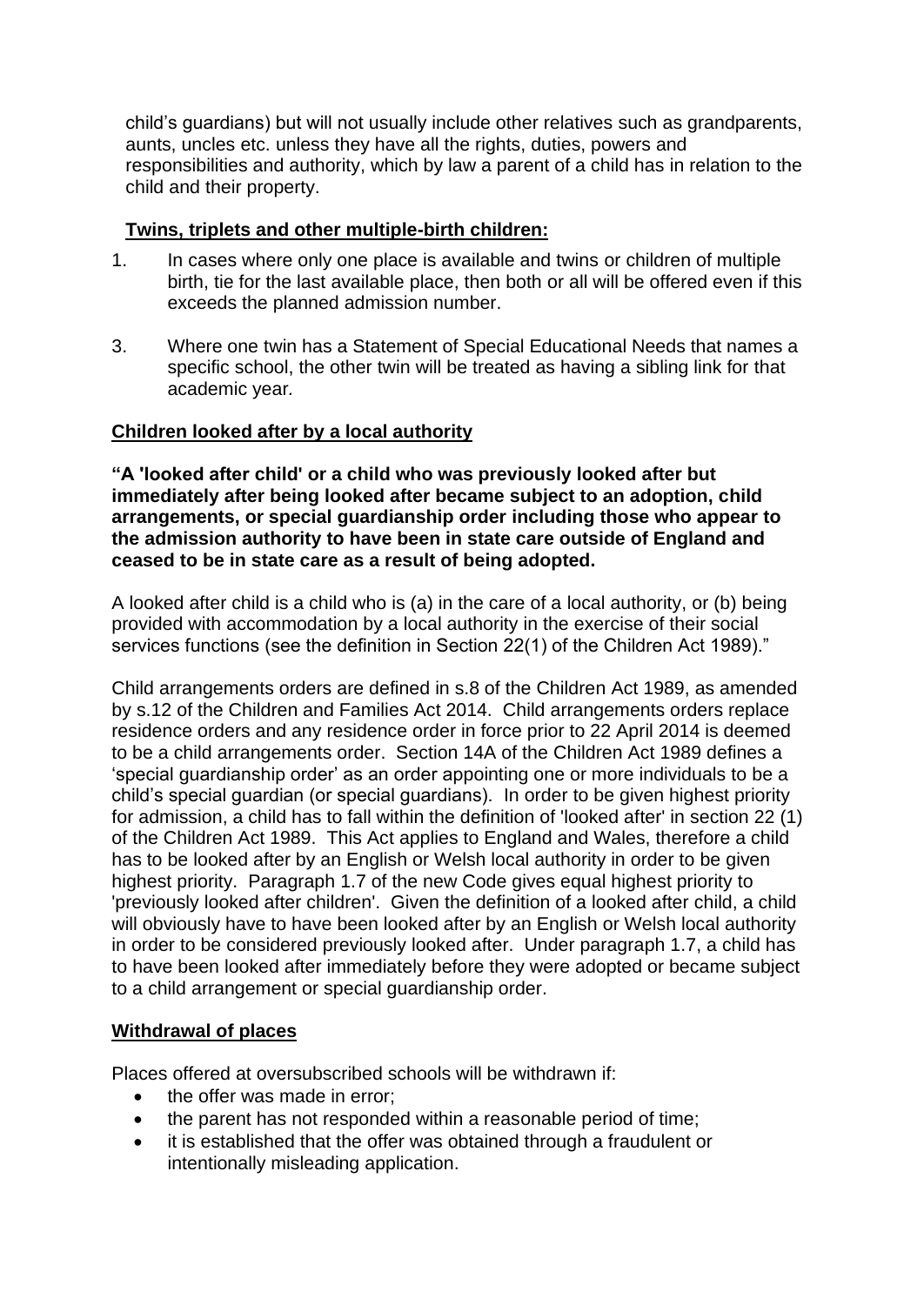## **Children with statements of special educational needs or Education, Health and Care Plans**

Children with special educational needs who have a Statement or Education, Health and Care Plans which names the school will be allocated a place at the school. This is a statutory entitlement under section 324 of the Education Act 1996.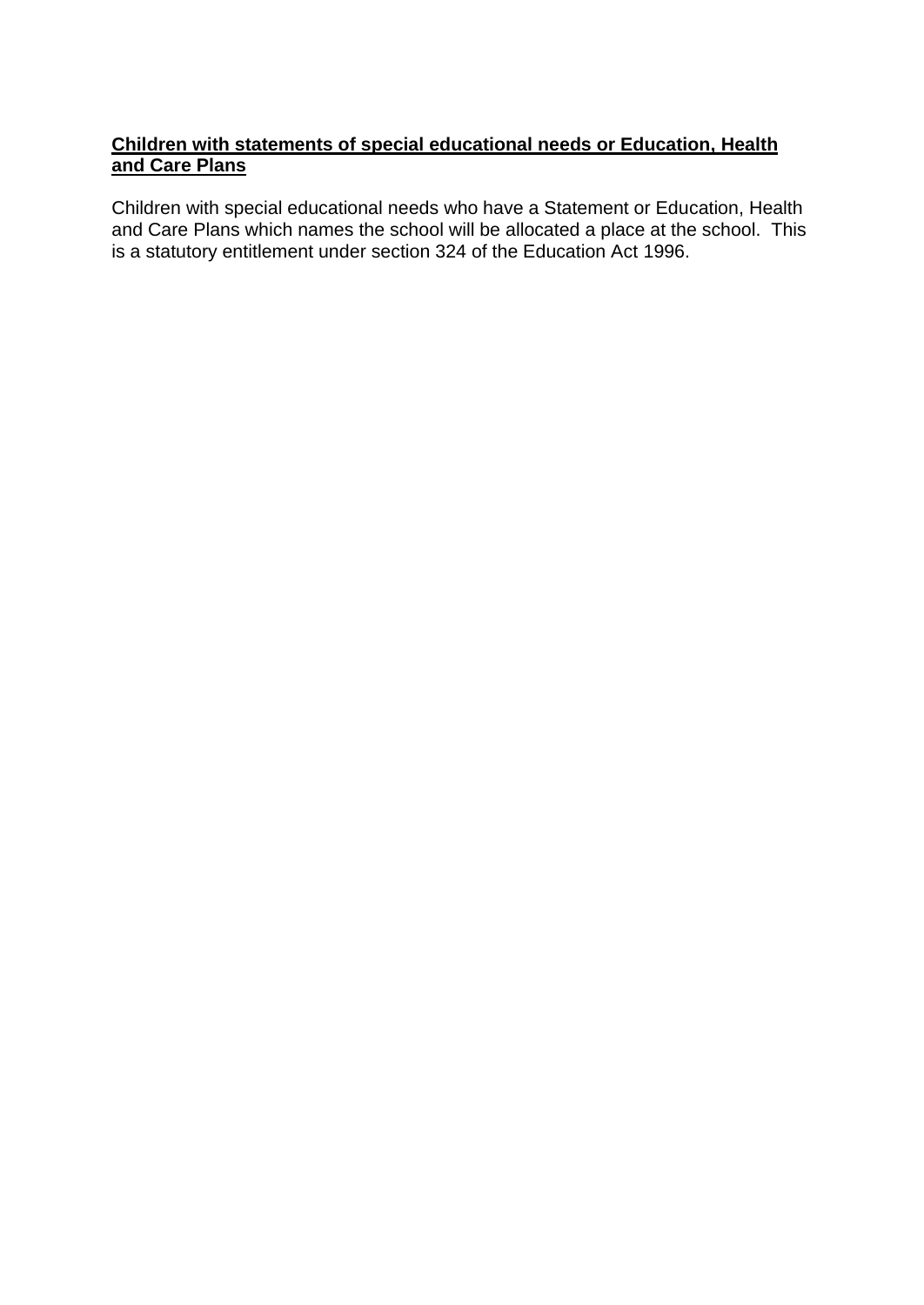## **PROPOSED ADMISSION TO HARROW COMMUNITY SCHOOL NURSERY**

## **CLASSES**

If more applications are received than there are places in a Nursery, places will be allocated, as follows:

- 1. A 'looked after child' or a child who was previously looked after but immediately after being looked after became subject to an adoption, care arrangements, or special guardianship order **including those who appear to the admission authority to have been in state care outside of England and ceased to be in state care as a result of being adopted.**
- 2. Children referred by Harrow's Special Education Needs Assessment and Review Service.
- 3. Sibling link (i.e. older brothers/sisters) Children with a brother or sister attending the primary, infant school or linked junior school at the time of admission.
- 4. Other children

If, under any criterion, there are more children than there are places remaining in the nursery, then the available places will be offered to child(ren) who live closest. Distance will be measured in a straight line from home to school.

Children can attend Nursery either in the mornings or afternoons. Parents can say on the application form if they prefer the mornings or afternoons, or if either session is acceptable.

Parents/carers can only apply to one nursery. All unsuccessful applicants will be advised that their child's name can be added to the waiting list for any school.

A place in a nursery class does **NOT** give any priority for a place in a Reception class in that school. Parents need to make a separate application for a Primary School place.

**A looked after child is a child who is (a) in the care of a local authority, or (b) being provided with accommodation by a local authority in the exercise of their social services functions (see the definition in Section 22(1) of the Children Act 1989).**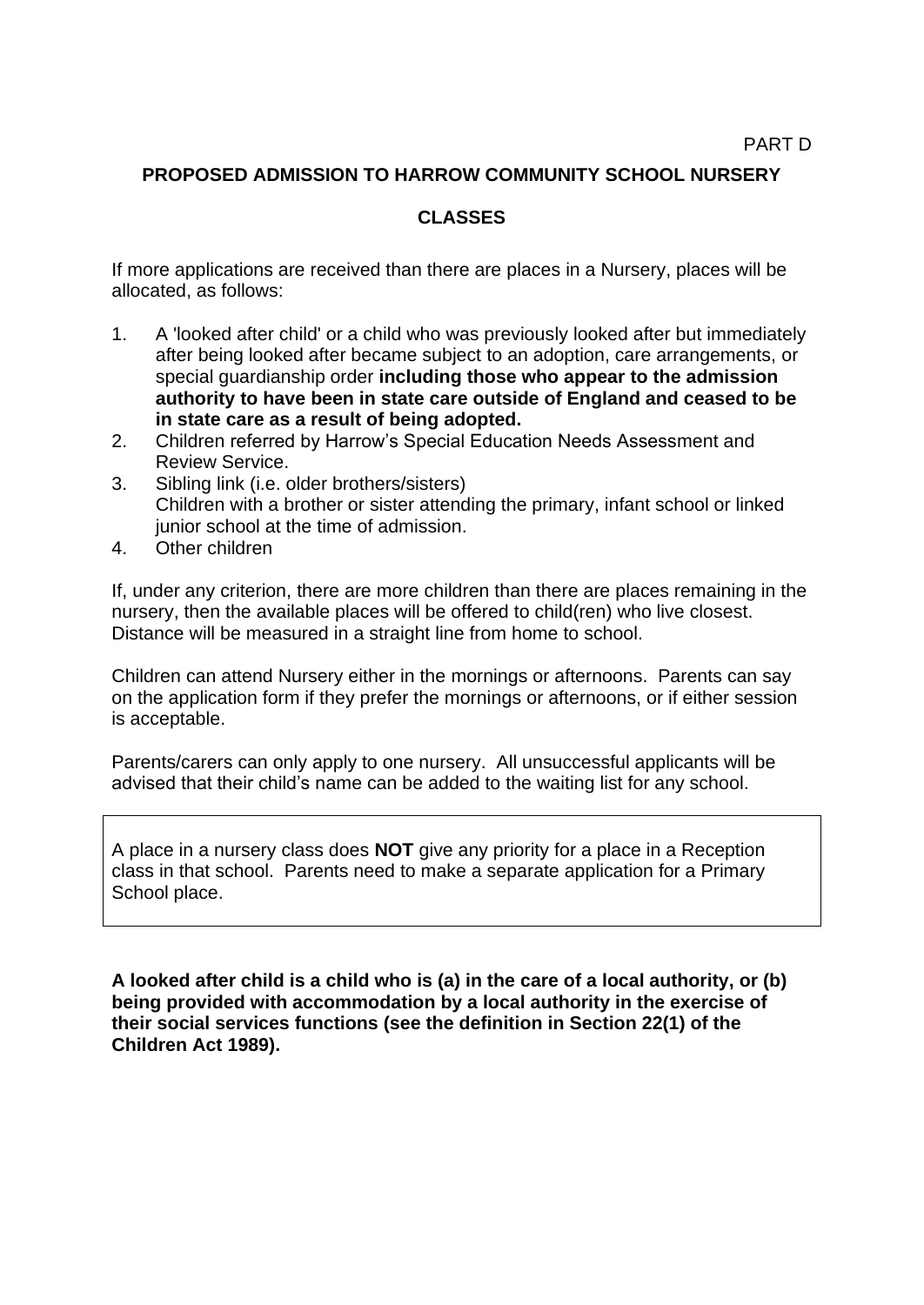# **PAN-LONDON CO-ORDINATED ADMISSION SYSTEM**

# **Harrow Council's Schemes for Co-ordination of Admissions to Year 7 and Reception/Junior in Maintained Schools and Academies in 2022/2023**

## **Contents**

Definitions used in this document

Scheme for co-ordination of admissions to Year 7 in September 2022

Scheme for co-ordination of admissions to Reception in September 2022

Content of Common Application Form -Year 7 and Reception Schemes (Schedule 1)

Template outcome letter -Year 7 and Reception Schemes (Schedule 2)

Timetable for Year 7 Scheme (Schedule 3A)

Timetable for Reception Scheme (Schedule 3B)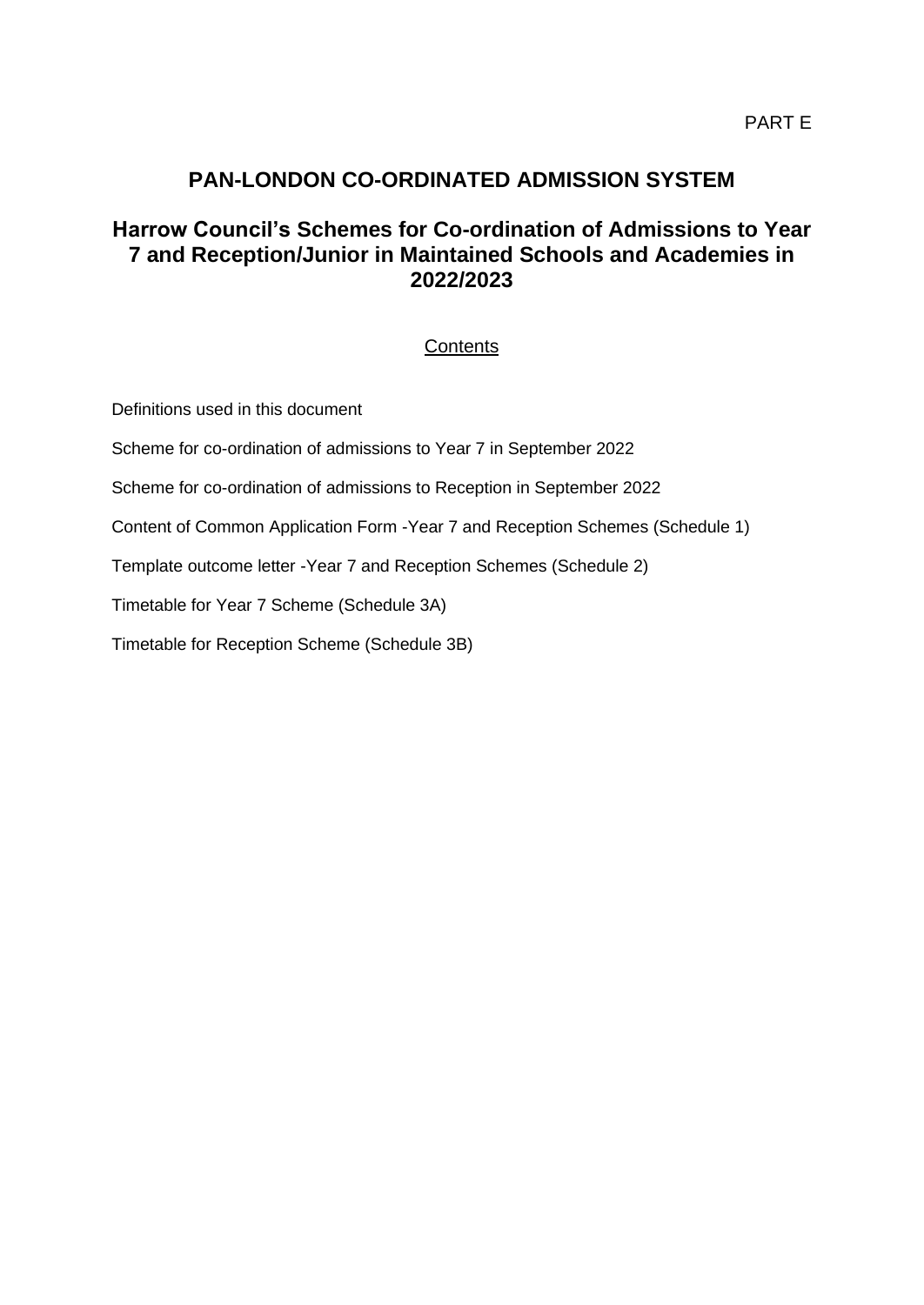# **PAN**-**LONDON CO-ORDINATED ADMISSION SYSTEM**

# **Harrow Council's Schemes for Co-ordination of Admissions to Year 7 and Reception in 2022/2023**

# **Definitions used in the template schemes**

| "the Application Year"                                                                                              | the academic year in which the parent makes an<br>application (i.e. in relation to the academic year of<br>entry, the academic year preceding it).                                                                                                                                                                                                                                                                                                                                    |  |
|---------------------------------------------------------------------------------------------------------------------|---------------------------------------------------------------------------------------------------------------------------------------------------------------------------------------------------------------------------------------------------------------------------------------------------------------------------------------------------------------------------------------------------------------------------------------------------------------------------------------|--|
| "the Board"                                                                                                         | the Pan-London Admissions Executive Board,<br>which is responsible for the Scheme                                                                                                                                                                                                                                                                                                                                                                                                     |  |
|                                                                                                                     | "the Business User Guide (BUG)" the document issued annually to participating LAs<br>setting out the operational procedures of the<br>Scheme                                                                                                                                                                                                                                                                                                                                          |  |
| "the Common Application Form"                                                                                       | this is the form that each authority must have<br>under the Regulations for parents to use to<br>express their preferences, set out in rank order                                                                                                                                                                                                                                                                                                                                     |  |
| "the Equal Preference System"                                                                                       | the model whereby all preferences listed by<br>parents on the Common Application Form are<br>considered under the over-subscription criteria for<br>each school without reference to parental<br>rankings. Where a pupil is eligible to be offered a<br>place at more than one school within an LA, or<br>across more than one participating LA, the<br>rankings are used to determine the single offer by<br>selecting the school ranked highest of those which<br>can offer a place |  |
| "the Highly Recommended<br>Elements"                                                                                | the elements of the Template Scheme<br>that are not mandatory but to which subscription is<br>strongly recommended in order to maximise co-<br>ordination and thereby simplify the application<br>process as far as possible                                                                                                                                                                                                                                                          |  |
| "the Home LA"                                                                                                       | the LA in which the applicant/parent/carer is<br>resident                                                                                                                                                                                                                                                                                                                                                                                                                             |  |
| "the LIAAG Address Verification the document containing the address verification<br>policy of each participating LA |                                                                                                                                                                                                                                                                                                                                                                                                                                                                                       |  |
| Register"                                                                                                           |                                                                                                                                                                                                                                                                                                                                                                                                                                                                                       |  |
| "the Local Admission System<br>$(LAS)$ "                                                                            | the IT module for administering admissions in<br>each LA and for determining the highest offer both<br>within and between participating LAs                                                                                                                                                                                                                                                                                                                                           |  |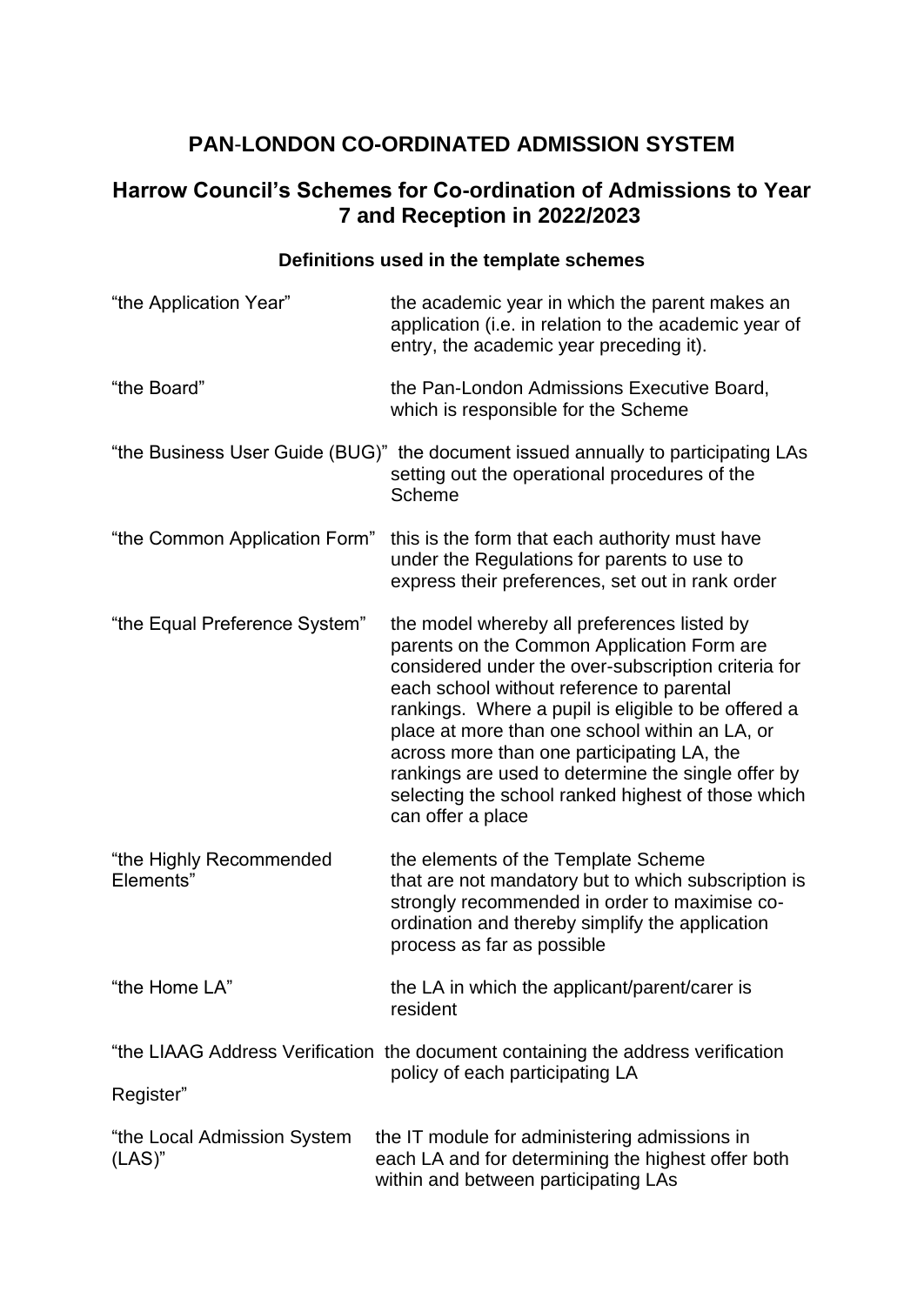| "the London E-Admissions<br>Portal" | the common online application system used by the<br>33 London LAs and Surrey County Council                                                                                                                                                                                                                                  |
|-------------------------------------|------------------------------------------------------------------------------------------------------------------------------------------------------------------------------------------------------------------------------------------------------------------------------------------------------------------------------|
| "the Maintaining LA"                | the LA which maintains a school, or within whose<br>area an academy is situated, for which a preference<br>has been expressed                                                                                                                                                                                                |
| "the Mandatory Elements"            | those elements of the Template Scheme to which<br>authorities must subscribe in order to be considered<br>as 'Participating Authorities' and to benefit from use<br>of the Pan-London Register                                                                                                                               |
| "the Notification Letter"           | the agreed form of letter sent to applicants on the<br>Prescribed Day which communicates any<br>determination granting or refusing admission to a<br>primary or secondary school, which is attached as<br>Schedule 2                                                                                                         |
| "the Prescribed Day"                | the day on which outcome letters are posted to<br>parents/carers.<br>1 March (secondary) and 16 April (primary) in the<br>year following the relevant determination year except<br>that, in any year in which that day is not a working<br>day, the prescribed day shall be the next working<br>day.                         |
|                                     | "the Pan-London Register (PLR)" the database which will sort and transmit<br>application and outcome data between the LAS of<br>each participating LA                                                                                                                                                                        |
| "the Pan-London Timetable"          | the framework for processing of application and<br>outcome data, which is attached as Schedule 3                                                                                                                                                                                                                             |
| "the Participating LA"              | any LA that has indicated in the Memorandum of<br>Agreement that they are willing to incorporate, at a<br>minimum, the mandatory elements of the Template<br>LA Scheme presented here.                                                                                                                                       |
| "the Qualifying Scheme"             | the scheme which each LA is required to formulate<br>in accordance with The School Admissions<br>(Admission Arrangements and Co-ordination of<br>Admission Arrangements) Regulations 2012, for co-<br>ordinating arrangements for the admission of<br>children to maintained primary and secondary<br>schools and academies. |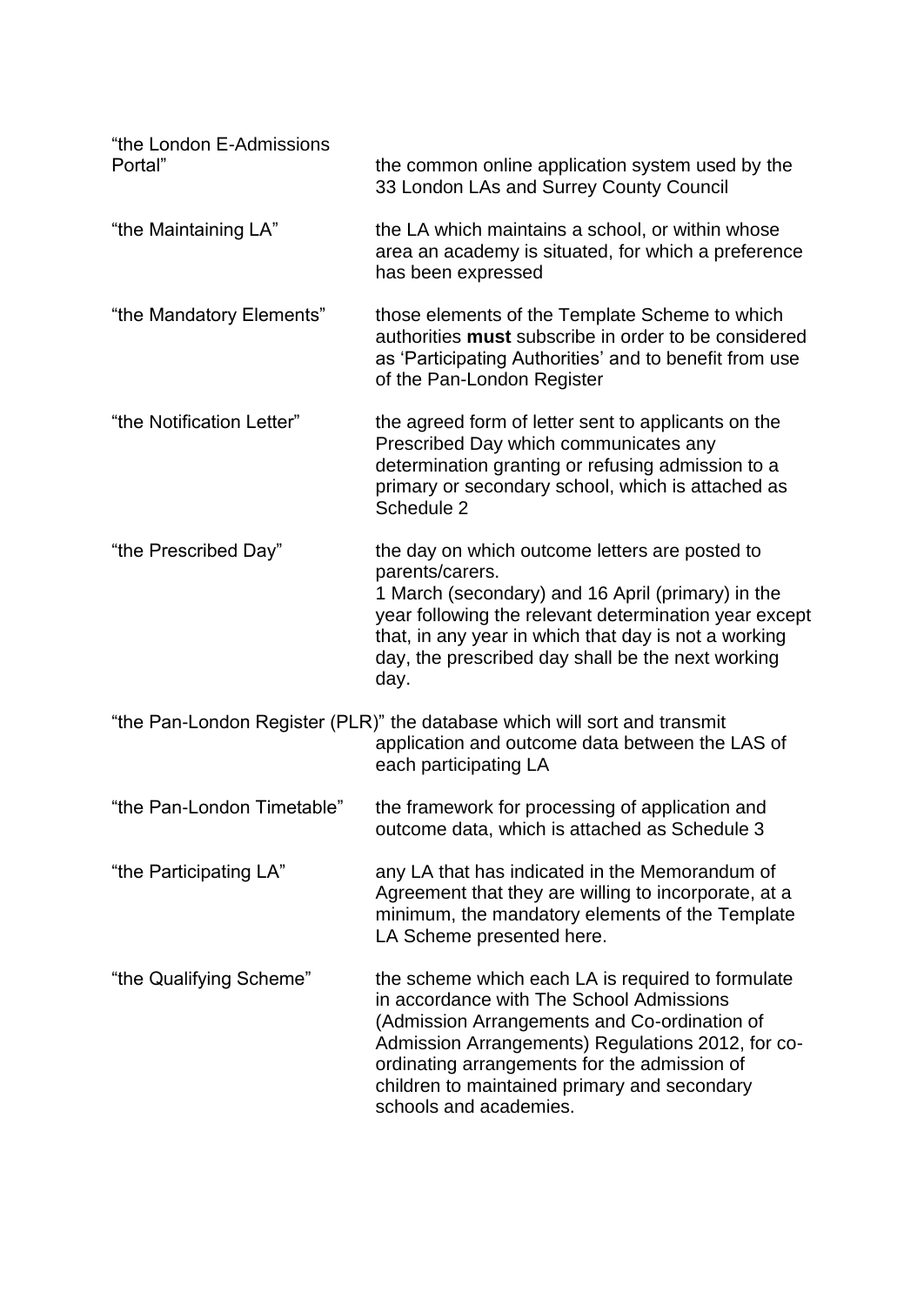# **PAN LONDON CO-ORDINATED ADMISSIONS SYSTEM Scheme for Co-ordination of Admissions to Year 7 in 2022/2023**

# **Applications**

- 1. Harrow will advise home LAs of their resident pupils on the roll of Harrow's maintained primary schools and academies who are eligible to transfer to secondary school in the forthcoming academic year.
- 2. Applications from residents of Harrow will be made on Harrow's Common Application Form, which will be available and able to be submitted on-line. This will include all the fields and information specified in Schedule 1 to this Template LA Scheme. These will be supplemented by any additional fields and information which are deemed necessary by Harrow to enable the admission authorities in the LA area to apply their published oversubscription criteria.
- 3. Harrow will take all reasonable steps to ensure that every parent/carer who is resident in Harrow and has a child in their last year of primary education within a maintained school or academy, either in Harrow or any other maintaining LA, is informed how they can access Harrow's composite prospectus and apply online. Parents/carers who do not live in Harrow will have access to Harrow's composite prospectus, which will advise parents/carers to contact their home LA if they are unable to apply online.
- 4. The admission authorities within Harrow will not use supplementary information forms except where the information available through the Common Application Form is insufficient for consideration of the application against the published oversubscription criteria. Where supplementary information forms are used by the admissions authorities within Harrow, the LA will seek to ensure that these only collect information, which is required by the published oversubscription criteria, in accordance with paragraph 2.4 of the School Admissions Code 2014.
- 5. Where supplementary information forms are used by admission authorities in Harrow, they will be available on Harrow's website. Such forms will advise parents that they must also complete their home LA's Common Application Form. Harrow's composite prospectus and website will indicate which schools in Harrow require supplementary forms to be completed and where they can be obtained.
- 6. Where an admission authority in Harrow receives a supplementary information form, Harrow will not consider it to be a valid application unless the parent/carer has also listed the school on their home LA's Common Application Form, in accordance with paragraph 2.3 of the School Admissions Code 2014.
- 7. Applicants will be able to express a preference for six maintained secondary schools or Academies within and/or outside the Home LA.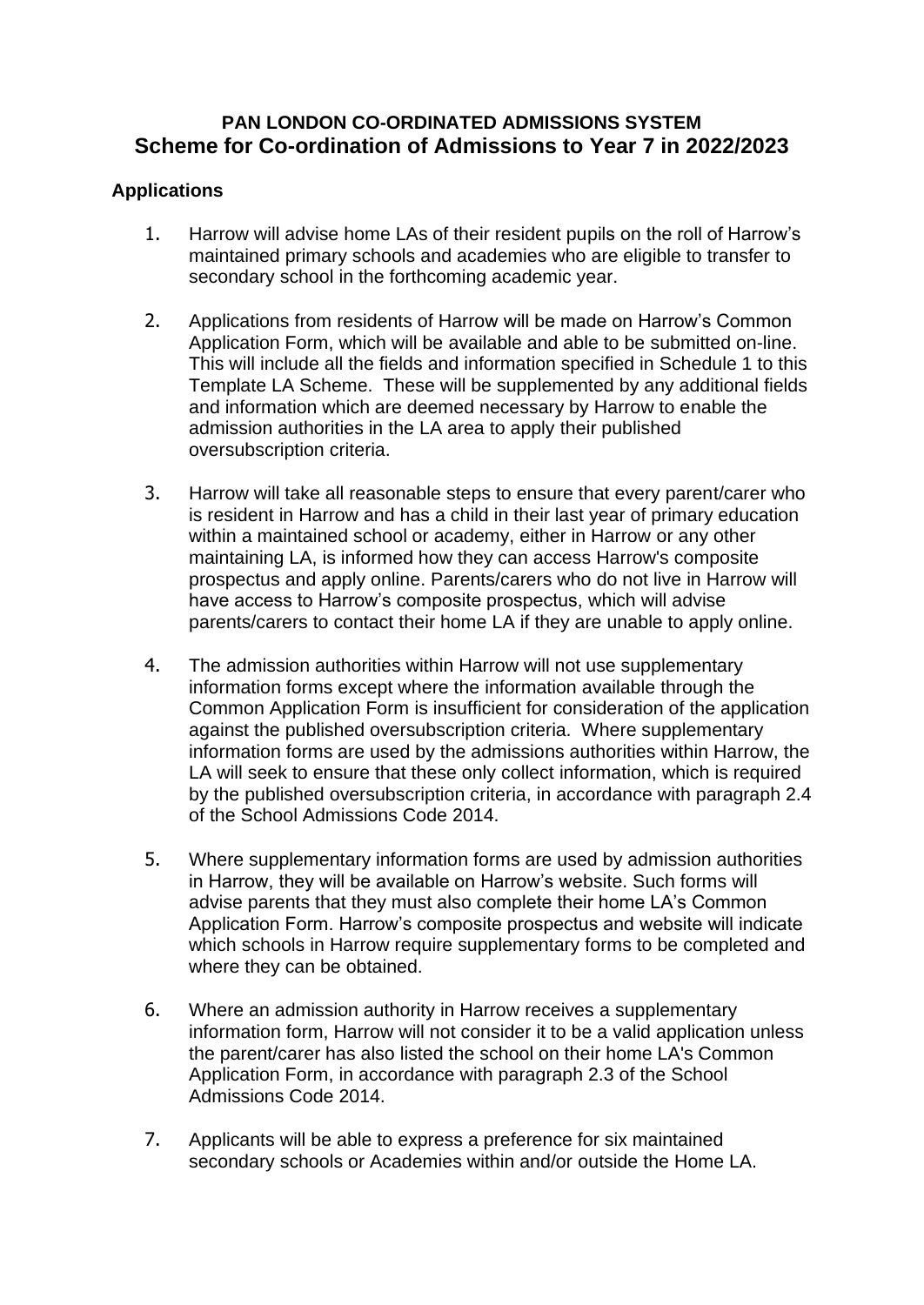- 8. The order of preference given on the Common Application Form will not be revealed to a school within the area of Harrow. This is to comply with paragraph 1.9 of the School Admissions Code 2014 which states that admission authorities must not give extra priority to children whose parents rank preferred schools in a particular order, including 'first preference first' arrangements. However, where a parent resident in Harrow expresses a preference for schools in the area of another LA, the order of preference for that LA's schools will be revealed to that LA in order that it can determine the highest ranked preference in cases where an applicant is eligible for a place at more than one school in that LA's area.
- 9. Harrow undertakes to carry out the address verification process as set out in its entry in LIAAG Address Verification Register. This will in all cases include validation of resident applicants against Harrow's primary school data and the further investigation of any discrepancy. Where Harrow is not satisfied as to the validity of an address of an applicant whose preference has been sent to a maintaining LA, it will advise the maintaining LA no later than **10 December 2021.**
- 10. Harrow will confirm the status of any resident child for whom it receives a Common Application Form stating s/he is currently or previously a 'Child Looked After' and will provide any additional evidence on receipt of a reasonable request by the maintaining LA in respect of a preference for a school in its area by **12 November 2021.**
- 11. Harrow will advise a maintaining LA of the reason for any application which is made in respect of a child resident in the area of Harrow to be admitted outside of their correct age cohort, and will forward any supporting documentation to the maintaining LA by **12 November 2021.**

## **Processing**

- 12. Applicants resident within Harrow must return the Common Application Form**,** which will be available and able to be submitted on-line, to Harrow by **31 October 2021.**
- 13. Application data relating to all preferences for schools in the area of a participating LA, which have been expressed within the terms of Harrow's scheme, will be up-loaded to the PLR by **12 November 2021.** Supplementary information provided with the Common Application Form will be sent to maintaining LAs by the same date.
- 14. Harrow will send application data to all its school within 2 weeks of **12 November 2021** and request that all school rank these applications and in line with their published oversubscription criteria. Any further preferences or applications which are deemed to be on time will be sent to all schools after the **10 December 2021** and schools will be expected to include these preferences in their ranked lists. Ranked lists will need to be sent to Harrow LA by a date in January agreed with schools.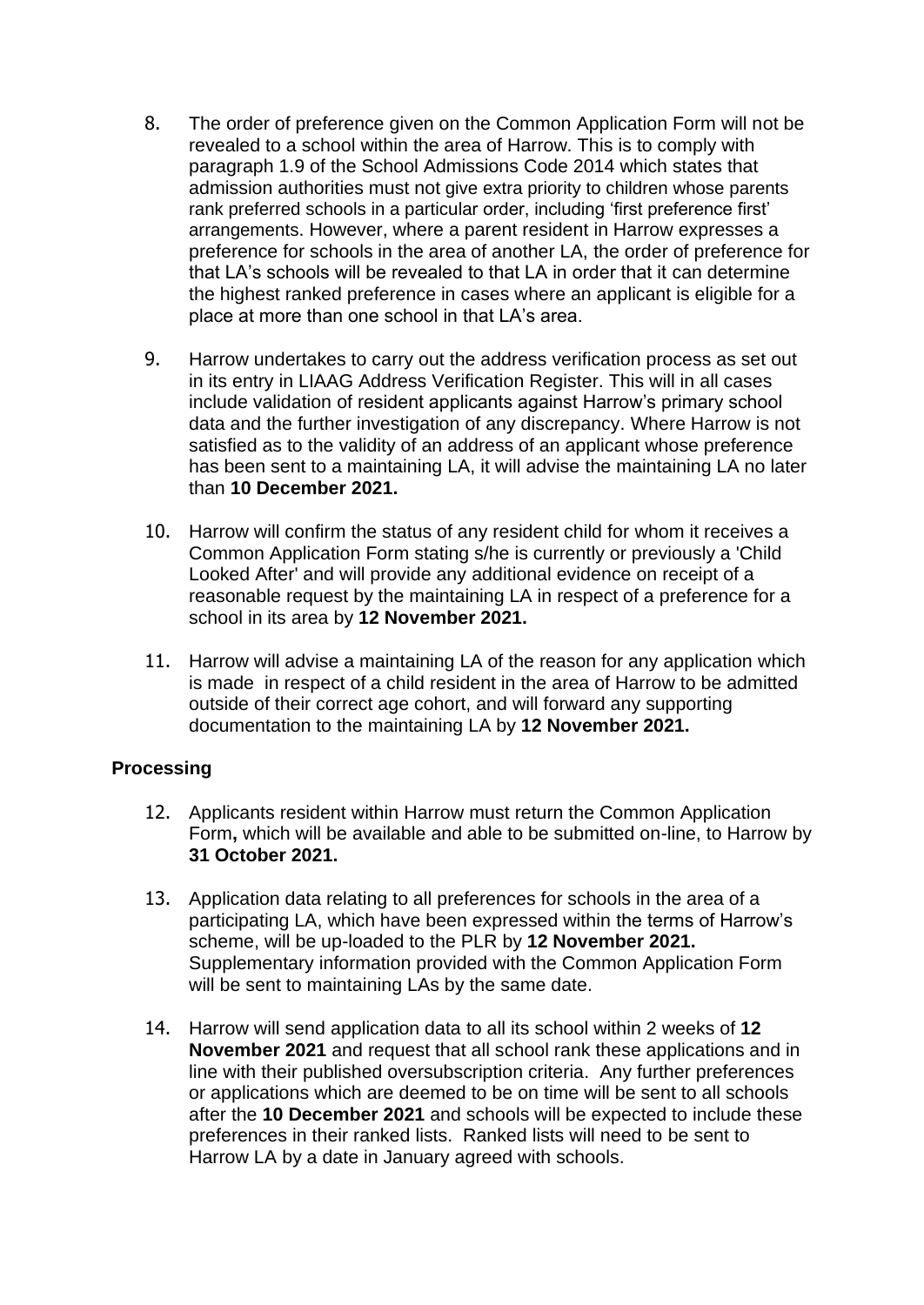- 15. Harrow will accept late applications only if they are late for a good reason, deciding each case on its own merits.
- 16. Where such applications contain preferences for schools in other LAs, Harrow will forward the details to maintaining LAs via the PLR as they are received. Harrow will accept late applications which are considered to be on time within the terms of the home LA's scheme.
- 17. The latest date for the upload to the PLR of late applications which are considered to be on-time within the terms of the home LA's scheme is **10 December 2021.**
- 18. Where an applicant moves from one participating home LA to another after submitting an on-time application under the terms of the former home LA's scheme, the new home LA will accept the application as on-time up to **9 December 2021**, on the basis that an on-time application already exists within the Pan-London system.
- 19. Harrow will participate in the application data checking exercise scheduled between **13 December 2021 and 4 January 2022** in the Pan-London timetable in Schedule 3A.
- 20. All preferences for schools within Harrow will be considered by the relevant admission authorities without reference to rank order to comply with paragraph 1.9 of the School Admissions Code 2014. When the admission authorities within Harrow have provided a list of applicants in criteria order to Harrow, Harrow shall, for each applicant to its schools for whom more than one potential offer is available, use the highest ranked preference to decide which single potential offer to make. [This is the 'Equal Preference System'.]
- 21. Harrow will carry out all reasonable checks to ensure that pupil rankings are correctly held in its LAS for all maintained schools and academies in Harrow before uploading data to the PLR.
- 22. Harrow will upload the highest potential offer available to an applicant for a maintained school or academy in Harrow to the PLR by **31 January 2022.** The PLR will transmit the highest potential offer specified by the Maintaining LA to the Home LA.
- 23. The LAS of Harrow will eliminate, as a Home LA, all but the highest ranked offer where an applicant has more than one potential offer across Maintaining LAs submitting information within deadline to the PLR. This will involve exchanges of preference outcomes between the LAS and the PLR (in accordance with the iterative timetable published in the Business User Guide) which will continue until notification that a steady state has been achieved, or until **11 February 2022** if this is sooner.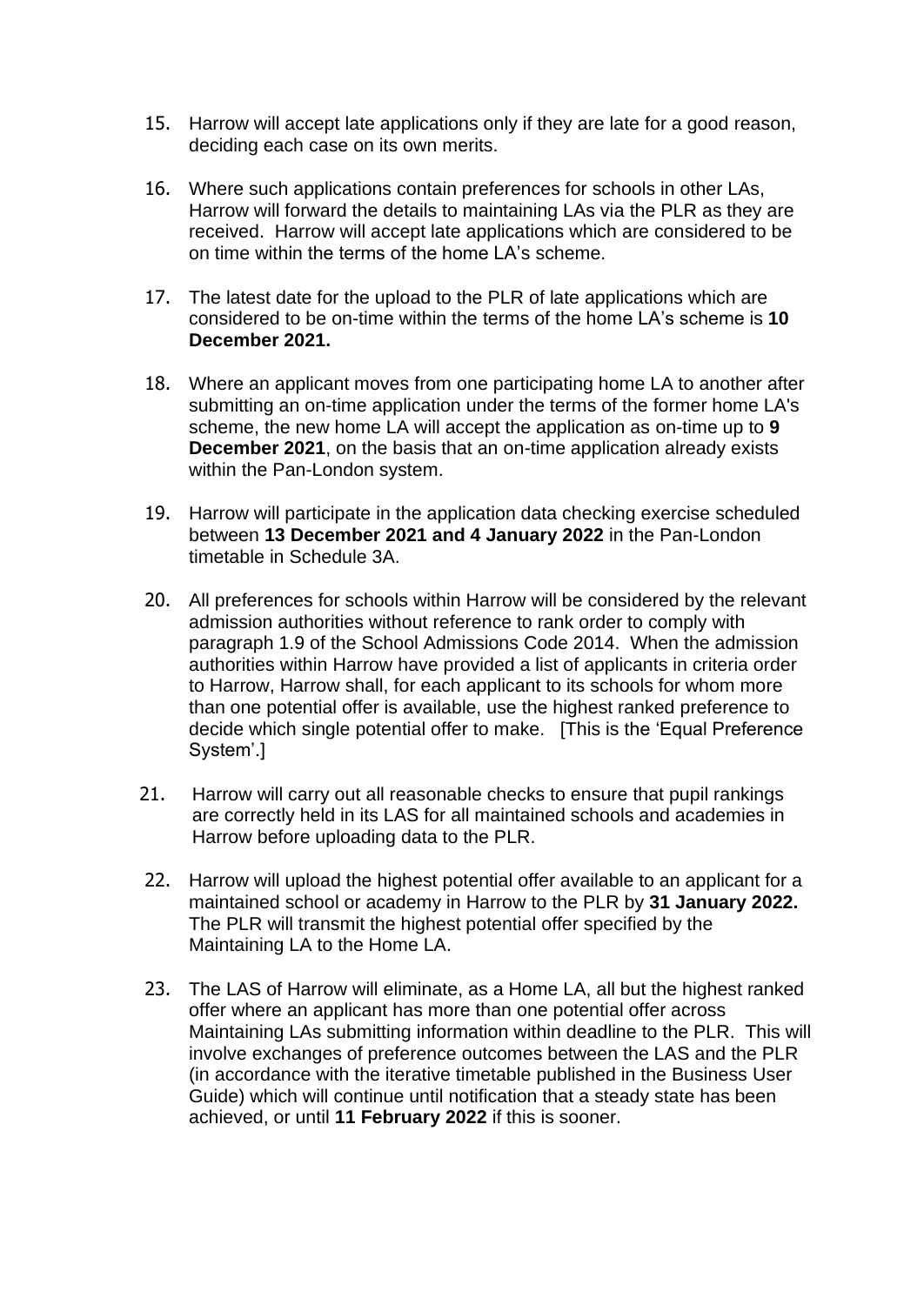- 24. Harrow will not make an additional offer between the end of the iterative process and **1 March 2022** which may impact on an offer being made by another participating LA.
- 25. Notwithstanding paragraph 24, if an error is identified within the allocation of places at a maintained school or academy in Harrow, Harrow will attempt to manually resolve the allocation to correct the error. Where this impacts on another LA (either as a home or maintaining LA) Harrow will liaise with that LA to attempt to resolve the correct offer and any multiple offers which might occur. However, if another LA is unable to resolve a multiple offer, or if the impact is too far reaching, Harrow will accept that the applicant(s) affected might receive a multiple offer.
- 26. Harrow will participate in the offer data checking exercise scheduled between **14 and 22 February 2022** in the Pan-London timetable in Schedule 3A.
- 27. Harrow will send a file to the E-Admissions portal with outcomes for all resident applicants who have applied online no later than **23 February 2022**. (33 London LAs & Surrey LA only).

## **Offers**

- 28. Harrow will ensure that, if there are places available, each resident applicant who cannot be offered a preference expressed on the Common Application Form receives the offer of an alternative school place in accordance with paragraph 2.11 of the School Admissions Code 2014. Where this is the case Harrow LA will try and offer a place at the nearest suitable school with a vacancy.
- 29. Harrow will inform all resident applicants of their highest offer of a school place and, where relevant, the reasons why higher preferences were not offered, whether they were for schools in the Home LA or in other participating LAs.
- 30. Harrow's outcome letter will include the information set out in Schedule 2.
- 31. On **1 March 2022,** Harrow will notify all residents of their outcome. Online, unless a paper application was received. Outcome Letters will be sent by first class post.
- 32. Harrow will provide primary schools with destination data of its resident applicants by the end of the Summer term 2022**.**

## **Post Offer**

33. Harrow will request that resident applicants accept or decline the offer of a place by **15 March 2022,** or within two weeks of the date of any subsequent offer.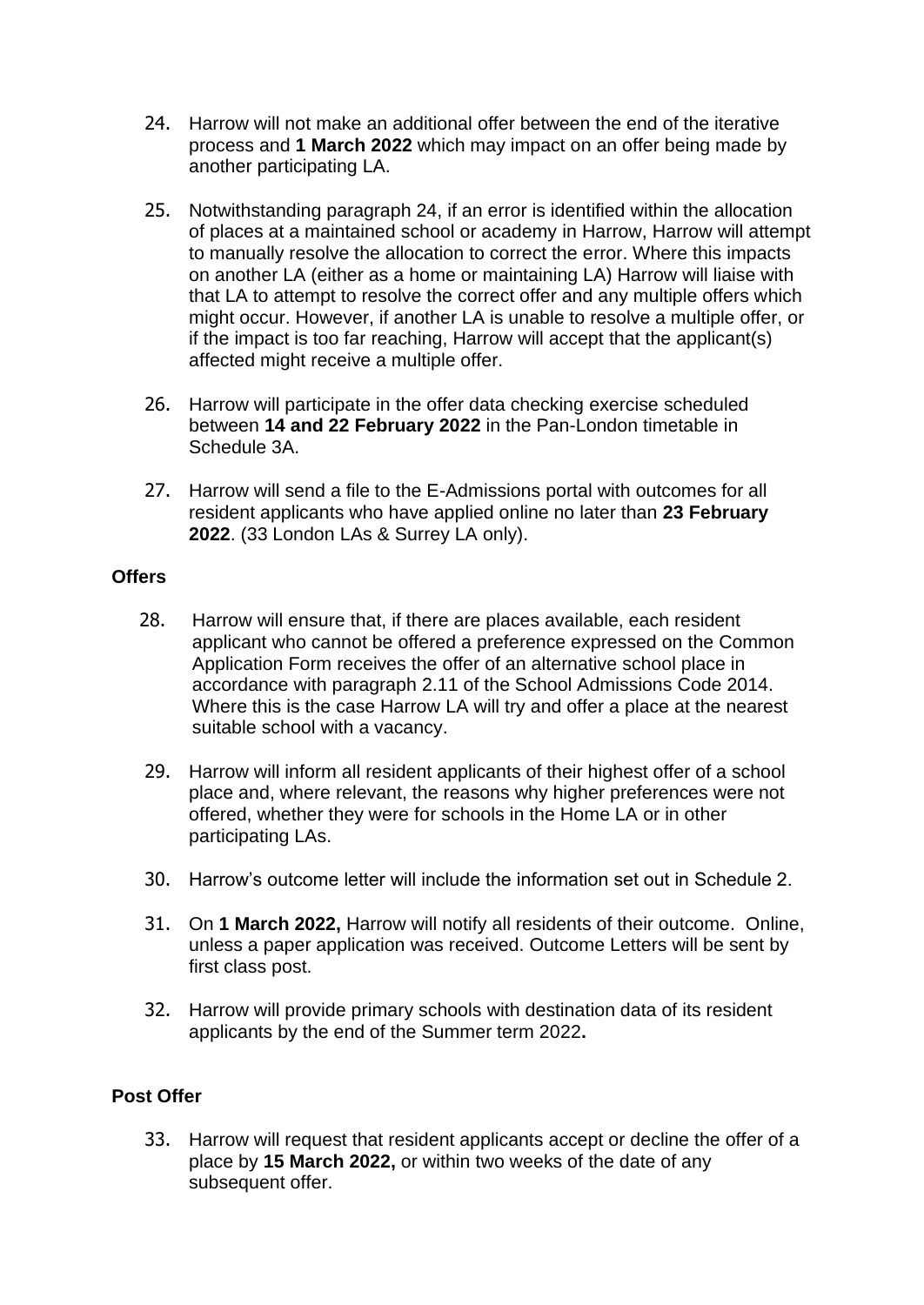- 34. Where an applicant resident in Harrow accepts or declines a place in a school within the area of another LA by **15 March 2022,** Harrow will forward the information to the maintaining LA by **22 March 2022**. Where such information is received from applicants after **15 March 2022**, Harrow will pass it to the maintaining LA as it is received.
- 35. Where a place becomes available in an oversubscribed maintained school or academy in Harrow's area, it will be offered from a waiting list ordered in accordance with paragraph 2.14 of the School Admissions Code 2014.
- 36. When acting as a maintaining LA, Harrow will place an applicant resident in the area of another LA on a waiting list of any higher preference school in this LA's area.
- 37. Where a waiting list is maintained by an admission authority of a maintained school or academy in Harrow's area, the admission authority will inform Harrow of a potential offer, in order that the offer may be made by the home LA.
- 38. When acting as a maintaining LA, Harrow will inform the home LA, where different, of an offer for a maintained school or Academy in Harrow's area which can be made to an applicant resident in the home LA's area, in order that the home LA can offer the place.
- 39. When acting as a maintaining LA, Harrow and the admission authorities within it, will not inform an applicant resident in another LA that a place can be offered.
- 40. When acting as a home LA, Harrow will offer a place at a maintained school or Academy in the area of another LA to an applicant resident in its area, provided that the school is ranked higher on the Common Application Form than any school already offered.
- 41. When acting as a home LA, when Harrow is informed by a maintaining LA of an offer which can be made to an applicant resident in Harrow's area which is ranked lower on the Common Application Form than any school already offered, it will inform the maintaining LA that the offer will not be made.
- 42. When acting as a home LA, when Harrow has agreed to a change of preferences or preference order, it will inform any maintaining LA affected by the change. In such cases, paragraphs 40 and 41 shall apply to the revised order of preferences.
- 43. When acting as a maintaining LA, Harrow will inform the home LA, where different, of any change to an applicant's offer status as soon as it occurs.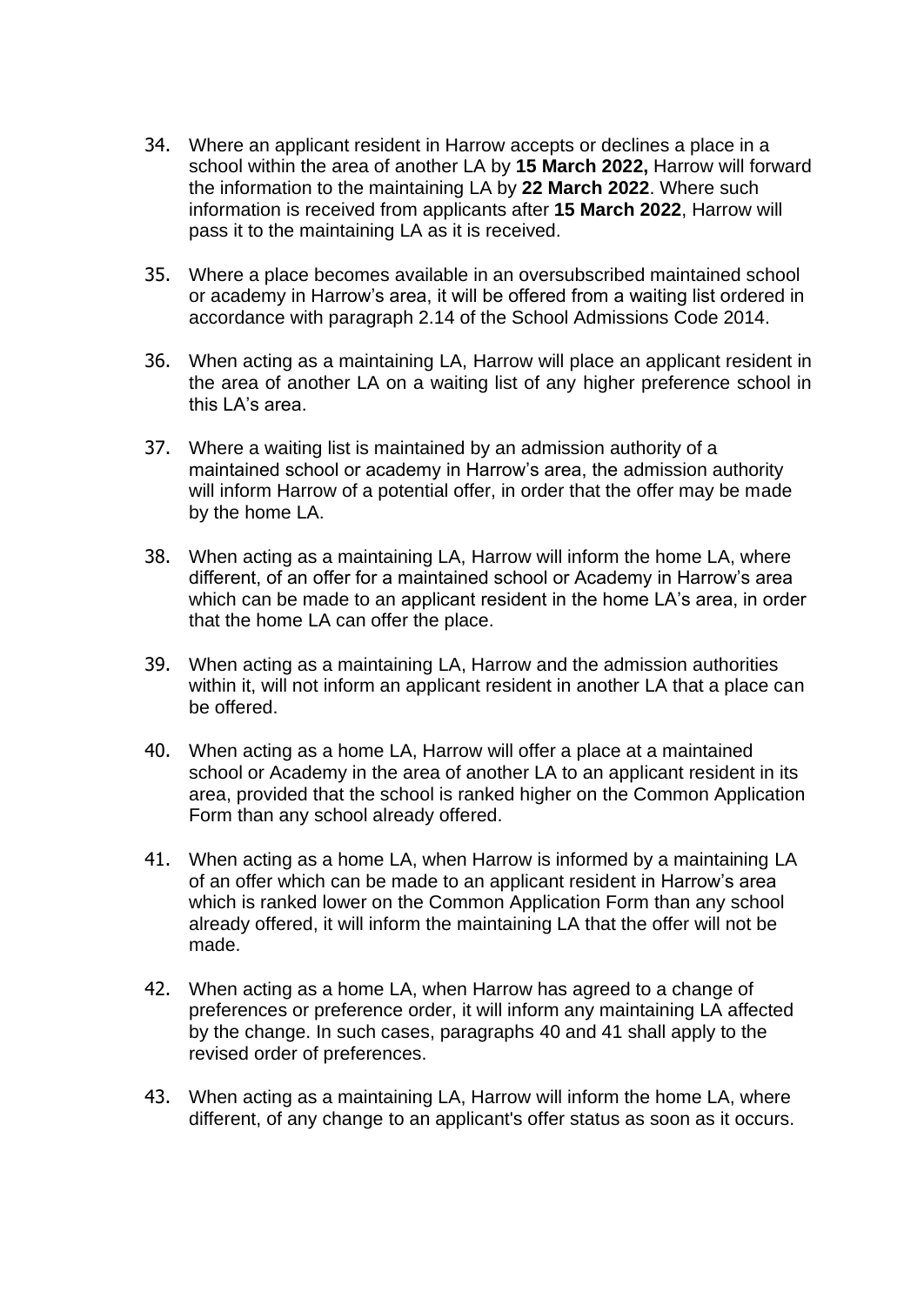- 44. When acting as a maintaining LA, Harrow will accept a change of preferences or preference order (including reinstated or additional preferences) from home LAs for maintained schools and academies in its area.
- 45. Harrow, when acting as a maintaining LA, after National Offer Day will continue to maintain the waiting list for all schools with the LA and coordinate offers.
- 46. Harrow, when acting as a home LA, will set a timetable for making offers post National Offer Day and publish this on Harrow Council's website. The second round of offers will be made the week beginning 29 March 2021 at the very latest. Subsequent offers will initially be made every two weeks and from the beginning of June offers will be made weekly.
- 47. Harrow, when acting as a home LA, will determine and state here that after preferences expressed in accordance with paragraph 7 above have been determined, applicants may express additional preferences before the start of the school term. The number of additional preferences will be unrestricted.
- 48. Applicants will be automatically placed on the waiting list for Harrow school(s) ranked higher on the Common Application Form than any school already offered unless they indicate they do not wish to remain on the waiting list. For schools maintained by other LA's, Harrow will request that Harrow residents are automatically placed on waiting lists, However, applicants will be advised to check the policy for maintaining boroughs.
- 49. Applicants on the waiting list for a higher ranked school, after a school place has been allocated, are indicating they prefer this school to the school already allocated. If at a later date a place is offered from the waiting list, this new offer will supersede any previous offer, which will then be withdrawn under the co-ordinated admission arrangements.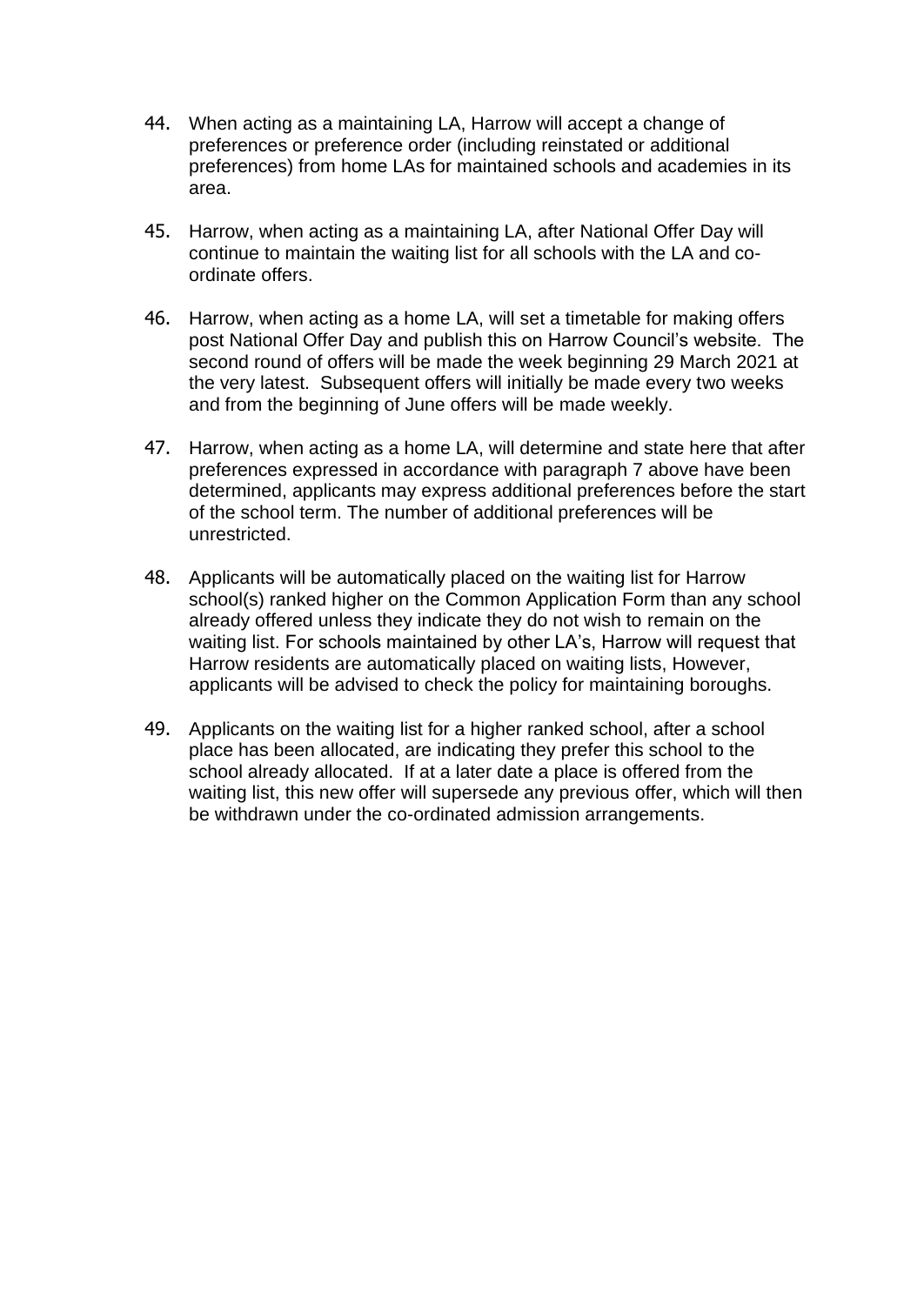# **PAN- LONDON CO-ORDINATED ADMISSIONS SYSTEM**

# **LA Scheme for Co-ordination of Admissions to Reception/Junior in 2022/2023**

# **Applications**

- 1. Applications from residents of Harrow will be made on Harrow's Common Application Form, which will be available and able to be submitted on-line. This will include all the fields and information specified in Schedule 1 to this Template LA Scheme. These will be supplemented by any additional fields and information which are deemed necessary by Harrow to enable the admission authorities in the LA area to apply their published oversubscription criteria.
- 2. Harrow will take all reasonable steps to ensure that every parent/carer who is resident in Harrow and has a child in a nursery class within a maintained school or academy, either in Harrow or any other maintaining LA, is informed how they can access Harrow's composite prospectus and apply online. Parents/carers who do not live in Harrow will have access to Harrow's composite prospectus, which will advise parents/carers to contact their home LA if they are unable to apply online.
- 3. The admission authorities within Harrow will not use supplementary information forms except where the information available through the Common Application Form is insufficient for consideration of the application against the published oversubscription criteria. Where supplementary information forms are used by the admissions authorities within Harrow, the LA will seek to ensure that these only collect information which is required by the published oversubscription criteria, in accordance with paragraph 2.4 of the School Admissions Code 2014.
- 4. Where supplementary information forms are used by admission authorities in Harrow, they will be available on Harrow's website. Such forms will advise parents that they must also complete their home LA's Common Application Form. Harrow's composite prospectus and website will indicate which schools in Harrow require supplementary forms to be completed and where they can be obtained.
- 5. Where a school in Harrow receives a supplementary information form, Harrow will not consider it to be a valid application unless the parent/carer has also listed the school on their home LA's Common Application Form, in accordance with paragraph 2.3 of the School Admissions Code 2014.
- 6. Applicants will be able to express a preference for up to six maintained primary schools or academies within and/or outside the Home LA.
- 7. The order of preference given on the Common Application Form will not be revealed to a school within the area of Harrow to comply with paragraph 1.9 of the School Admissions Code 2014. However, where a parent resident in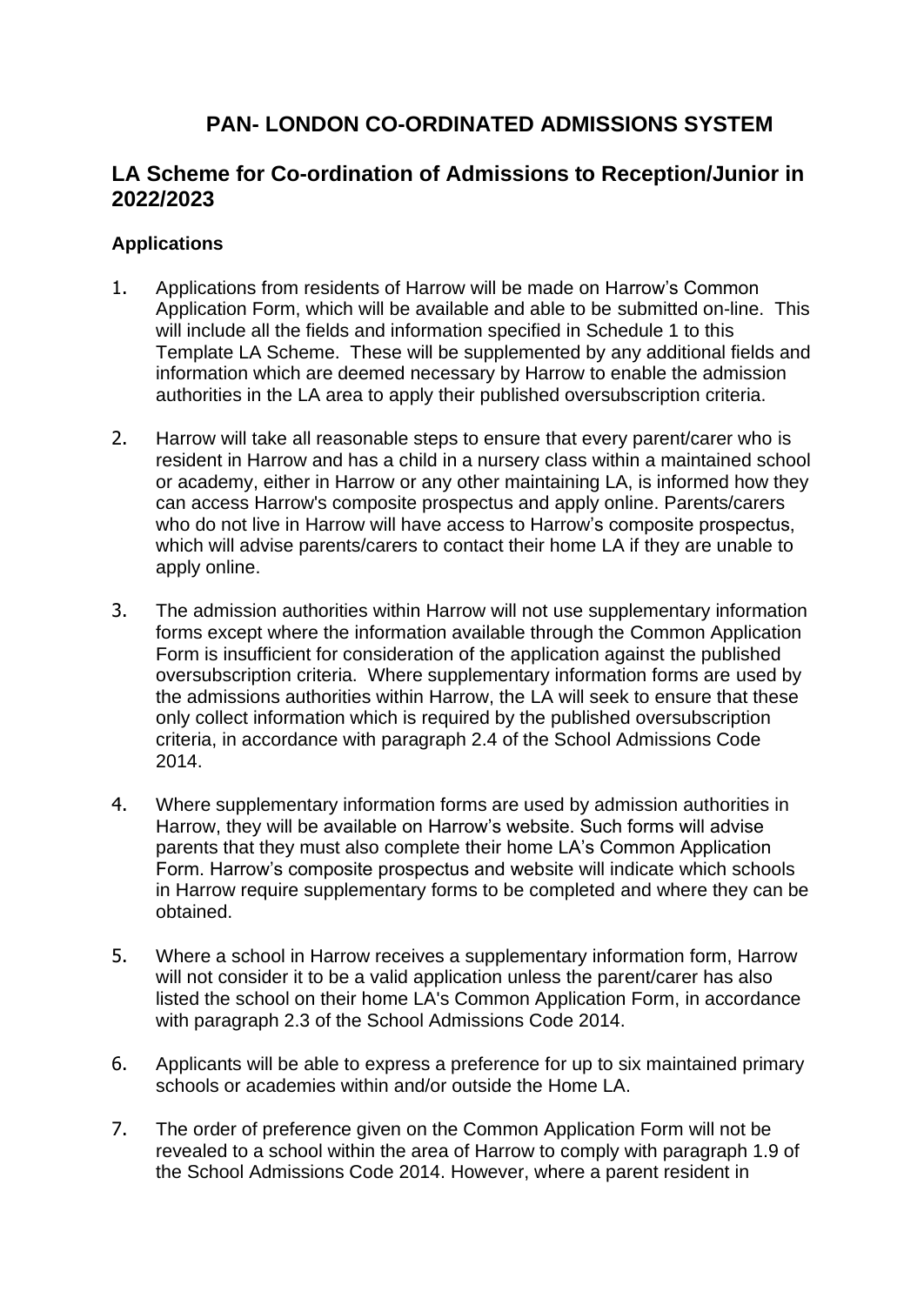Harrow expresses a preference for schools in the area of another LA, the order of preference for that LA's schools will be revealed to that LA in order that it can determine the highest ranked preference in cases where an applicant is eligible for a place at more than one school in that LA's area.

- 8. Harrow undertakes to carry out the address verification process set out in its entry in the LIAAG Address Verification Register. This will in all cases include validation of resident applicants against Harrow's maintained nursery and primary school data and the further investigation of any discrepancy. Where Harrow is not satisfied as to the validity of an address of an applicant whose preference has been sent to a maintaining LA, it will advise the maintaining LA no later than **11 February 2022.**
- 9. Harrow will confirm the status of any resident child for whom it receives a Common Application Form stating s/he is currently or previously a 'Child Looked After' and will provide any additional evidence on receipt of a reasonable request by the maintaining LA in respect of a preference for a school in its area by **4 February 2022**.
- 10. Harrow will advise a maintaining LA of the reason for any application which is made in respect of a child resident in the area of Harrow to be admitted outside of their correct age cohort, and will forward any supporting documentation to the maintaining LA by **4 February 2022.**

## **Processing**

- 11. Applicants resident within Harrow must return the Common Application Form**,**  which will be available and able to be submitted on-line, to Harrow by **15 January 2022.**
- 12. Application data relating to all preferences for schools in the area of a participating LA, which have been expressed within the terms of Harrow's scheme, will be up-loaded to the PLR by **4 February 2022.** Supplementary information provided with the Common Application Form will be sent to maintaining LAs by the same date.
- 13. Harrow will send application data to all its school within 2 weeks of **4 February 2022** and request that all school rank these applications and in line with their published oversubscription criteria. Any further preferences or applications which are deemed to be on time will be sent to all schools after **11 February 2022** and schools will be expected to include these preferences in their ranked lists. Ranked lists will need to be sent to Harrow LA by a date in March agreed with schools.
- 14. Harrow will accept late applications only if they are late for a good reason, deciding each case on its own merits.
- 15. Where such applications contain preferences for schools in other LAs, Harrow will forward the details to maintaining LAs via the PLR as they are received.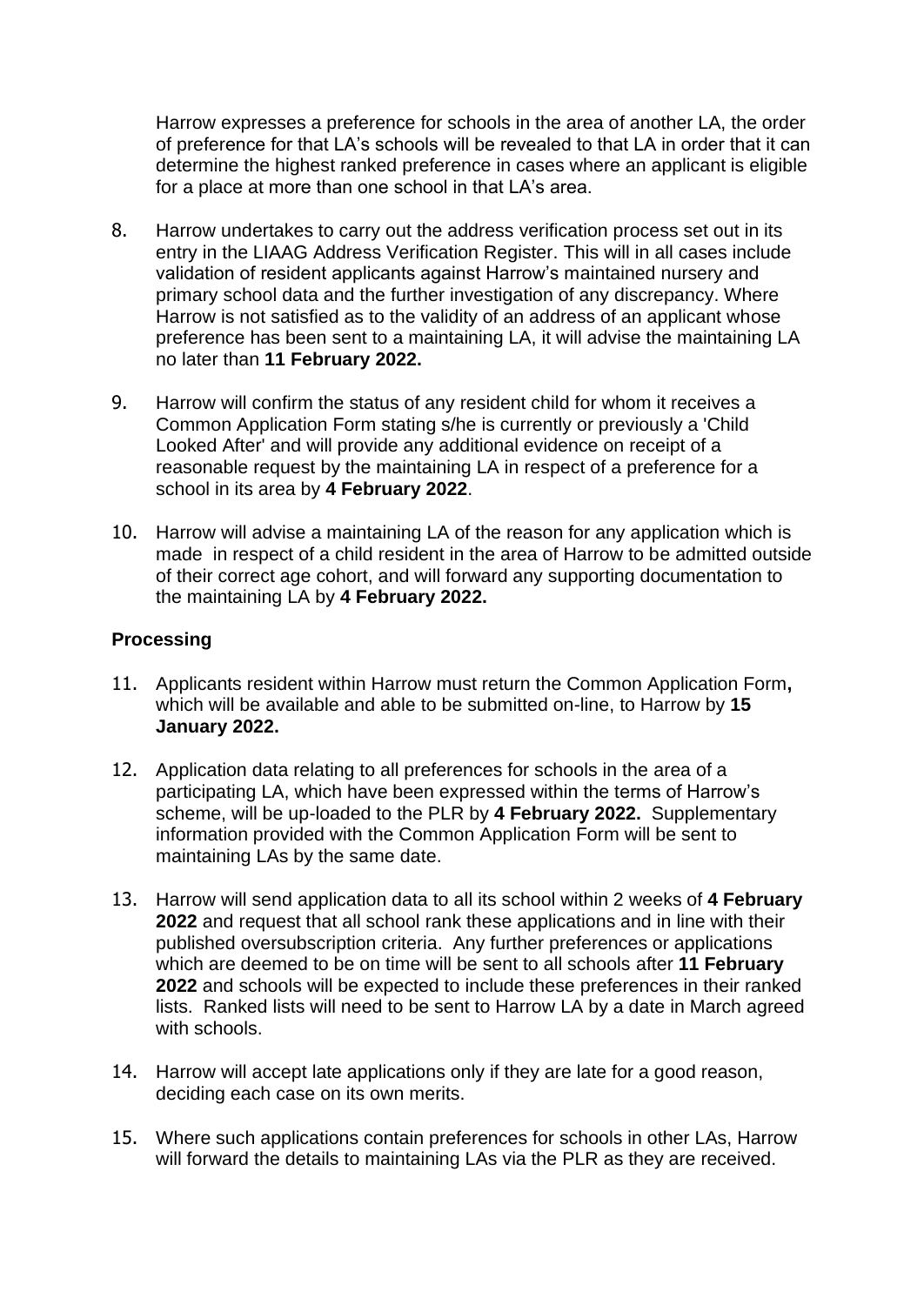Harrow will accept late applications which are considered to be on time within the terms of the home LA's scheme.

- 16. The latest date for the upload to the PLR of late applications which are considered to be on-time within the terms of the home LA's scheme is **11 February 2022.**
- 17. Where an applicant moves from one participating home LA to another after submitting an on-time application under the terms of the former home LA's scheme, the new home LA will accept the application as on-time up to **10 February 2022**, on the basis that an on-time application already exists within the Pan-London system.
- 18. Harrow will participate in the application data checking exercise scheduled between **14 and 26 February 2022** in the Pan-London timetable in Schedule 3B.
- 19. All preferences for schools within Harrow will be considered by the relevant admission authorities without reference to rank order to comply with paragraph 1.9 of the School Admissions Code 2014. When the admission authorities within Harrow have provided a list of applicants in criteria order to Harrow, Harrow shall, for each applicant to its schools for whom more than one potential offer is available, use the highest ranked preference to decide which single potential offer to make. [This is the 'Equal Preference System'.]
- 20. Harrow will carry out all reasonable checks to ensure that pupil rankings are correctly held in its LAS for all maintained schools and academies in Harrow before uploading data to the PLR.
- 21. Harrow will upload the highest potential offer available to an applicant for a maintained school or academy in Harrow to the PLR by **17 March 2022.** The PLR will transmit the highest potential offer specified by the Maintaining LA to the Home LA.
- 22. The LAS of Harrow will eliminate, as a Home LA, all but the highest ranked offer where an applicant has more than one potential offer across Maintaining LAs submitting information within deadline to the PLR. This will involve exchanges of preference outcomes between the LAS and the PLR (in accordance with the iterative timetable published in the Business User Guide) which will continue until notification that a steady state has been achieved, or until **24 March 2022** if this is sooner.
- 23. Harrow will not make an additional offer between the end of the iterative process and the **19 April 2022** which may impact on an offer being made by another participating LA.
- 24. Notwithstanding paragraph 23, if an error is identified within the allocation of places at a maintained school or academy in Harrow, Harrow will attempt to manually resolve the allocation to correct the error. Where this impacts on another LA (either as a home or maintaining LA) Harrow will liaise with that LA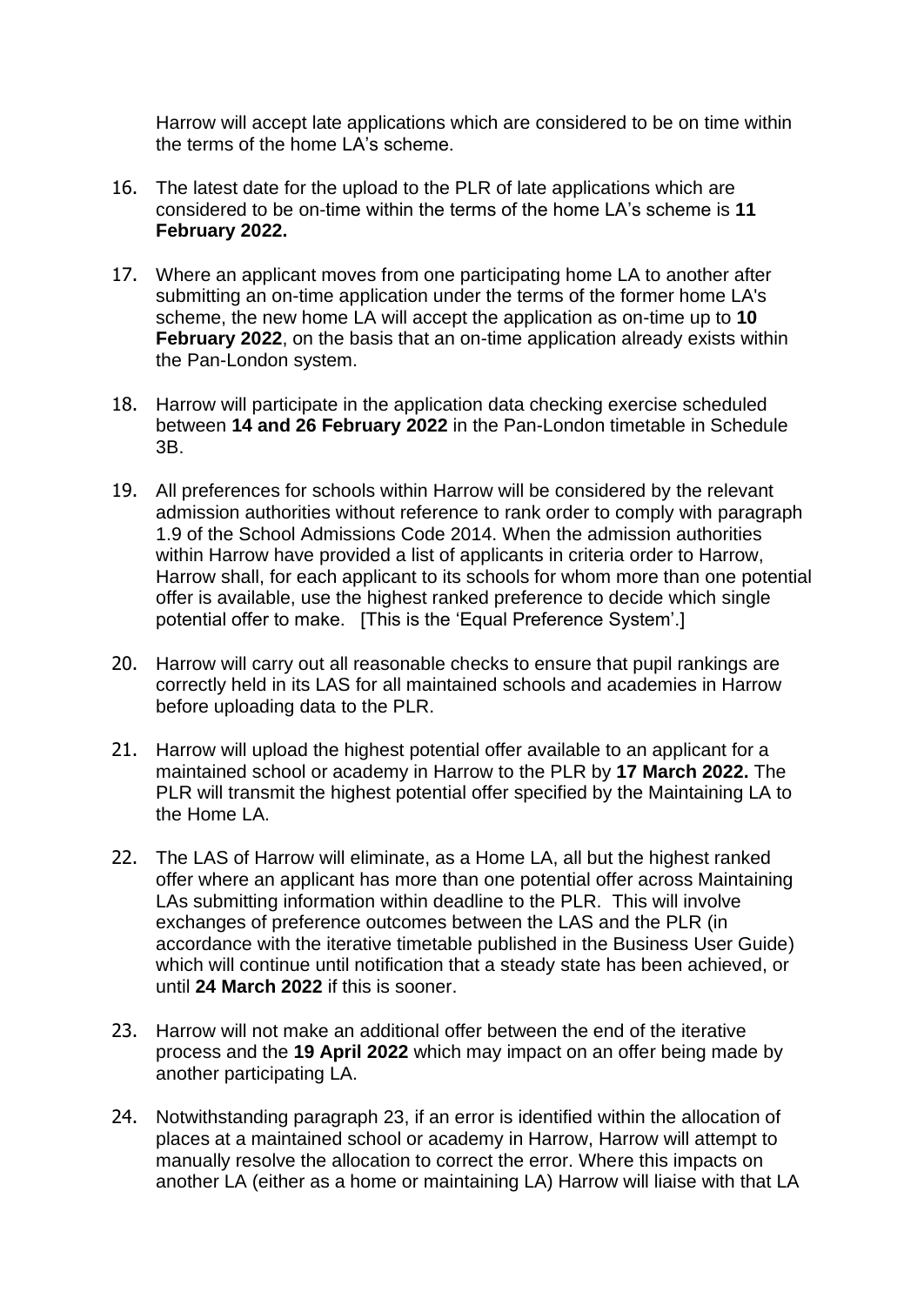to attempt to resolve the correct offer and any multiple offers which might occur. However, if another LA is unable to resolve a multiple offer, or if the impact is too far reaching, Harrow will accept that the applicant(s) affected might receive a multiple offer.

- 25. Harrow will participate in the offer data checking exercise scheduled between **29 March and 6 April 2022** in the Pan-London timetable in Schedule 3B.
- 26. Harrow will send a file to the E-Admissions portal with outcomes for all resident applicants who have applied online no later than **11 April 2022**. (33 London LAs & Surrey LA only).

## **Offers**

- 27. Harrow will ensure that, if there are places available, each resident applicant who cannot be offered a preference expressed the Common Application Form, receives the offer of an alternative school place in accordance with paragraph 2.11 of the Schools Admissions Code 2014. Where this is the case Harrow LA will try and offer a place at the nearest suitable community or academy school with a vacancy.
- 28. Harrow will inform all resident applicants of their highest offer of a school place and, where relevant, the reasons why higher preferences were not offered, whether they were for schools in the Home LA or in other participating LAs.
- 29. Harrow's outcome letter will include the information set out in Schedule 2.
- 30. Harrow will, on **19 April 2022,** send by first class post notification of the outcome to resident applicants who have applied on paper. All applicants who applied online will receive their notification via eadmissions. Parents who applied online who were not offered their first preference will receive further information about how places were offered and why higher ranked schools were unable to offer them a place. Parents who applied online and were offered their first preference school will not receive a letter.
- 31. Harrow will provide nursery and primary schools with destination data of its resident applicants by the end of the Summer term 2022.

## **Post Offer**

- 32. Harrow will request that resident applicants accept or decline the offer of a place by **4 May 2022,** or within two weeks of the date of any subsequent offer.
- 33. Where an applicant resident in Harrow accepts or declines a place in a school maintained by another LA by **4 May 2022**, Harrow will forward the information to the maintaining LA by **11 May 2022**. Where such information is received from applicants after **4 May 2022**, Harrow will pass it to the maintaining LA as it is received.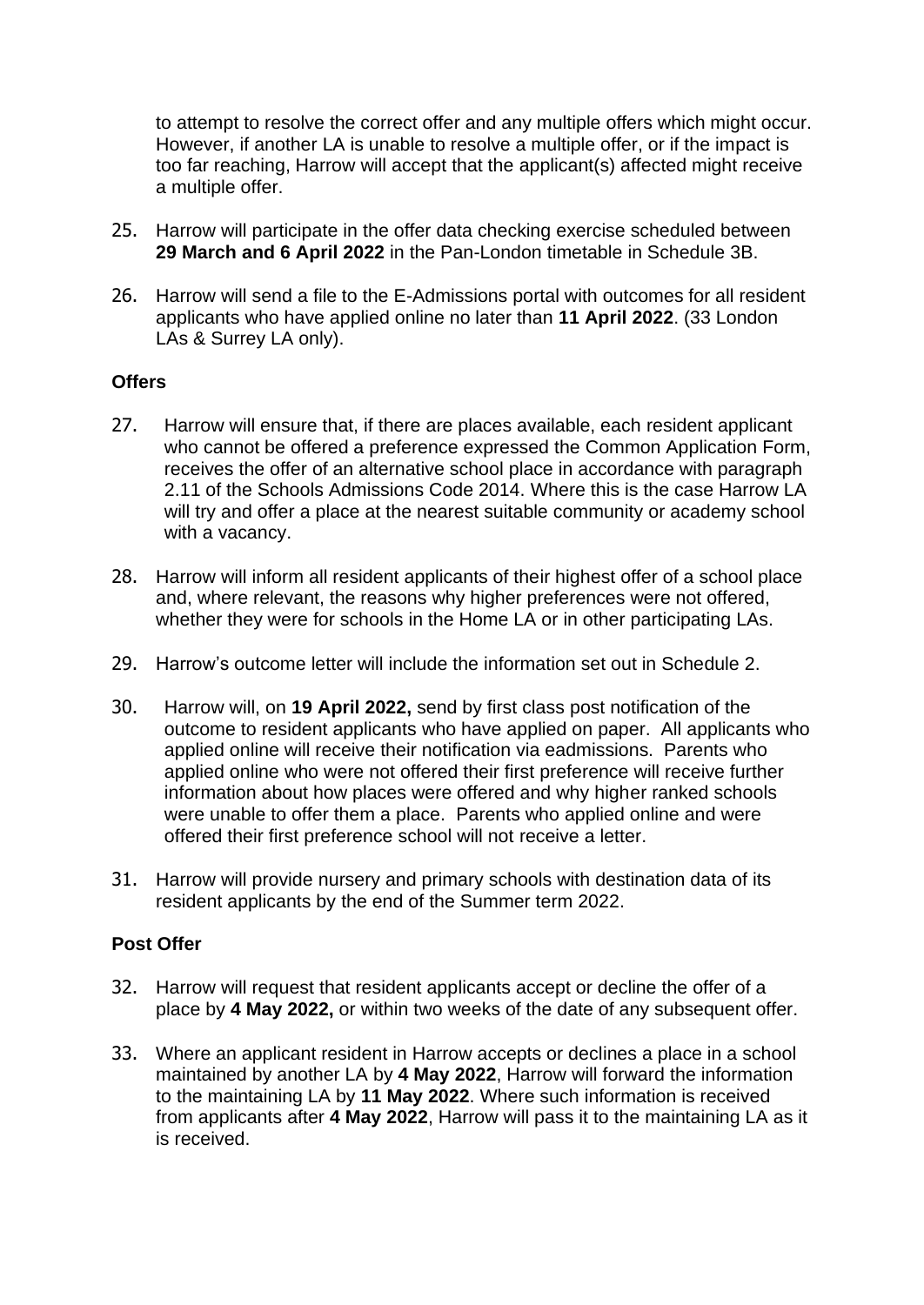- 34. Where a place becomes available in an oversubscribed maintained school or academy in Harrow's area, it will be offered from a waiting list ordered in accordance with paragraph 2.14 of the School Admissions Code 2014.
- 35. When acting as a maintaining LA, Harrow will place an applicant resident in the area of another LA on a waiting list of any higher preference school in this LA's area.
- 36. When acting as a maintaining LA, Harrow will inform the home LA, where different, of an offer for a maintained school or Academy in Harrow's area which can be made to an applicant resident in the home LA's area, in order that the home LA can offer the place.
- 37. When acting as a maintaining LA, Harrow and the admission authorities within it, will not inform an applicant resident in another LA that a place can be offered.
- 38. When acting as a home LA, Harrow will offer a place at a maintained school or Academy in the area of another LA to an applicant resident in its area, provided that the school is ranked higher on the Common Application Form than any school already offered.
- 39. When acting as a home LA, when Harrow is informed by a maintaining LA of an offer which can be made to an applicant resident in Harrow's area which is ranked lower on the Common Application Form than any school already offered, it will inform the maintaining LA that the offer will not be made.
- 40. When acting as a home LA, when Harrow has agreed to a change of preference order for good reason, it will inform any maintaining LA affected by the change. In such cases, paragraphs 36 and 37 shall apply to the revised order of preferences.
- 41. When acting as a home LA, when Harrow is informed by a maintaining LA of an offer which can be made to an applicant resident in Harrow's area which is ranked lower on the Common Application Form than any school already offered, it will inform the maintaining LA that the offer will not be made.
- 42. When acting as a home LA, when Harrow has agreed to a change of preferences or preference order, it will inform any maintaining LA affected by the change. In such cases, paragraphs 39 and 40 shall apply to the revised order of preferences.
- 43. When acting as a maintaining LA, Harrow will inform the home LA, where different, of any change to an applicant's offer status as soon as it occurs.
- 44. When acting as a maintaining LA, Harrow will accept a change of preferences or preference order (including reinstated or additional preferences) from home LAs for maintained schools and academies in its area.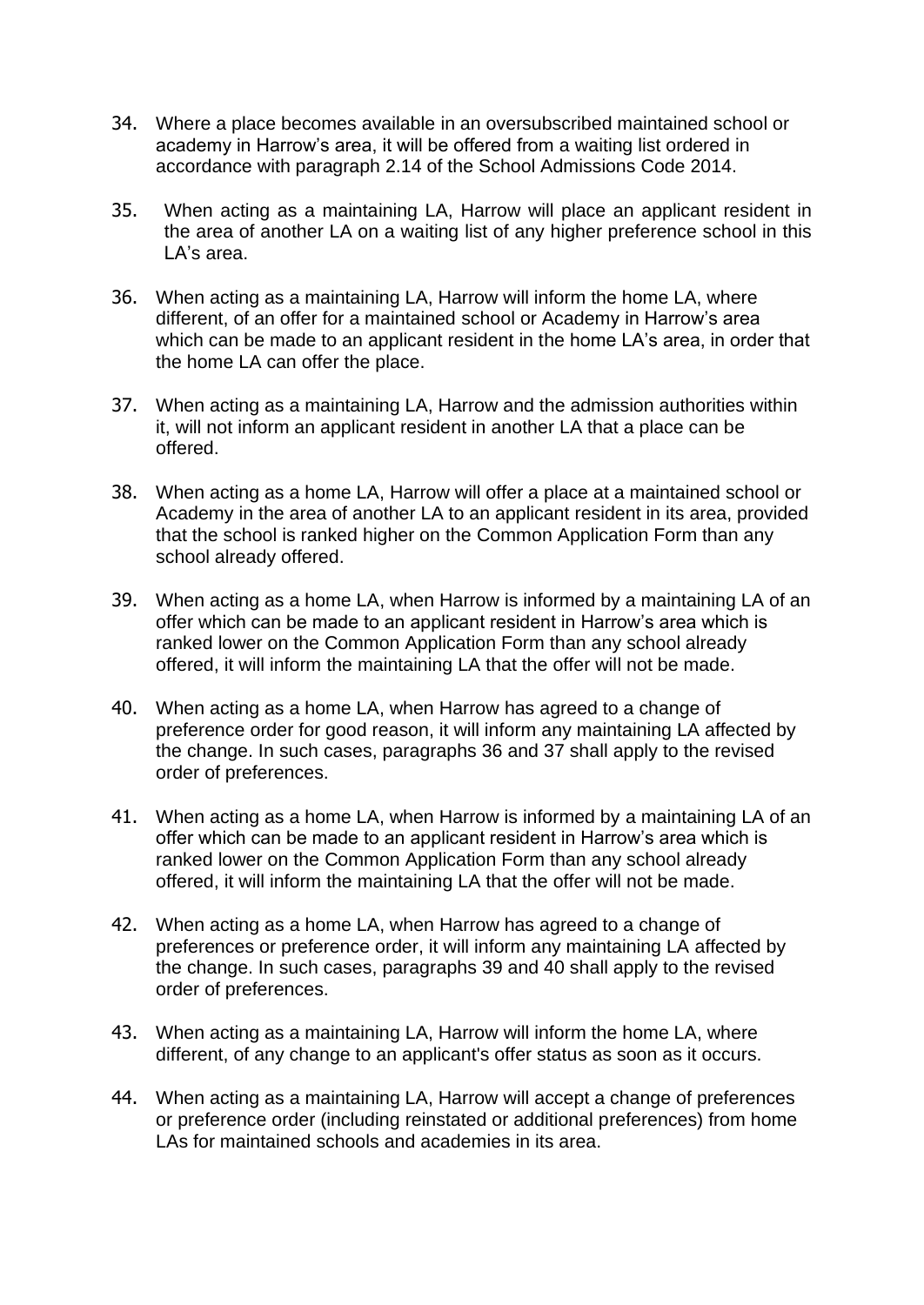- 45. Harrow, when acting as a maintaining LA, after National Offer Day will continue to maintain the waiting list for all schools with the LA and co-ordinate offers.
- 46. Harrow, when acting as a home LA, will set a timetable for making offers post National Offer Day and publish this on Harrow Council's website. The second round of offers will be made the week beginning 10 May 2021 at the very latest. Subsequent offers will initially be made every two weeks.
- 47. Harrow, when acting as a home LA, will determine and state here that after preferences expressed in accordance with paragraph 7 above have been determined, applicants may express additional preferences before the start of the school term. The number of additional preferences will be unrestricted.
- 48. Applicants will be automatically placed on the waiting list for Harrow school(s) ranked higher on the Common Application Form than any school already offered unless they indicate they do not wish to remain on the waiting list. For schools maintained by other LA's, Harrow will request that Harrow residents are automatically placed on waiting lists, However, applicants will be advised to check the policy for maintaining boroughs.
- 49. Applicants on the waiting list for a higher ranked school, after a school place has been allocated, are indicating they prefer this school to the school already allocated. If at a later date a place is offered from the waiting list, this new offer will supersede any previous offer, which will then be withdrawn under the coordinated admission arrangements.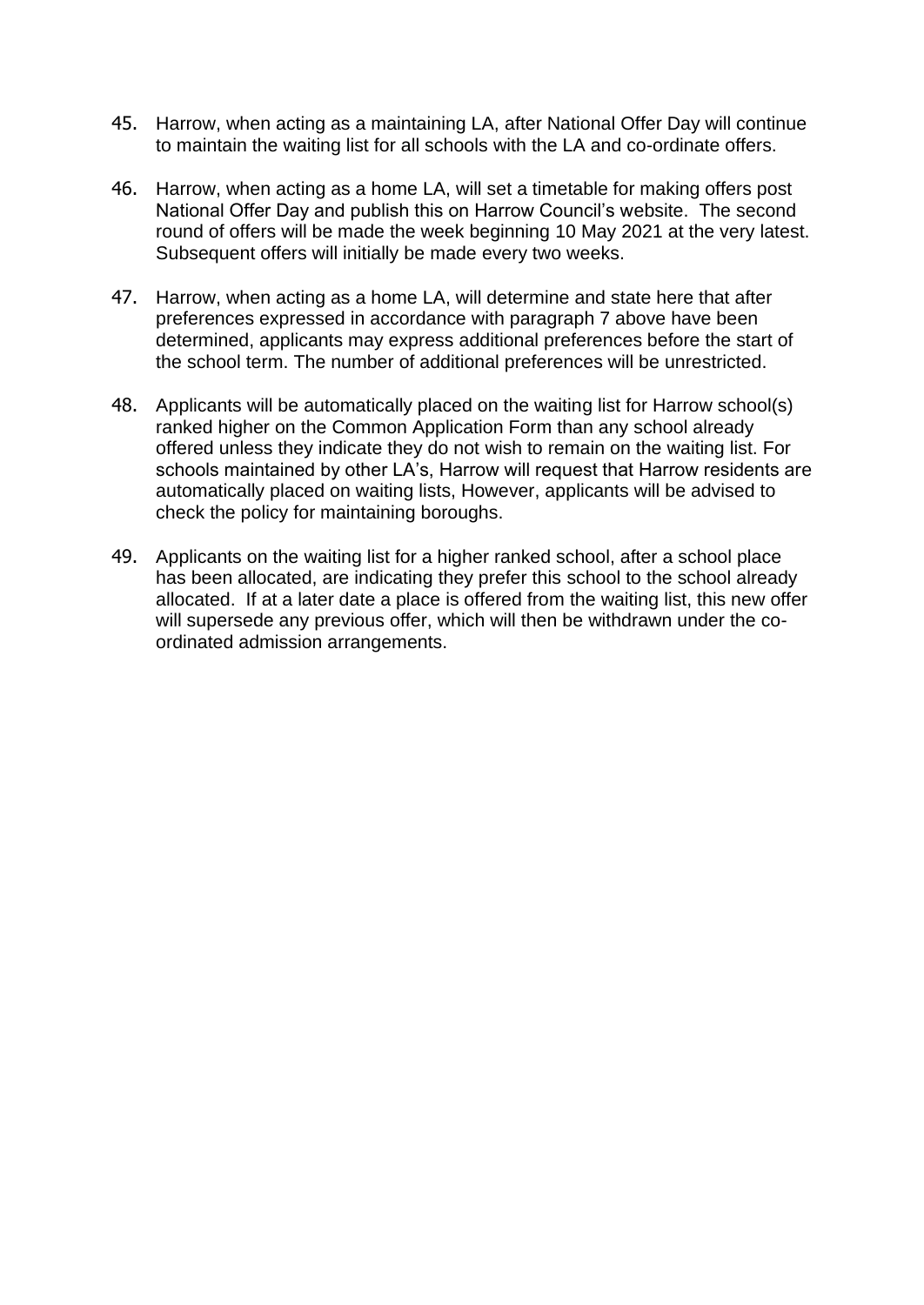## **PAN-LONDON CO-ORDINATED ADMISSIONS SCHEME SCHEDULE 1**

## **Minimum Content of Common Application Form for Admissions to Year 7 and Reception in 2022/23**

## **Child's details:**

Surname Forename(s) Middle name(s) Date of Birth Gender Home address Name of current school Address of current school (if outside home LA)

## **Parent's details:**

**Title** Surname Forename Address (if different to child's address) Telephone Number (Home, Daytime, Mobile) *Email address* Relationship to child

## **Preference details (x 6 recommended):**

Name of school Address of school Preference ranking Local authority in which the school is based

## **Additional information:**

Reasons for Preferences (including any medical or social reasons) Does the child have an Education, Health and Care Plan Y/N Is the child a 'Child Looked After (CLA)'? Y/N Is the child formerly CLA but now adopted or subject of a 'Child Arrangements Order or 'Special Guardianship Order'? Y/N If yes, name of responsible local authority Surname of sibling Forename of sibling DOB of sibling Gender of sibling Name of school sibling attends Children of staff

## **Other:**

Signature of parent or guardian Date of signature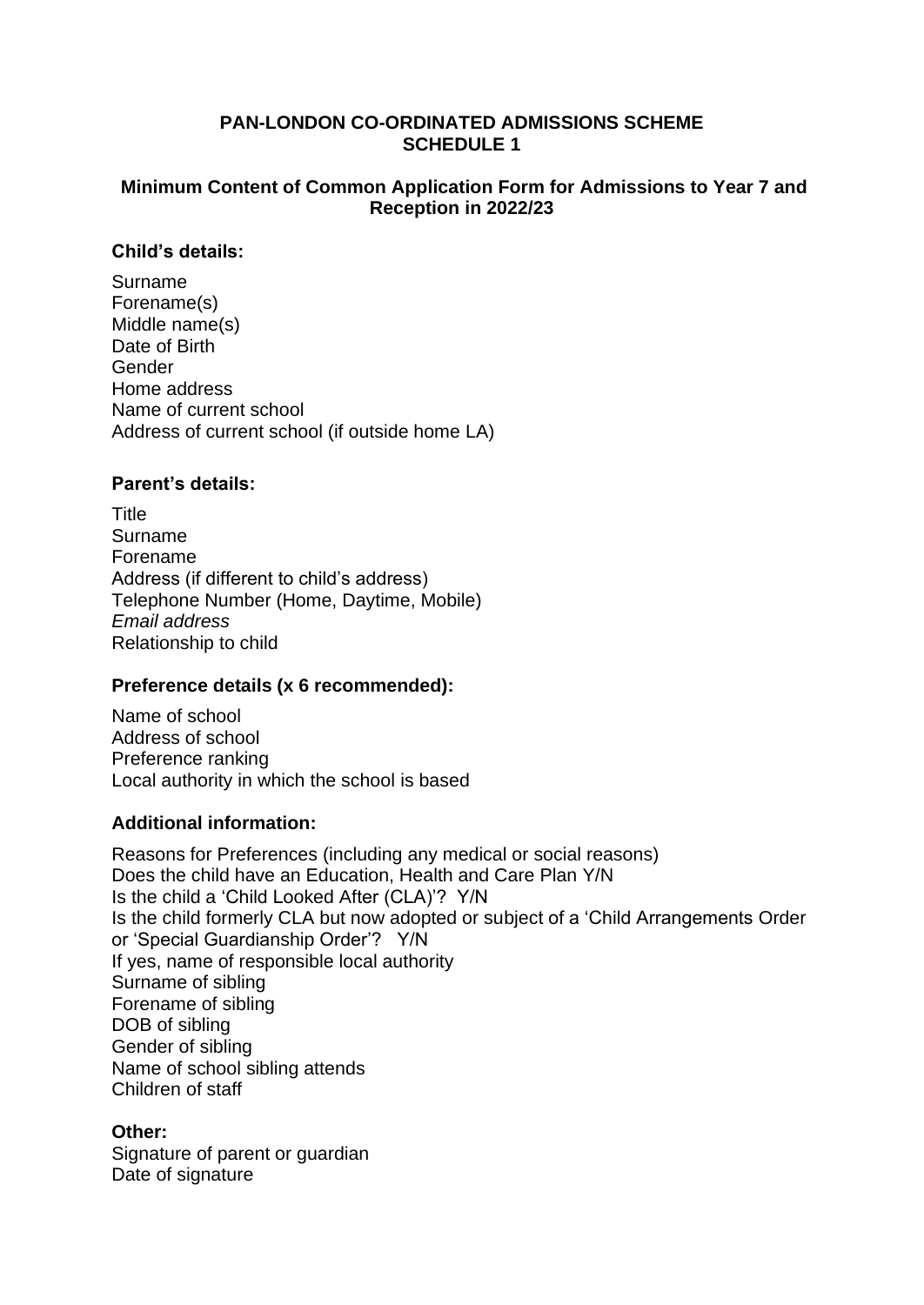# PAN-LONDON CO-ORDINATED ADMISSIONS SCHEME

# **SCHEDULE 2**

# **Template Outcome Letter for Admissions to Year 7 and Reception in 2022/23**

From: Home LA

Date: **1 March 2022 (sec) 19 April 2022 (prim)**

Dear Parent/Carer,

Application for a Secondary / Primary School

*I am writing to let you know the outcome of your application for a secondary/primary school. Your child has been offered a place at X School. The school will write to you with further details.*

I am sorry that it was not possible for your child to be offered a place at any of the schools which you listed as a higher preference on your application form. For each of these schools there were more applications than places, and other applicants has a higher priority than your child under the school's published admission criteria.

*Offers which could have been made for any schools which you placed lower in your preference list, were automatically withdrawn under the co-ordinated admission arrangements, as a higher preference has been offered.*

If you would like more information about the reason that your child was not offered a place at any higher preference school, you should contact the admission authority that is responsible for admissions to the school within the next few days. Details of the different admission authorities for schools in the borough of Harrow are attached to this letter. If the school is outside the borough of Harrow, the admission authority will either be the borough in which the school is situated, or the school itself.

You have the right of appeal under the School Standards & Framework Act 1998 against the refusal of a place at any of the schools for which you have applied. If you wish to appeal, you must contact the admission authority for the school within the next few days to obtain the procedure and the date by which an appeal must be received by them.

*Please would you confirm that you wish to accept the place at X School by completing the reply slip below. If you do not wish to accept the place, you will need to let me know what alternative arrangements you are making for your child's education.*

You must contact this office if you wish to apply for any other school, either in this borough or elsewhere.

[You can also request that your child's name is placed on the waiting list for a school which was a higher preference on your application form than the school you have been offered. Please use the enclosed reply slip and return it to this office]. OR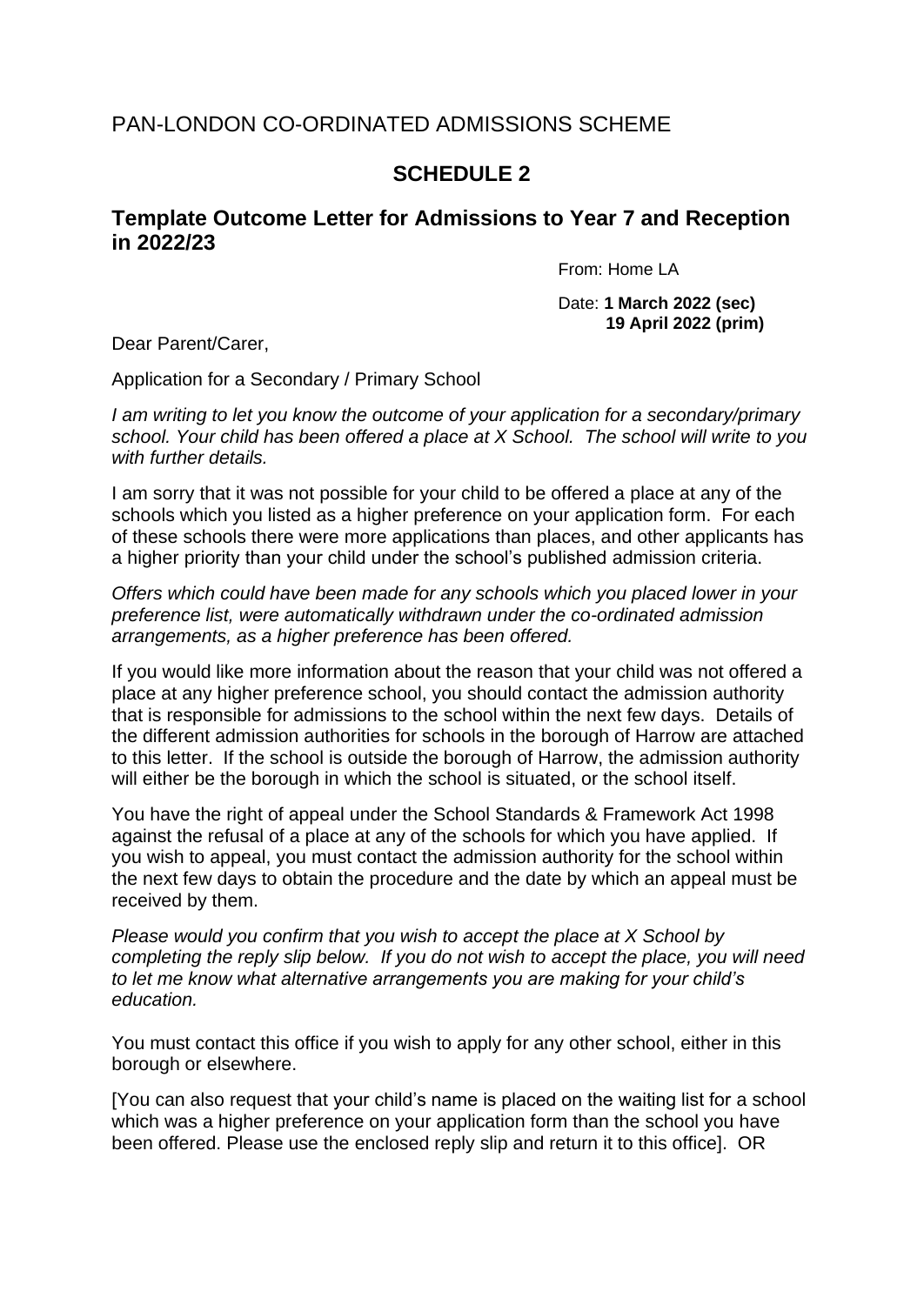{Your child's name has been placed on the waiting list for any school which was a higher preference on your application form than the school you have been offered. If you need to find out your child's position on the waiting list please contact the admission authority or the borough in which the school is situated}.

(One of the above bracketed paragraphs should be used depending on whether the LA automatically places children on a waiting list for higher preference schools).

*Please return the reply slip to me by 15 March 2022 (sec) / 4 May 2022 (prim). If you have any questions about this letter, please contact me on* 

Yours sincerely

*\_\_\_\_\_\_\_\_\_\_\_\_\_\_\_\_\_\_.*

*(First preference offer letters should include the paragraphs in italics only)*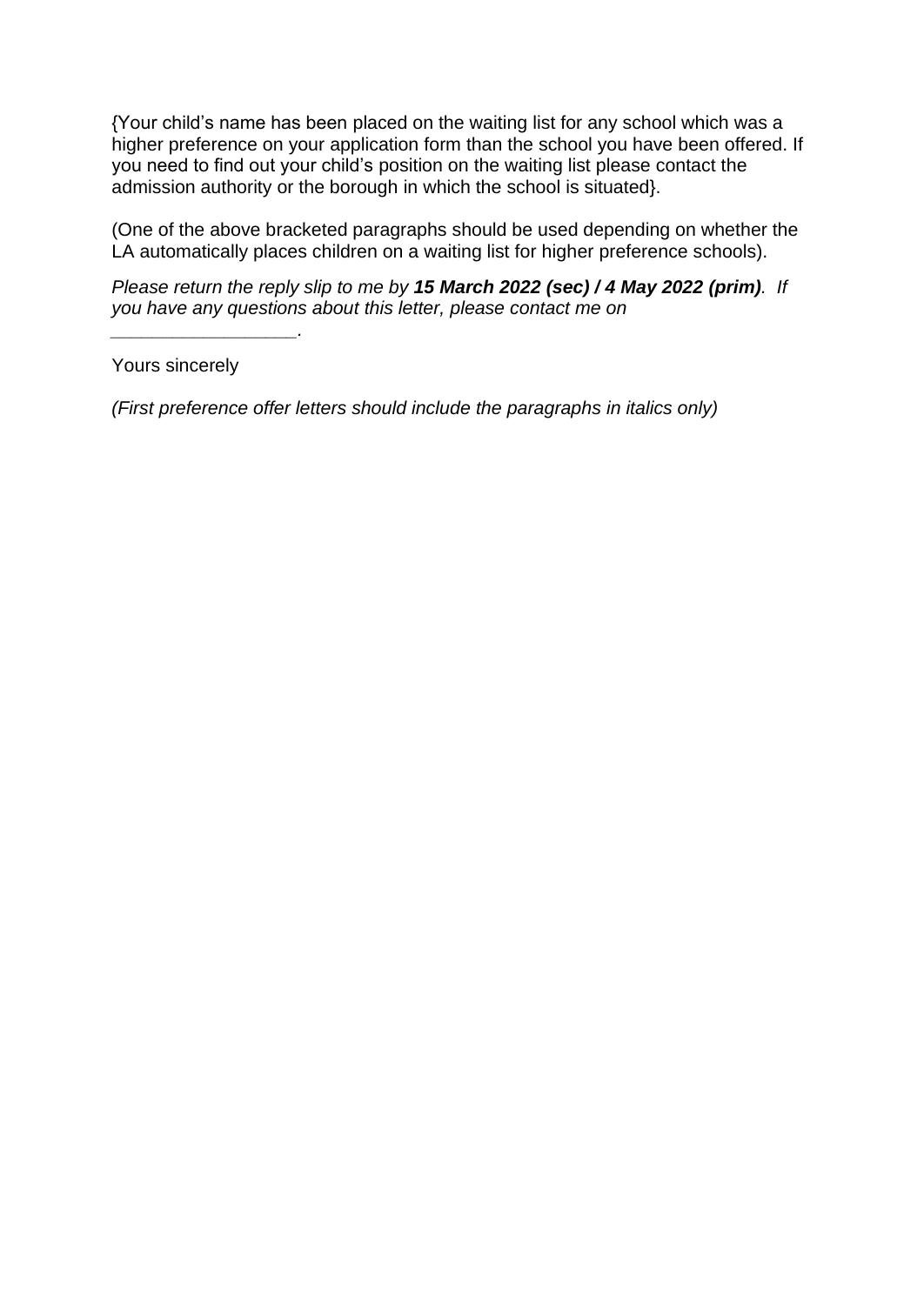# **PAN-LONDON CO-ORDINATED ADMISSIONS SCHEME SCHEDULE 3A**

# **Timetable for Admissions to Year 7 in 2022/23**

| <b>Date</b>             | <b>Process</b>                                             | Paragraph  |
|-------------------------|------------------------------------------------------------|------------|
| Sat 31 Oct 2021         | Statutory deadline for receipt of                          | 12         |
|                         | applications                                               |            |
| <b>Fri 12 Nov 2021</b>  | Deadline for the transfer of                               | 10, 11, 13 |
|                         | application information by the Home                        |            |
|                         | LA to the PLR (ADT file).                                  |            |
| <b>Fri 10 Dec 2021</b>  | Deadline for the upload of late                            | 9,17       |
|                         | applications to the PLR.                                   |            |
| <b>Tues 14 Dec 2021</b> | Checking of application data                               | 19         |
|                         |                                                            |            |
| Mon 31 Jan 2022         | Deadline for the transfer of potential                     | 22         |
|                         | offer information from Maintaining                         |            |
|                         | LAs to the PLR (ALT file)                                  |            |
| Fri 11 Feb 20212        | Final ALT file to PLR                                      | 23         |
| <b>Mon 14 – Mon 22</b>  | Checking of offer data                                     | 26         |
| <b>Feb 2022</b>         |                                                            |            |
| <b>Wed 23 Feb 2022</b>  | Deadline for on-line ALT file to portal                    | 27         |
| <b>Tues 1 Mar 2022</b>  | Offer letters posted.                                      | 24,31      |
| <b>Tues 15 Mar 2022</b> | Deadline for return of acceptances                         | 33,34      |
| <b>Tues 22 Mar 2022</b> | Deadline for transfer of acceptances<br>to maintaining LAs | 34         |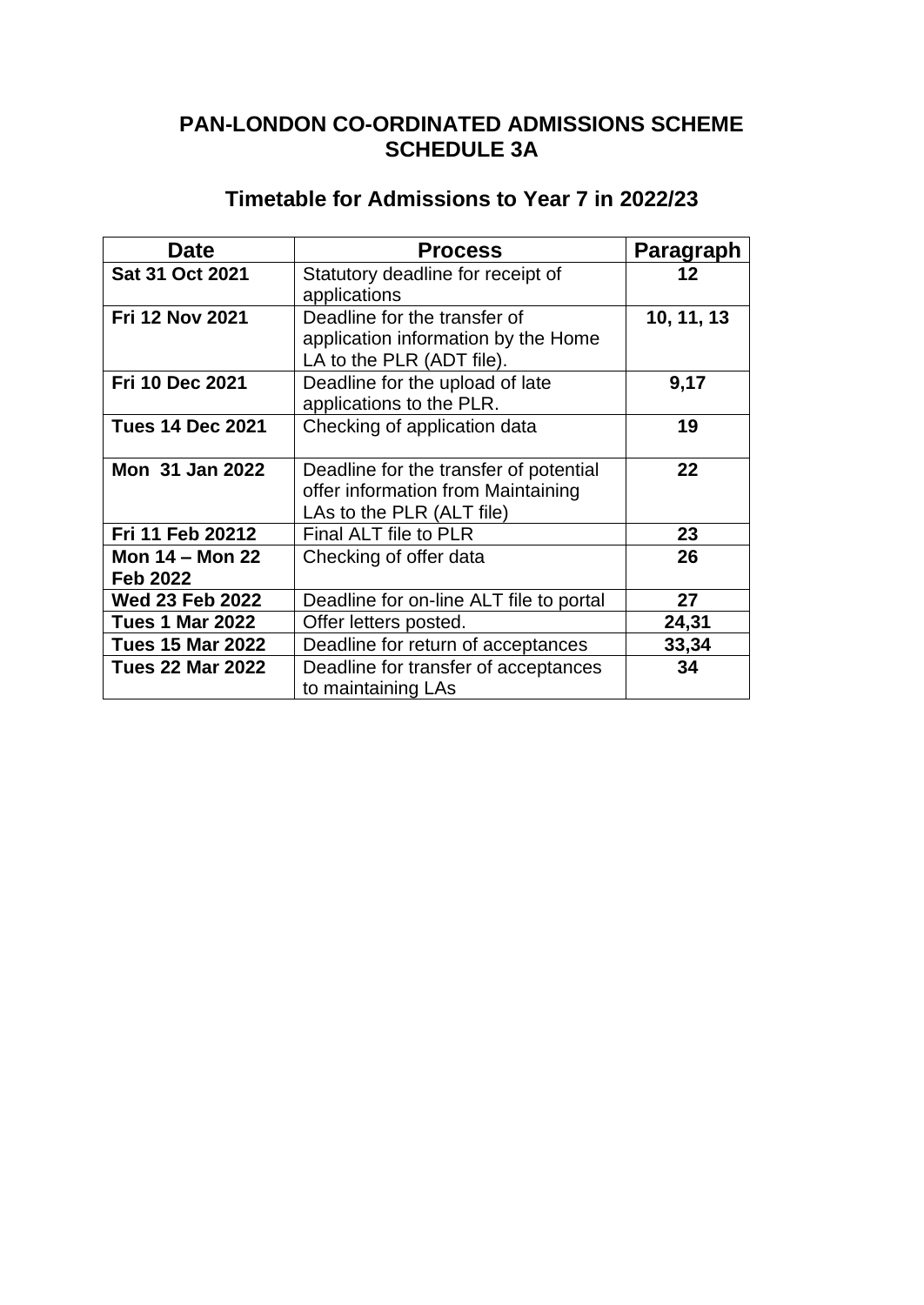# **PAN-LONDON CO-ORDINATED ADMISSIONS SCHEME SCHEDULE 3B**

# **Timetable for Admissions to Reception/Junior in 2022/23**

| <b>Date</b>               | <b>Process</b>                                             | Paragraph       |
|---------------------------|------------------------------------------------------------|-----------------|
| Sat 15 Jan 2022           | Statutory deadline for receipt of                          | 11              |
|                           | applications                                               |                 |
| <b>Fri 4 Feb 2022</b>     | Deadline for the transfer of                               | 9, 10, 12       |
|                           | application information by the Home                        |                 |
|                           | LA to the PLR (ADT file)                                   |                 |
| Fri 11 Feb 2022           | Deadline for the upload of late                            | 16              |
|                           | applications to the PLR.                                   |                 |
| <b>Fri 14 Feb 2022</b>    | Checking of application data                               | 18              |
|                           |                                                            |                 |
| <b>Thurs 17 Mar 2022</b>  | Deadline for the transfer of potential                     | 21              |
|                           | offer information from the Maintaining                     |                 |
|                           | LAs to the PLR (ALT file).                                 |                 |
| Thurs 24 Mar 2022         | Final ALT file to PLR                                      | 22              |
| Fri 25 Mar – Wed 6        | Checking of offer data                                     | 25              |
| Apr 2022                  |                                                            |                 |
| <b>Mon 11 Apr 2022</b>    | Deadline for on-line ALT file to portal                    | 26              |
| <b>Tues 19 April 2022</b> | Offer letters posted.                                      | 30              |
| <b>Wed 4 May 2022</b>     | Deadline for receipt of acceptances                        | 32 <sub>2</sub> |
| <b>Wed 11 May 2022</b>    | Deadline for transfer of acceptances<br>to maintaining LAs | 33              |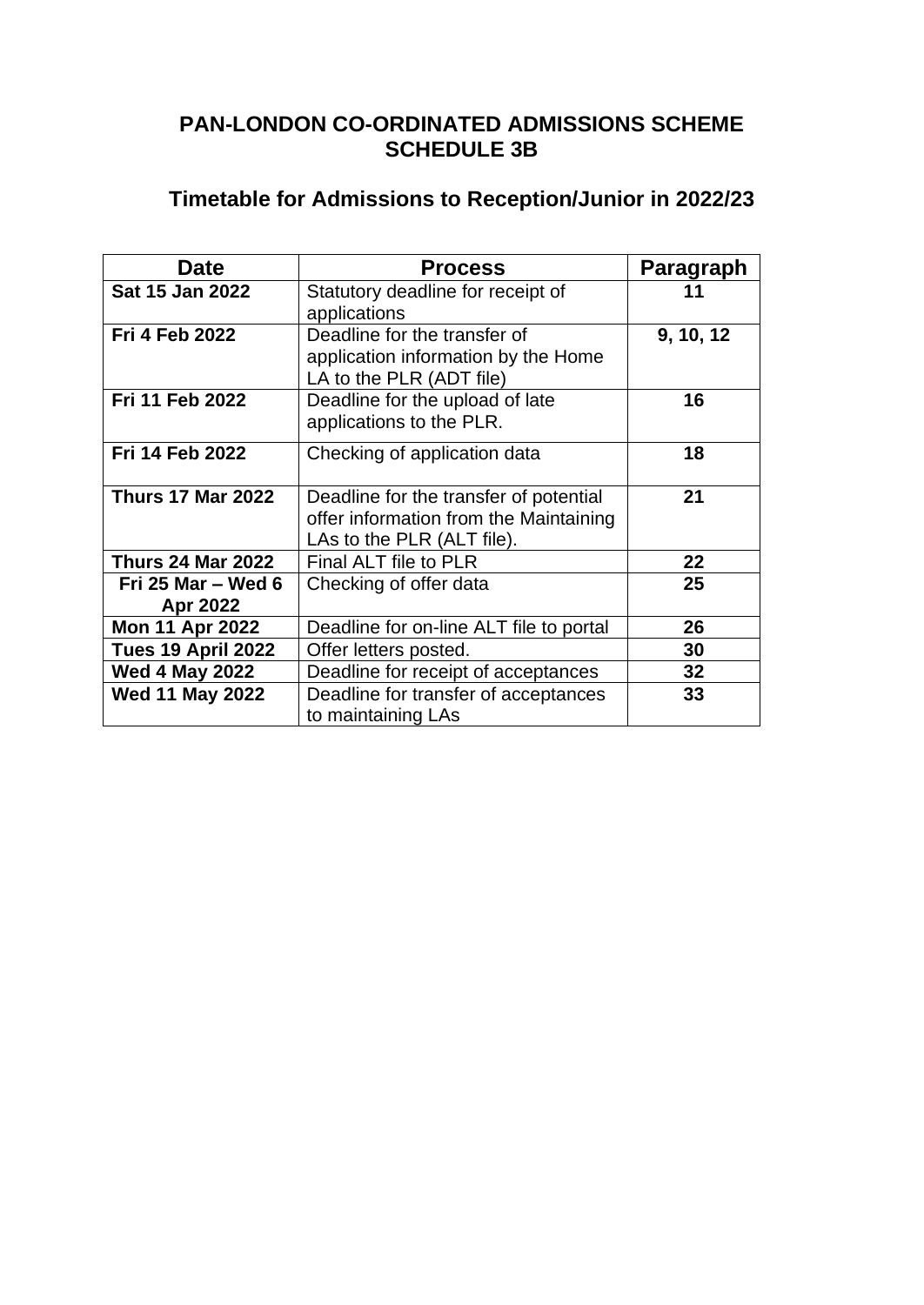# **Scheme for Co-ordination for In-Year Admissions 2022/2023**

# **Contents**

|           | <b>Definitions</b>   |
|-----------|----------------------|
| Section 1 | Applications         |
| Section 2 | Processing           |
| Section 3 | <b>Offers</b>        |
| Section 4 | Post-Offer           |
| Section 5 | <b>Waiting Lists</b> |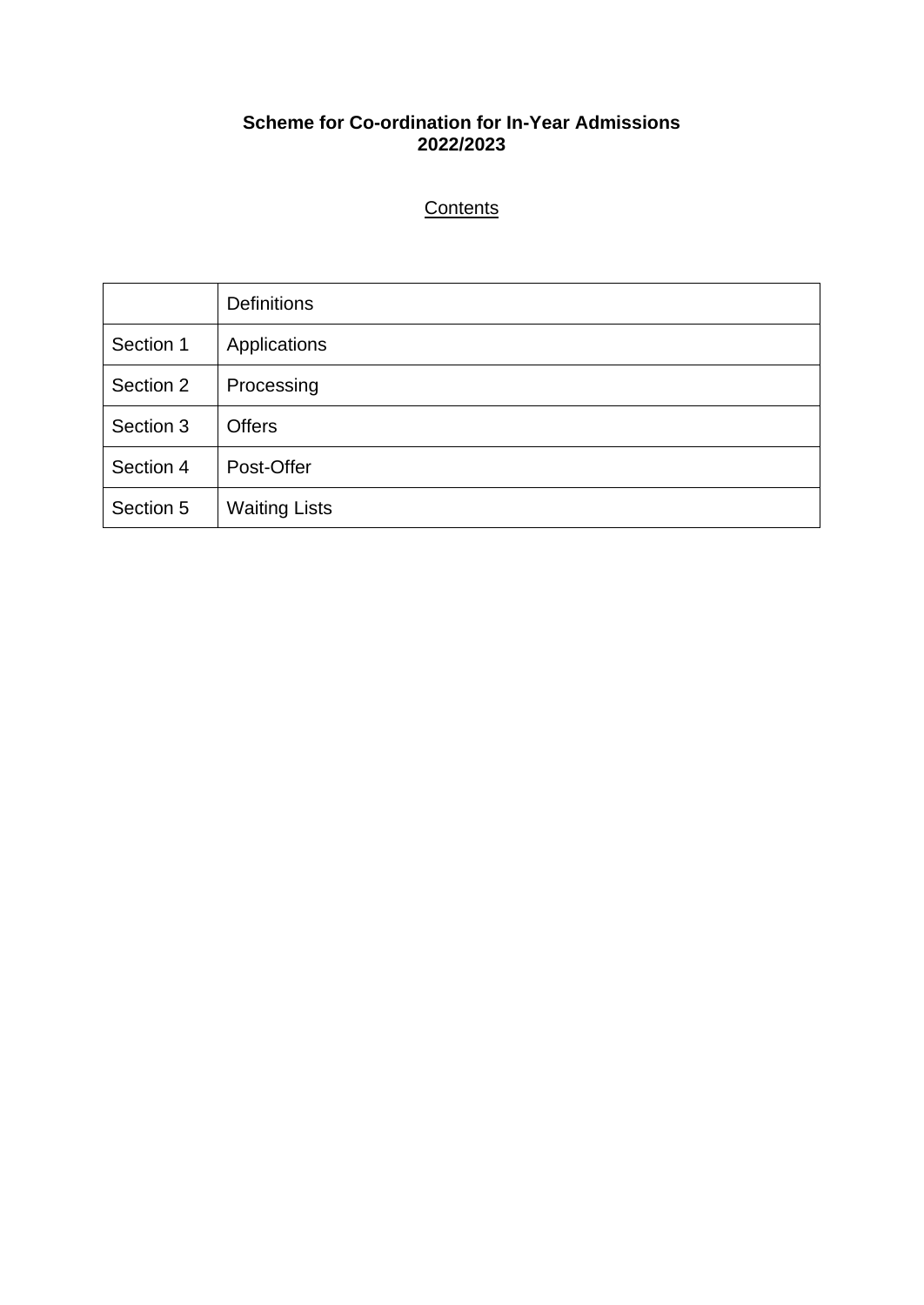# **Definitions**

| "the Home LA"        | the LA in which the child is resident                                |
|----------------------|----------------------------------------------------------------------|
| "the Maintaining LA" | the LA which maintains a school to which an<br>applicant has applied |

## **Section 1: Applications**

1. Applications for Harrow Council maintained schools and Academy schools will be made on a Harrow Common Application Form. This will include all the fields and information specified in Schedule 1 of this scheme. These will be supplemented by any additional fields and information which are deemed necessary by Harrow to enable the admission authorities in the LA area to apply their published oversubscription criteria.

Harrow Council will process applications for Harrow community schools and Academy schools.

- 2. The admission authorities within Harrow Council will not use supplementary forms except where the information available through the Common Application Form is insufficient for consideration of the application against the published oversubscription criteria. Where supplementary forms are used by the admissions authorities within Harrow Council, the LA will seek to ensure that these only collect information which is required by the published oversubscription criteria.
- 3. Where supplementary forms are used, they will be available from the school concerned and available on Harrow Council's website. Any supplementary forms must advise parents that they must also complete Harrow's Common Application Form. Harrow Council's admission booklet and website will indicate which of Harrow Council's schools require supplementary forms to be completed and where they can be obtained.
- 4. Where an admission authority in Harrow Council receives a supplementary form, it will not consider it to be a valid application until the parent has also listed the school on the Common Application Form.
- 5. Applicants will be able to express a preference for six maintained primary / secondary school or Academy schools within Harrow Council**.**
- 6. Harrow Council and Harrow VA schools will carry out address verification for each application.
- 7. Harrow Council will check the status of any child where the application is based on the child being a looked after child or previously looked after child including those who appear to the admission authority to have been in state care outside of England and ceased to be in state care as a result of being adopted.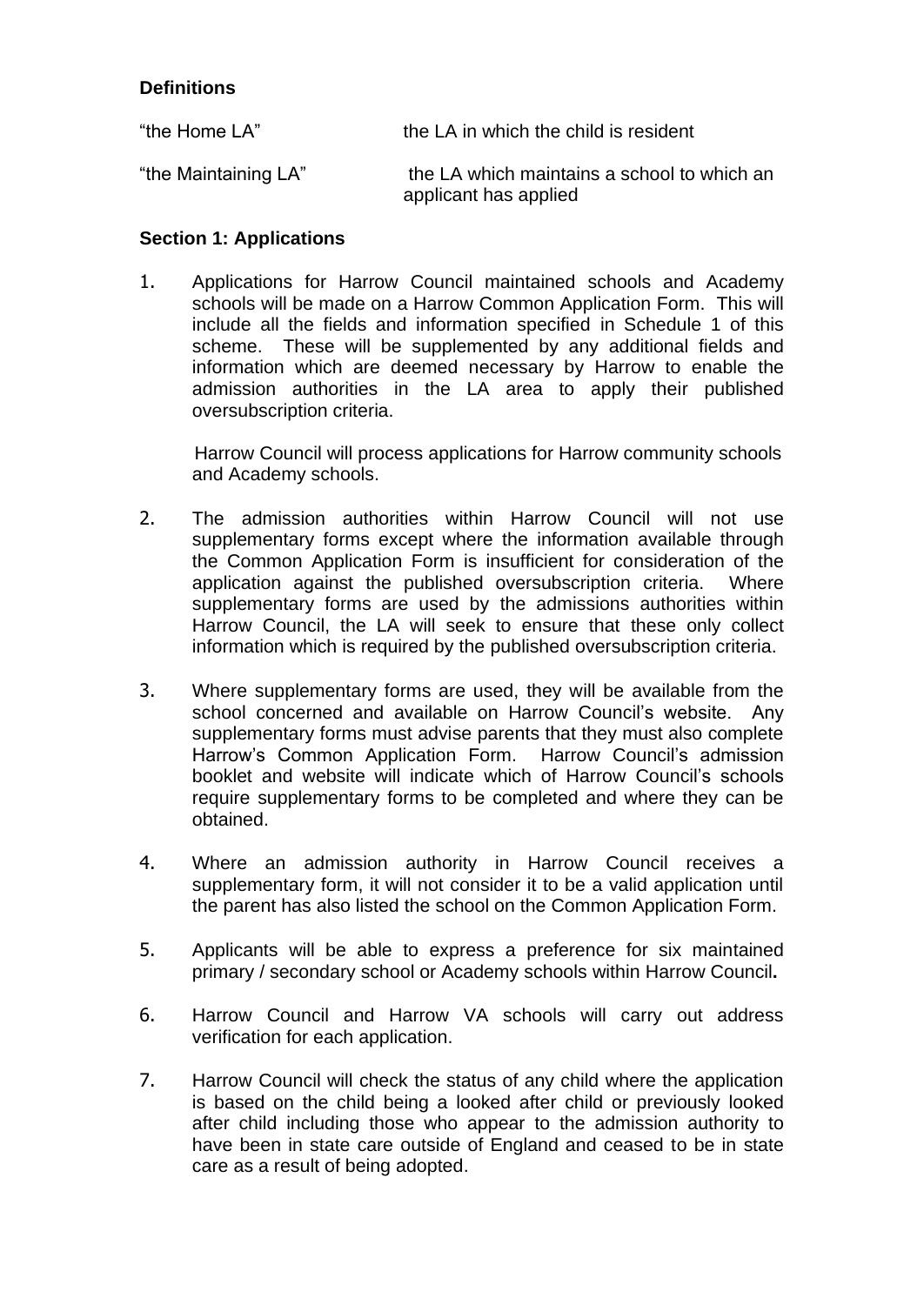## **Section 2: Processing**

- 8. Applicants for Harrow Council's maintained schools or Academy school must complete and return the Common Application Form to Harrow Council or if applying for a place at a VA (faith) school to the school directly.
- 9. Where an application is not fully completed, Harrow Council and or the school will not treat the application as valid until all information is received.
- 10. If Harrow Council receives a common application form with an application for a VA school they will send details of the application to its VA schools via the LGFL secure website.
- 11. Own Admission Authority Schools who make their own in year offers must inform the local authority of every application and its outcome as soon as reasonably practicable, but should aim to be within two school days, to allow the local authority to keep up to date figures on the availability of places in the area and to ensure they are aware of any children who may not have a school place
- 12. In accordance 3.10 of the School Admissions Code 2021, Where an admission authority receives an in-year application for a year group that is not the normal point of entry and it does not wish to admit the child because it has good reason to believe that the child may display challenging behaviour<sup>1</sup>, it may refuse admission<sup>2</sup> and refer the child to the Fair Access Protocol<sup>3</sup>.
- 13. An admission authority should only rely on the provision in paragraph 3.10 if it has a particularly high proportion of either children with challenging behaviour or previously permanently excluded pupils on roll compared to other local schools and it considers that admitting another

<sup>1</sup> For the purposes of this Code, behaviour can be described as challenging where it would be unlikely to be responsive to the usual range of interventions to help prevent and address pupil misbehaviour or it is of such severity, frequency, or duration that it is beyond the normal range that schools can tolerate. We would expect this behaviour to significantly interfere with the pupil's/other pupils' education or jeopardise the right of staff and pupils to a safe and orderly environment

 $2$  A child with challenging behaviour may also be disabled as defined in the Equality Act 2010. When considering refusing admission on these grounds, admission authorities must consider their duties under that Act. Admission authorities should also consider the effect of the decision of the Upper Tribunal in C & C v The Governing Body of a School, The Secretary of State for Education (First Interested Party) and The National Autistic Society (Second Interested Party) (SEN) [2018] UKUT 269 (AAC) about the implications of the Equality Act 2010 when a pupil exhibits a tendency to physical abuse of other persons as a consequence of a disability.

<sup>3</sup> Paragraph 1.9(g) does not apply where an admission authority takes account of past behaviour as evidence for concerns about challenging behaviour, solely for the purpose of making a decision on whether it would be appropriate to refuse admission on the basis described in paragraph 3.10.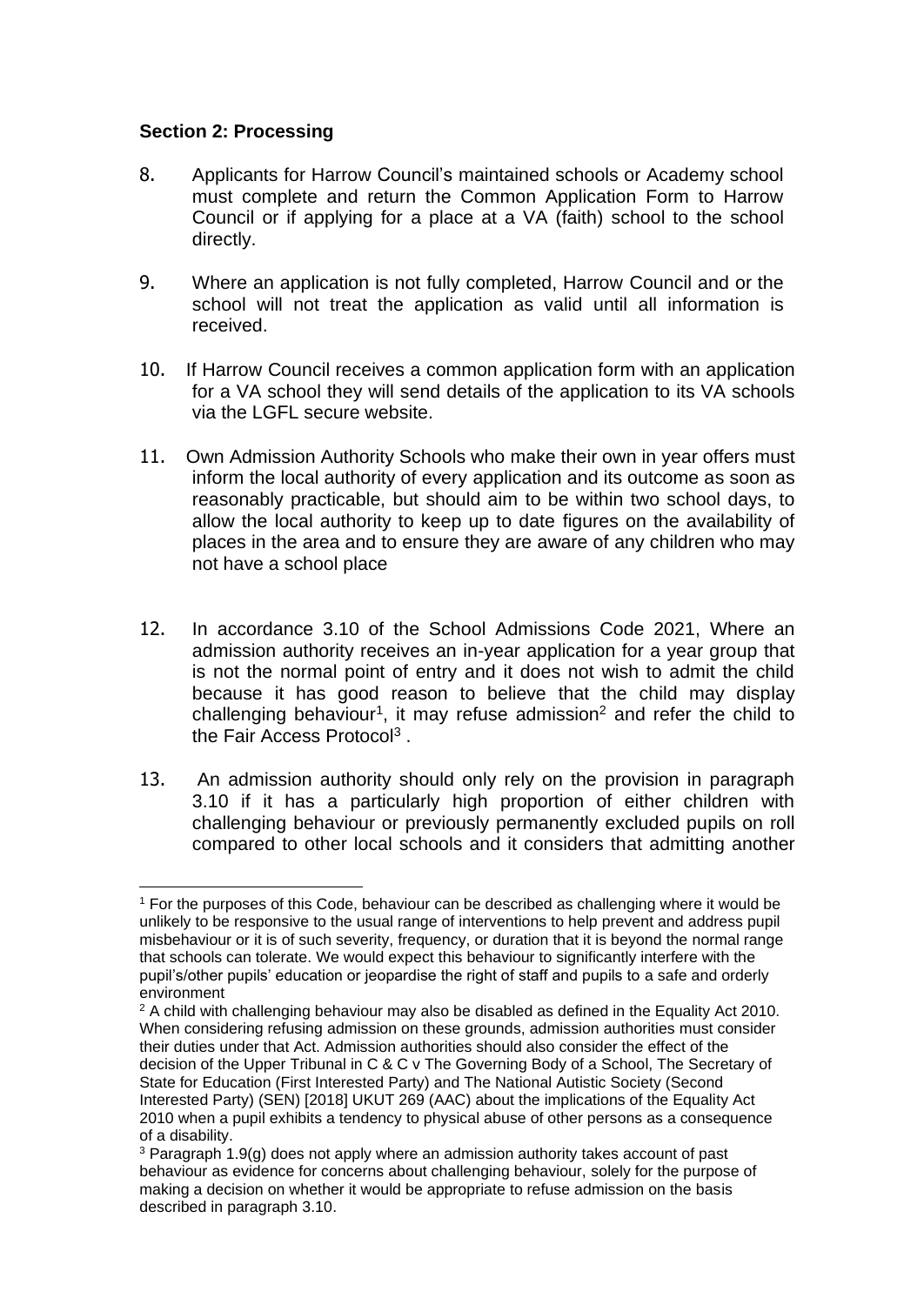child with challenging behaviour would prejudice the provision of efficient education or the efficient use of resources.

- 14. The provision in paragraph 3.10 cannot be used to refuse admission to looked after children, previously looked after children; and children who have Education, Health and Care Plans naming the school in question.
- 15. Admission authorities must not refuse to admit a child thought to be potentially disruptive, or likely to exhibit challenging behaviour, on the grounds that the child is first to be assessed for special educational needs.

## **Section 3: Offers**

- 16. Where a child is eligible for a place at only one of the nominated schools that school will be allocated to the child.
- 17. Where a child is eligible for a place at two or more of the nominated schools, they will be allocated a place at whichever of these is the highest ranked preference.
- 18. Where a Harrow resident child is not eligible for a place at any of the nominated schools, the child will be allocated a place at the nearest Harrow community school or Academy with a vacancy.
- 19. Harrow Council and Harrow VA schools will require proof of date of birth for each pupil applying for school place in order to satisfy themselves that the date of birth is correct.

#### **Section 4: Post-offer**

- 20. Harrow Council and VA schools will request that parents accept or decline the offer of a place within five days..
- 21. Harrow Council and Harrow VA schools will make every reasonable effort to contact the parent to find out whether or not they wish to accept the place. Only where the parent fails to respond and Harrow Council and Harrow VA schools can demonstrate that every reasonable effort has been made to contact the parent, will the offer of a place be withdrawn on behalf of the admission authority.
- 22. Where a parent accepts or declines a place in a school Harrow and the pupil is not a Harrow resident, Harrow Council will forward the information to the home LA.
- 23. Where an applicant is offered a school place following an in-year application, and the offer is accepted, arrangements should be made for the child to start school as soon as possible, particularly where the child is out of school.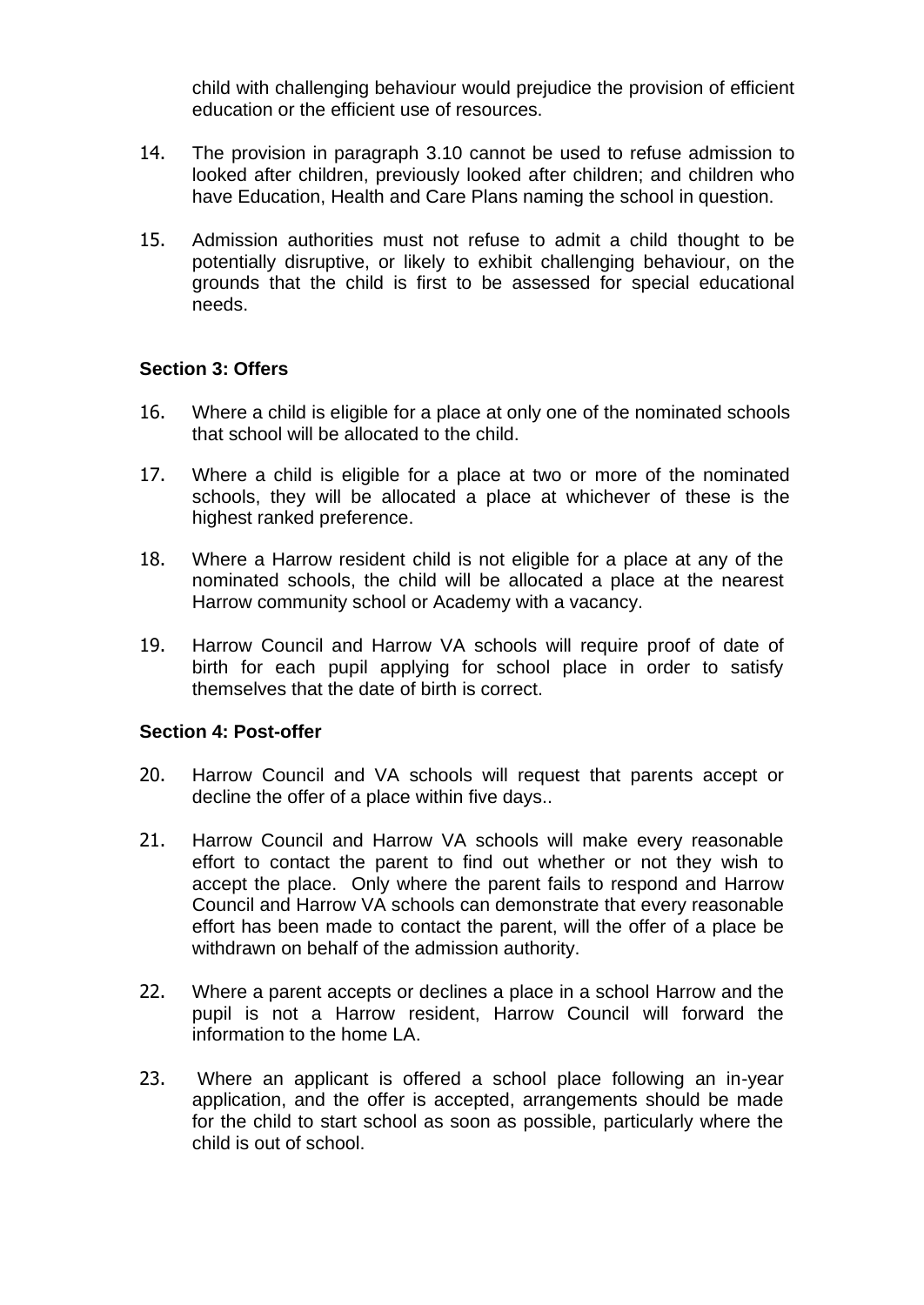## **Section 5: Waiting lists**

- 24. Applicants will be automatically placed on the waiting list for school(s) ranked higher on the Common Application Form than any school already offered unless they indicate they do not wish to remain on the waiting list.
- 25. Applicants on the waiting list for a higher ranked school, after a school place has been allocated, are indicating they prefer this school to the school already allocated. If at a later date a place is offered from the waiting list, this new offer will supersede any previous offer, which will then be withdrawn under the co-ordinated admission arrangements.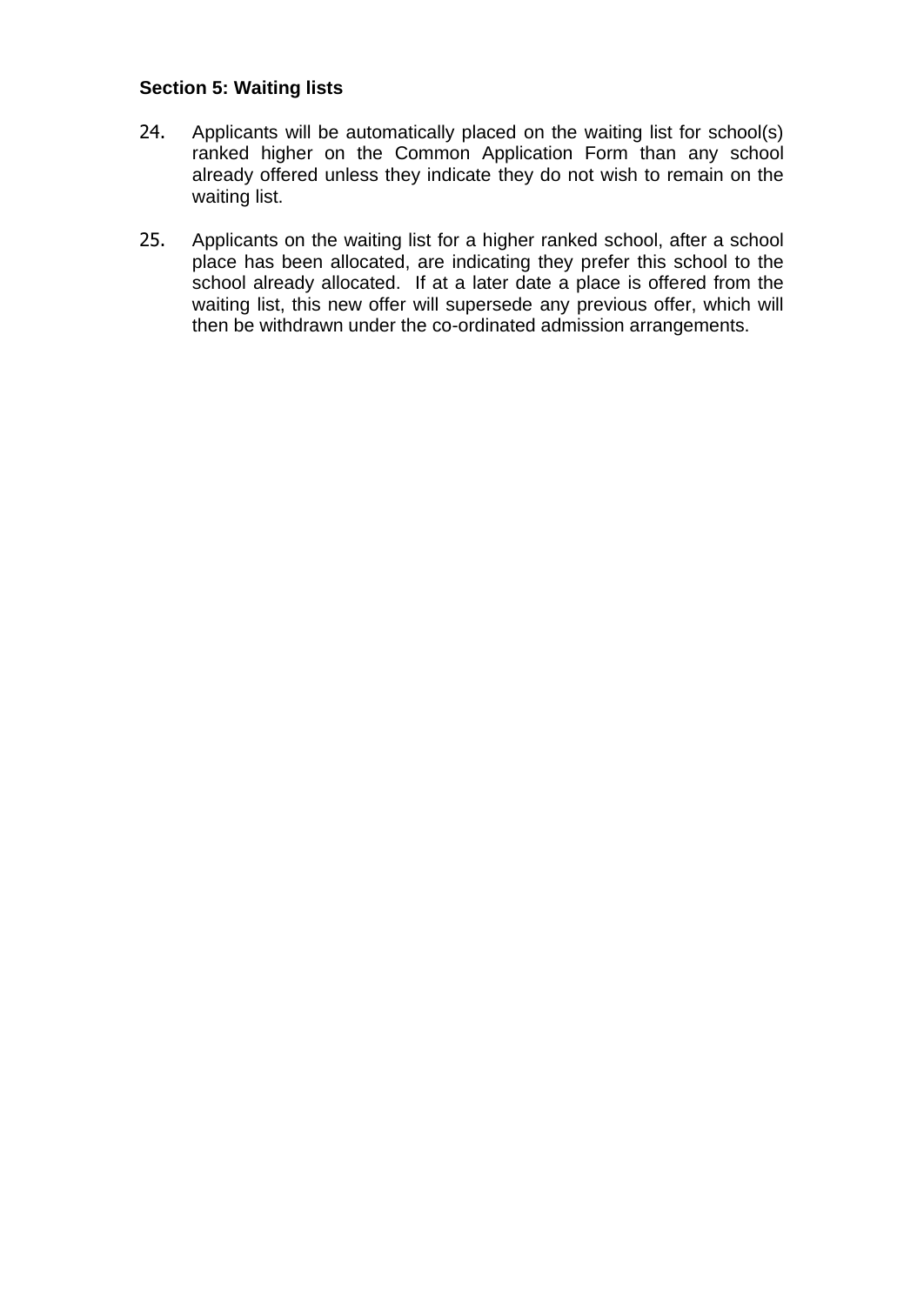*Harrou*council

# **PART F**

## **FAIR ACCESS PROTOCOL**

Annexe A: Terms of Reference Annexe B: Flowchart Annexe C: SPP Decision making rationale

The underlying principles of this protocol are as follows:

#### **Introduction**

The Fair Access Protocol (FAP) is intended to offer pupils a school place where they are out of school. It is not an alternative admission process to secure a school preference outside the normal admissions round or In-Year Scheme. The Fair Access Protocol is binding on all schools in the local area.

- Harrow's Fair Access Protocol may exceptionally require schools to admit children in excess of published admission numbers in order to protect the interests of vulnerable children and those with challenging behaviour. These pupils will be shared among Harrow schools. Pupils placed through the Protocol will take priority over children on the waiting lists.
- This protocol applies only to children living in Harrow. Confirmation of residence and that the child is in the country at the point of application when the application is being considered by the panel will be required.
- Wherever it is possible, and if specifically requested by the parent/carer, children will be allocated a school of their faith provided a Supplementary Information Form (SIF) has been submitted to the school providing relevant supporting information and where the school agrees the child meets the faith criterion. Not withstanding the above, voluntary aided schools will be required to admit their fair share of pupils under this protocol regardless of whether a SIF is completed if the Panel deems the placement to be appropriate.
- Each case is considered under its own merits.
- There is no duty for local authorities or admission authorities to comply with parental preference when allocating places through the Fair Access Protocol.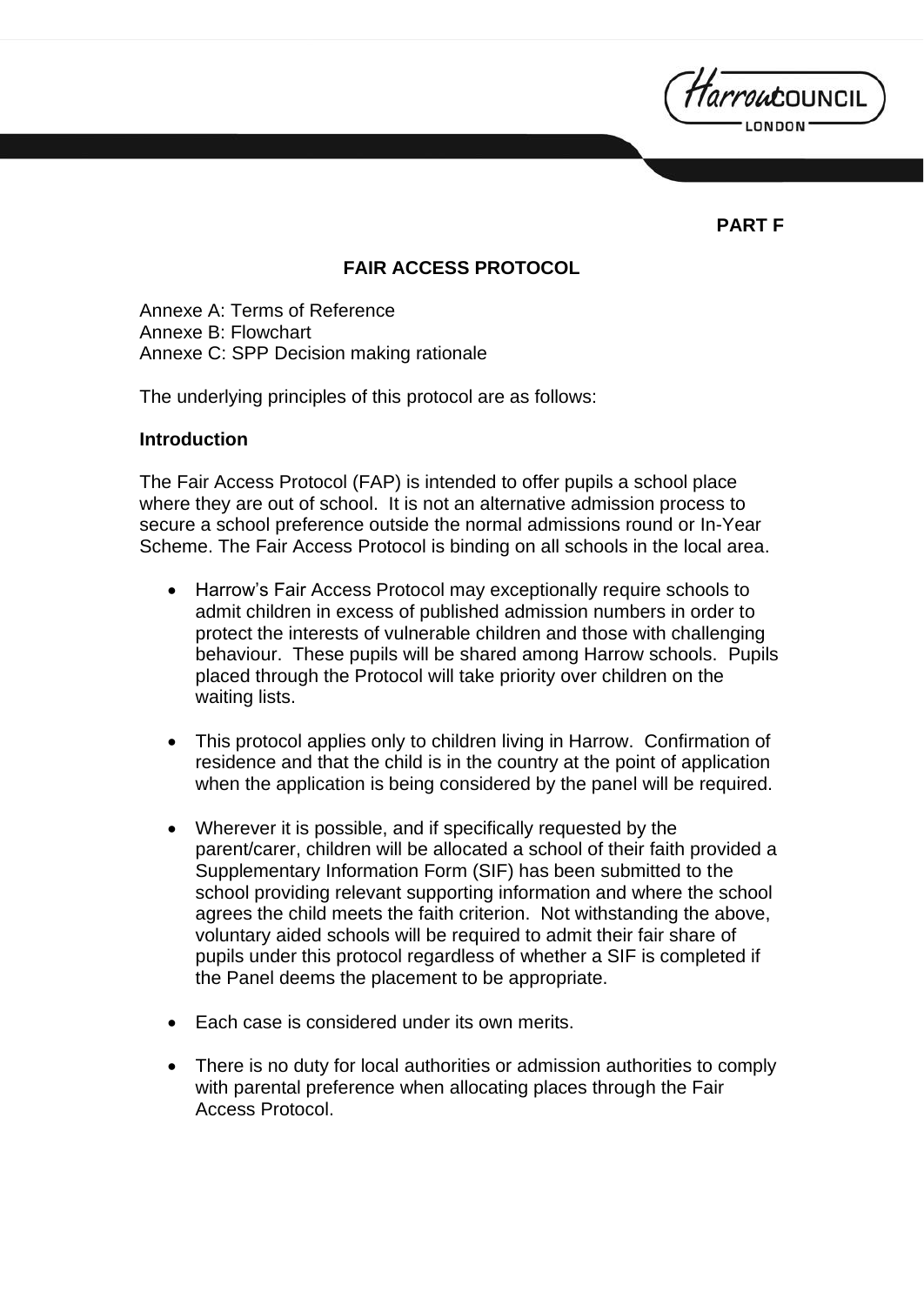#### **Which children are covered?**

- a) children either subject to a Child in Need Plan or a Child Protection Plan or having had a Child in Need Plan or a Child Protection Plan within 12 months at the point of being referred to the Protocol;
- b) children living in a refuge or in other Relevant Accommodation at the point of being referred to the Protocol;
- c) children from the criminal justice system;
- d) children in alternative provision who need to be reintegrated into mainstream education or who have been permanently excluded but are deemed suitable for mainstream education;
- e) children with special educational needs (but without an Education, Health and Care plan), disabilities or medical conditions;
- f) children who are carers;
- g) children who are homeless;
- h) children in formal kinship care arrangements;
- i) children of, or who are, Gypsies, Roma, Travellers, refugees, and asylum seekers;
- j) children who have been refused a school place on the grounds of their challenging behaviour and referred to the Protocol in accordance with paragraph 3.10 of this Code;
- k) children for whom a place has not been sought due to exceptional circumstances;
- l) children who have been out of education for four or more weeks where it can be demonstrated that there are no places available at any school within a reasonable distance of their home. This does not include circumstances where a suitable place has been offered to a child and this has not been accepted; and
- m) previously looked after children for whom the local authority has been unable to promptly secure a school place.

## **Which children are not covered?**

The FAP will not apply to a looked after child, or a child with a statement of special educational needs naming the school in question, as these children must be admitted.

#### **Which schools are involved in this protocol?**

All Harrow community, voluntary aided and academy schools.

#### **When will the protocol apply?**

Applications for school places are received throughout the year and school places will be offered in accordance with the In-Year scheme. Where the local authority is unable to offer a school place in accordance with the In-Year scheme and the pupil is out of school or has moved to a new area where the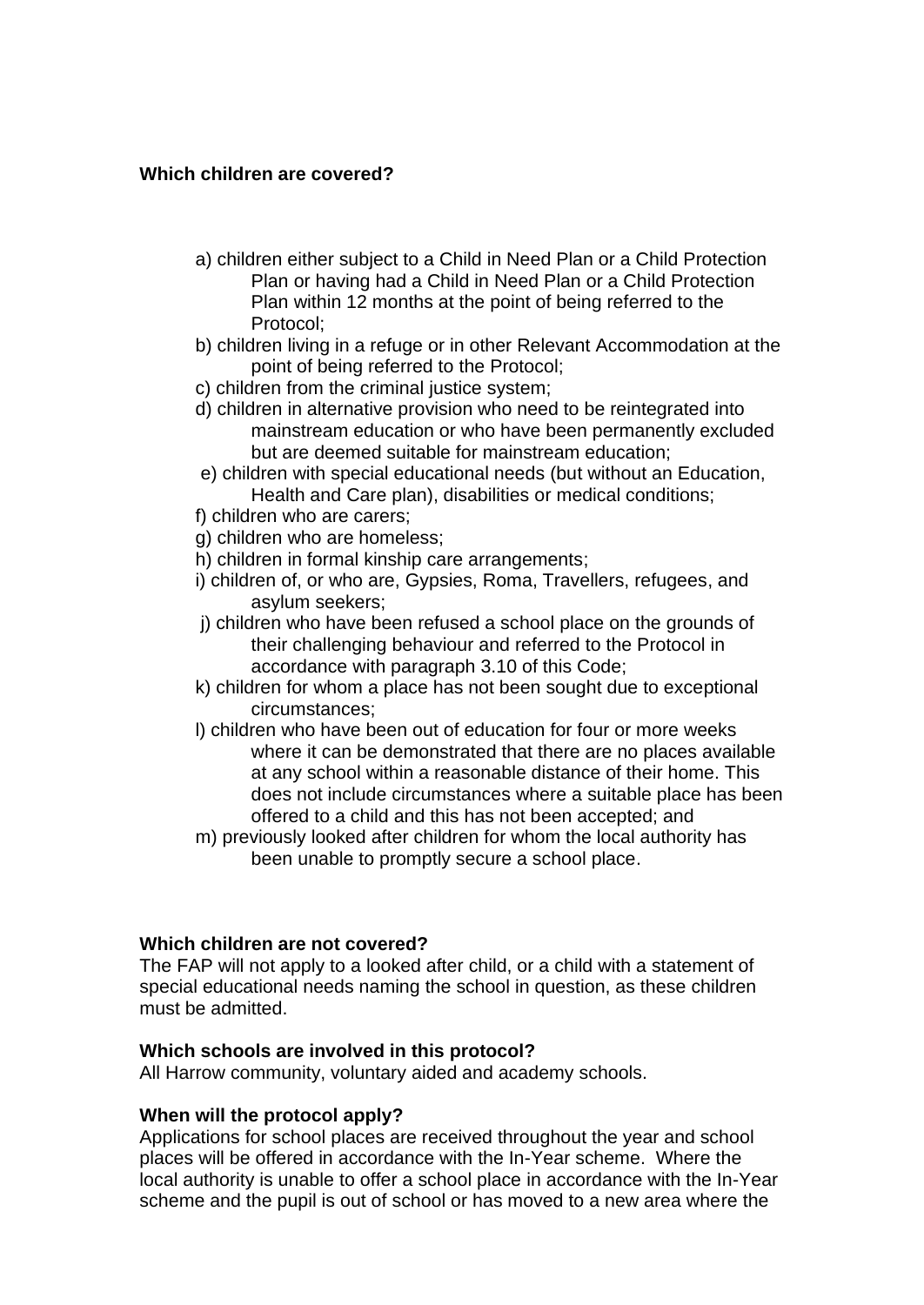travelling time to their current school is unreasonable, these applications are considered under the Fair Access Protocol.

The Fair Access Protocol in accordance with the School Admissions Code broadly covers three groups of applications:

## 1. Excluded Pupils

Harrow excluded pupils will be placed at the Pupil Referral Unit and the local authority will use provision to ensure that the needs of pupils who are not ready for mainstream schooling are met. When they are ready to access mainstream schooling, excluded pupils are placed at a school using the following:

- Secondary pupils will be referred to another high school on a rota basis.
- Primary pupils will be referred to the next nearest school to their home address. A primary school will not normally be expected to take more than one excluded pupil per year group in each academic year.

## 2. Managed Moves Process (MMP)

The Managed Moves Process may be applied for pupils who are at risk of exclusion.

Managed moves are agreed by headteachers to transfer pupils from one school to another school in exceptional circumstances deemed in the best interest of the child.

## 3. In-Year Applications via the School Placement Panel (SPP)

Applications where it is not possible to offer a place in accordance with the In-Year scheme are referred to the School Placement Panel (SPP). These applications are for children who are not in school and there are no vacancies at a suitable school. The SPP consider the cases and schools are identified to take additional pupils on roll.

This panel generally meets every three weeks unless there are no cases to consider.

- For secondary pupils to offer a place because all schools in the relevant year group are full.
- For primary pupils to offer a place because there is no school with a vacancy within a reasonable distance of the home address. The School Admissions Code makes allowance for the entry of an additional child to an infant class in exceptional circumstances including children who move into the area outside the normal admissions round for whom there is no other available school within reasonable distance.
- Applications will only be considered if a child or children move into the area and are out of school, or if the family move into a new area and the child or children are already in school but their current school is over 2 miles for a child in KS1or 3 miles for a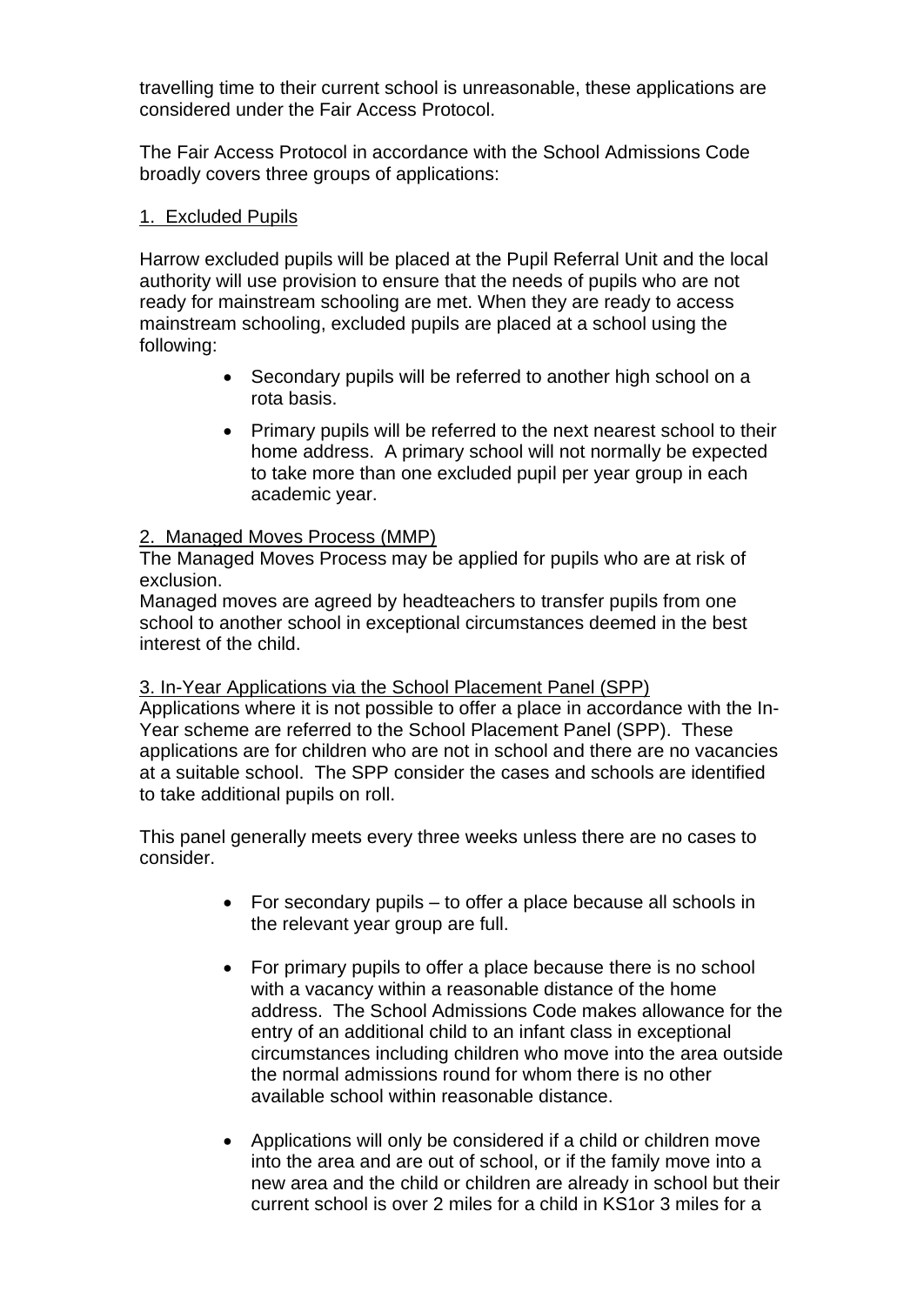child in KS2 measured in straight line **and** over 45 minutes travelling time to their primary school. For a child in KS3/4 if their current school is over 3 miles measured in a straight line **and** over 75 minutes travelling time. Applications where children are already in school will be assessed using the quickest travel times obtained from Transport for London (TFL) where there are no reported delays. Times will be calculated using a 8.45am start time. Reasonable distance will be determined on travel times by public transport using buses only. The only exception would be where the pupil has a disability which would make it unreasonable to travel. Where the applications are received from a family who has children in KS1 as well as KS2, the applications will be considered using the KS1 thresholds.

- Applications from parents who have elected previously to home education will be considered in accordance with the In-Year scheme unless there are exceptional circumstances supported by the Education Lead, Elective Home Education.
- Cases will only be consider by the panel once. If the offer the family are made is declined the case will not be put forward to the panel again unless there are exceptional circumstances for the case to be considered again.
- Where a governing body does not wish to admit a child with challenging behaviour outside the normal admissions round, even though places are available, it must refer the case to the local authority for action under the Fair Access Protocol. This will normally only be appropriate where a school has a particularly high proportion of children with challenging behaviour or previously excluded children. In the case of an Academy that cannot agree with the local authority over admitting a child, only the Secretary of State can direct the Academy to admit the child.

## **When will the School Placement Panel meet?**

Meetings of the School Placement Panel are scheduled in advance and are generally held every three weeks during term time. If required a meeting is held during school holidays, usually the week before term starts, so that parents can be notified of the school allocated before the start of term.

Where it has been agreed that a child will be considered under the Fair Access Protocol, a school place must be allocated for that child within 20 school days. Once they have been allocated a school place via the Fair Access Protocol, arrangements should be made for the child to start at the school as soon as possible.

#### **Process for determining allocation of places**

Harrow resident pupils will be placed in a mainstream school, even if the year group concerned is full. When making decisions the Panel will need to be mindful of the duty on the Council that states that the "local authority must ensure that no school - including those with available places - is asked to take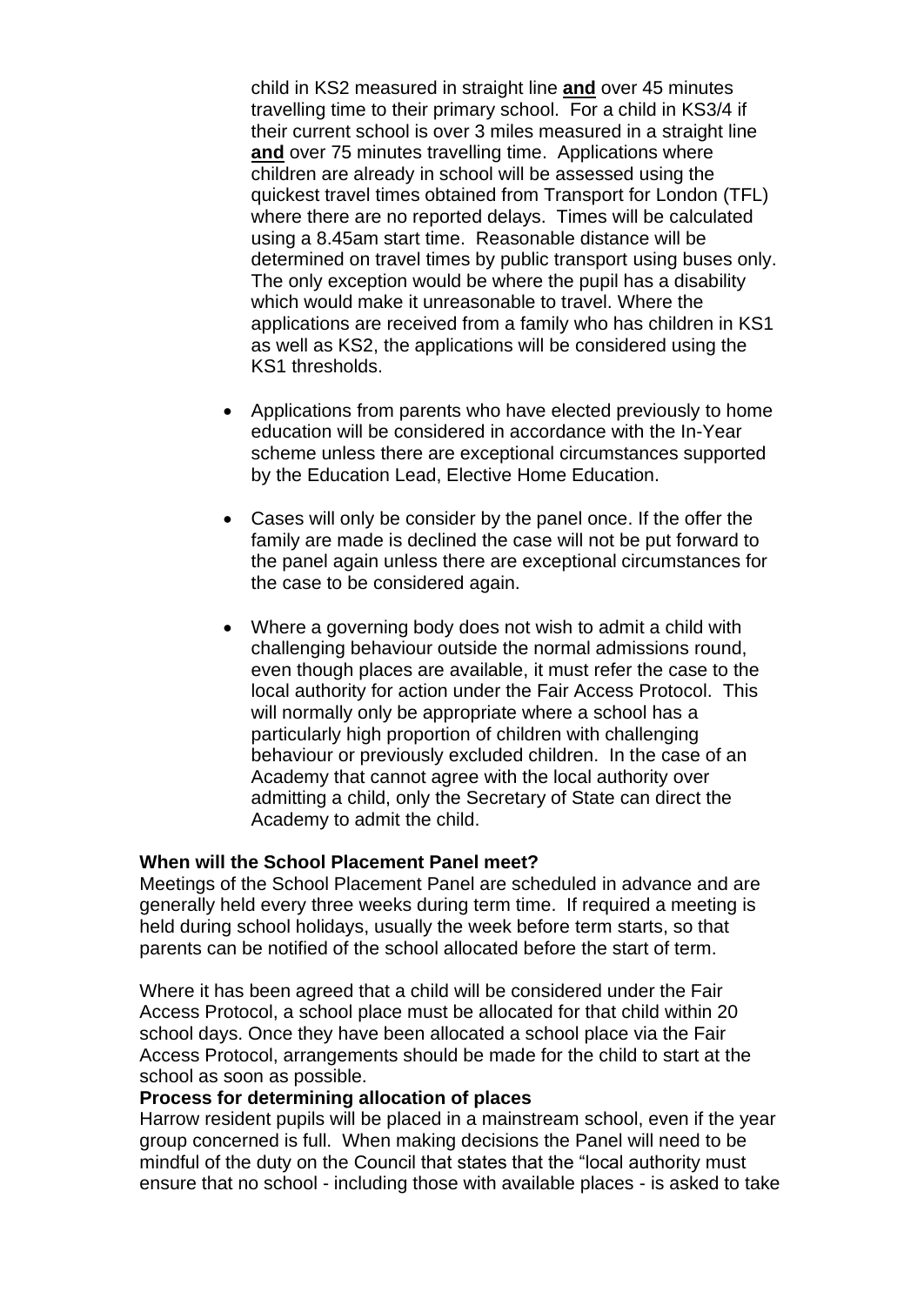a disproportionate number of children who have been excluded from other schools, or who have challenging behaviour".

For both primary and secondary pupils the Admissions Service will provide the Members of the SPP with the following details to inform their decision:

- The pupil's date of birth and year group.
- The school(s) the parent has named on their application together with the number of places available, the number of children currently on roll and the number of any places offered in the relevant year group.
- 8 nearest schools, to the home address, with options to go up to 2 miles (for KS1) or 3 miles (for KS2 and above). The panel may however consider schools further away if the nearest schools already have additional pupils on roll.

The following information will be provided about each school:

- o PAN's and number of pupils on Roll
- $\circ$  any information provided by the schools
- o the number on roll if all cases offered are admitted in the relevant year group
- Names and dates of birth and Year Group of siblings attending any of the schools identified.
- Any known special educational needs without a Statement of SEN.
- Any known religious, philosophical or other reasons for parental preference. Wherever, possible children will be allocated a school of their faith if a SIF has been provided.
- Any information provided by the school, where available e.g. the number of in-year admissions and mobility.
- Evidence that the child is in the country, where available.
- The number of pupils who have been placed in a school via the Managed Moves Protocol, when applicable.
- The number of excluded pupils who have been place in a school in that academic year, when applicable.

Once the decision has been made the Admissions Service will inform the school immediately and the parents will be informed 48 hours after schools have been informed of the panel's decision. Parents will be informed that own admission authorities have the right to refuse to admit the child, in which case, the local authority will consider whether to pursue a formal direction process.

The 48 hours period will enable time for schools to make preparations for the child to be admitted. In the case of schools who are their own admission authorities it will also allow time for the school to inform the governing body before the Admissions Service informs the parents.

Admission authorities must not refuse to admit a child thought to be potentially disruptive, or likely to exhibit challenging behaviour, on the grounds that the child is first to be assessed for special educational needs. Where a school has referred the application to be considered under FAP, the school must provide detailed evidence that will be presented to the panel to inform their decision making.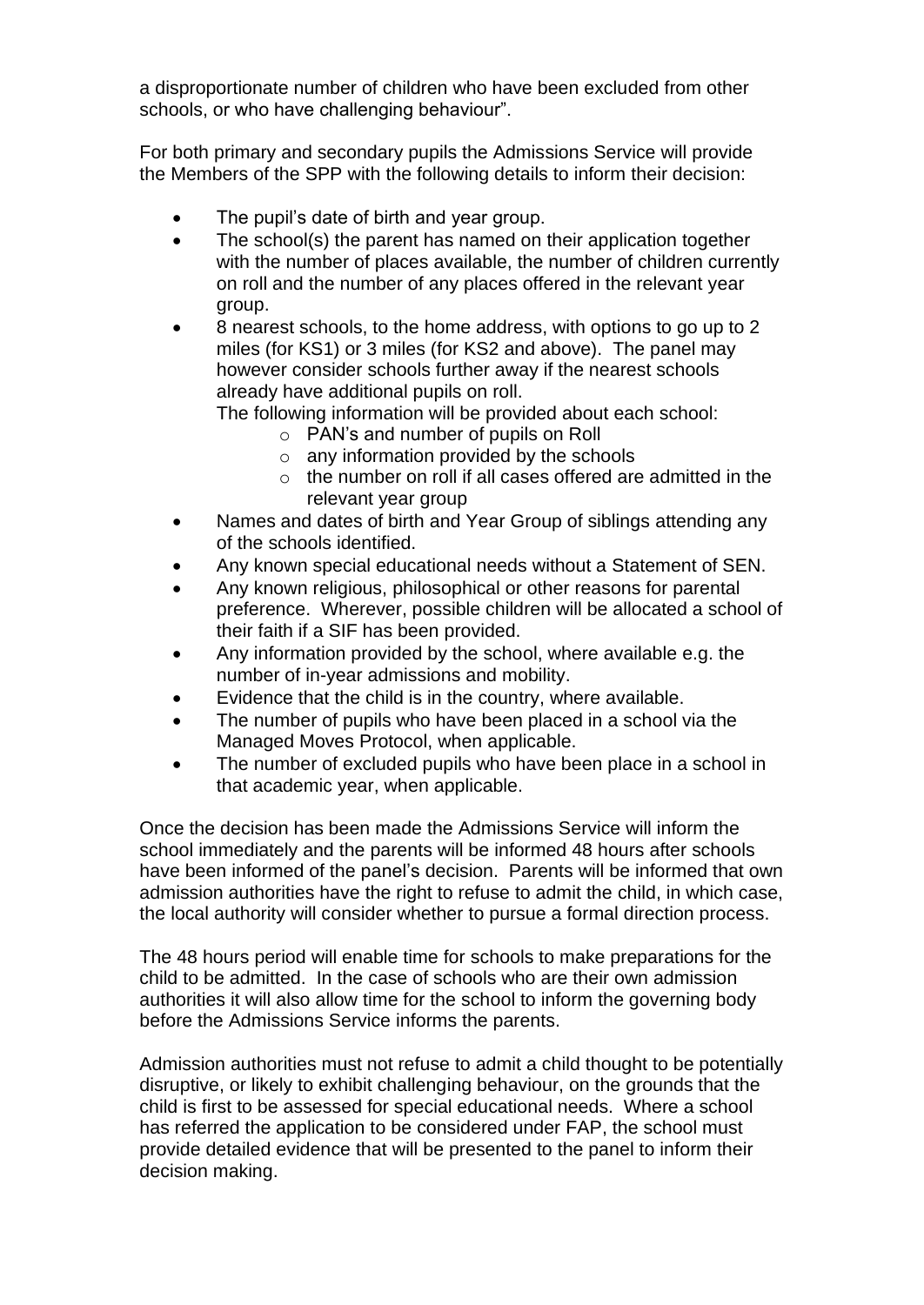This protocol does not require a school automatically to take another child with challenging behaviour in the place of a child excluded from the school.

## **Powers of Direction**

Whilst it is expected that the majority of schools will comply with the decision of the School Placement Panel, in cases where a voluntary aided school refuses to admit a child, Harrow Council has the power to direct the admission authority for any maintained school in its area to admit a child even when the school is full. The local authority can only make such a direction in respect of a child in the local authority's area who has been refused entry to, or has been permanently excluded from, every suitable school within a reasonable distance. The local authority must choose a school that is a reasonable distance from the child's home and from which the child is not permanently excluded. It must not choose a sixth-form that selects by ability unless the child meets the selection requirements, or a school that would have to take measures to avoid breaking the rules on infant class sizes if those measures would prejudice the provision of efficient education or the efficient use of resources. The direction process, including a duty to consult with parents and the school, prior to making a decision on direction. If a decision to direct is made, a governing body can appeal to the Schools Adjudicator.

Where Harrow Council considers that an Academy will best meet the needs of any child, it will ask the Academy to admit that child but has no power to direct it to do so. It is expected that the local authority and the Academy will usually reach an agreement, but if the Academy refuses to admit the child, the local authority will ask the Secretary of State to intervene. The Secretary of State has the power under an Academy's Funding Agreement to direct the Academy to admit a child and can seek advice from the Adjudicator in reaching a decision.

## **Year 11 pupils whose first language is not English**

Newly arrived young people resident in Harrow for whom English is not their first language will be referred for a language assessment. This assessment will include a recommendation as to the most appropriate placement, i.e. referral to a high school or placement on an appropriate ESOL course.

#### **Monitoring**

The Admissions Service will provide regular updates and an annual report on the placement of pupils through the Fair Access Protocol to the Corporate Director and the School Organisation Officer Group.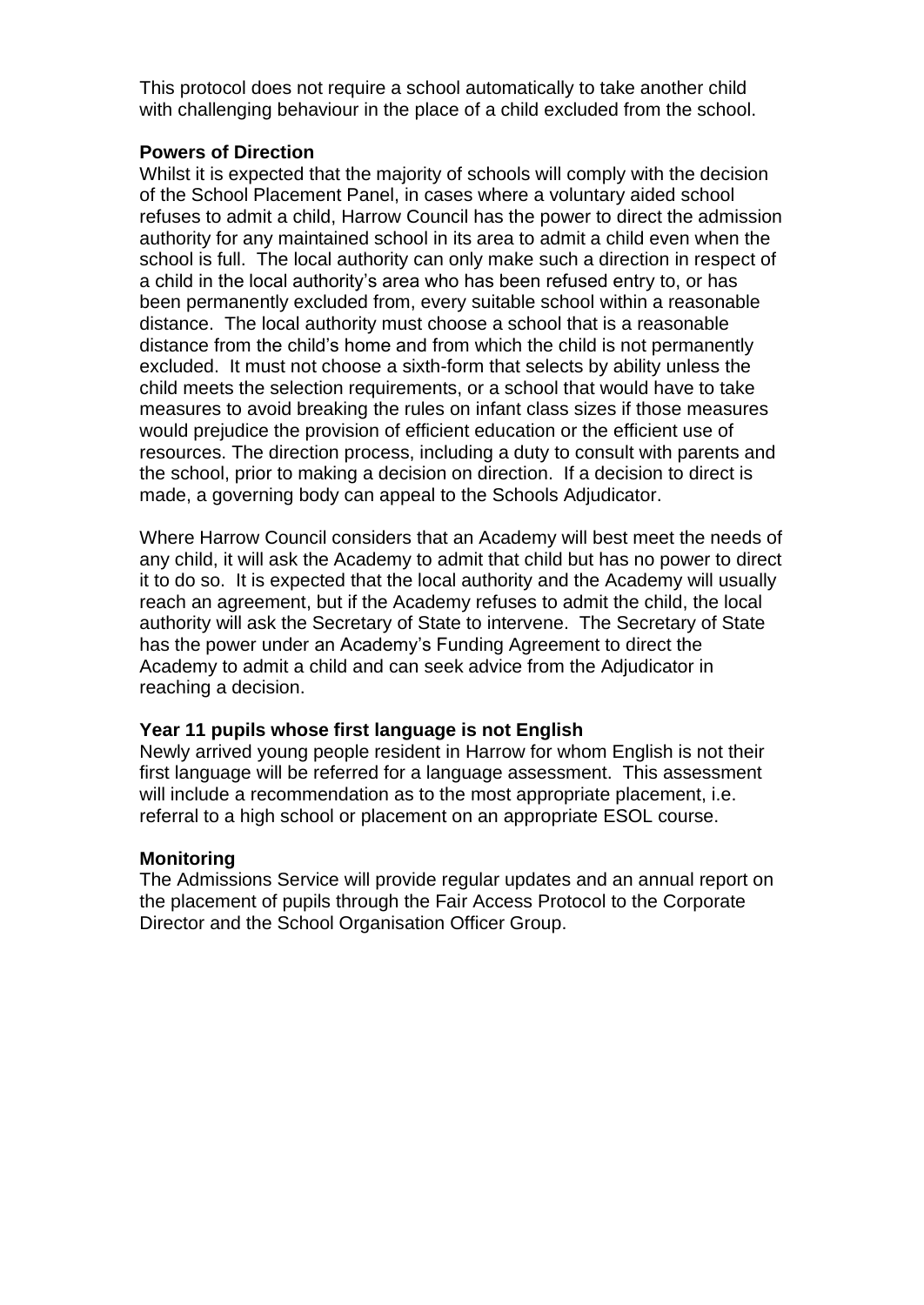#### **Fair Access Protocol School Placement Panel (SPP) Terms of Reference**

## **1. Context**

The Fair Access Protocol (FAP) is intended to offer pupils a school place where they are out of school. It is not an alternative admission process to secure a school preference outside the normal admissions round or In-Year Scheme. Harrow's Fair Access Protocol may exceptionally require schools to admit children in excess of published admission numbers in order to protect the interests of vulnerable children and those with challenging behaviour. The School Placement Panel undertakes this role for the local authority in partnership with the Primary and Secondary Headteacher Executives. A flow chart is presented at Annexe B.

## **2. Purpose**

The purpose of the School Placement Panel (SPP) is to consider cases presented in accordance with the Fair Access Protocol.

The SPP is a decision-making body to place children without a school place at a school over the published admission number.

Excluded Pupils and the Managed Moves Process are not considered by the SPP.

## **3. Scope**

SPP consider In-Year Applications.

## **4. Composition of the School Placement Panel**

The Panel will be comprised of the following members as a minimum:

- (a) 1 primary headteacher representative
- (b) 1 secondary headteacher representative
- (c) 1 VA headteacher representative

Two Admissions Officers will attend the meeting, a presenting officer and an administrator to record the decisions.

## **5. Meetings and Attendees**

- (a) The chair will be decided by the headteacher representatives.
- (b) Each member has formal voting rights when making a decision to identify a school to admit a child.
- (c) The chair has the casting vote.
- (d) The Panel will generally meet on a three weekly basis during term time. Meetings during school holidays may be required in exceptional circumstances.

An Admissions officer will present the case and panel will be provided with the following information: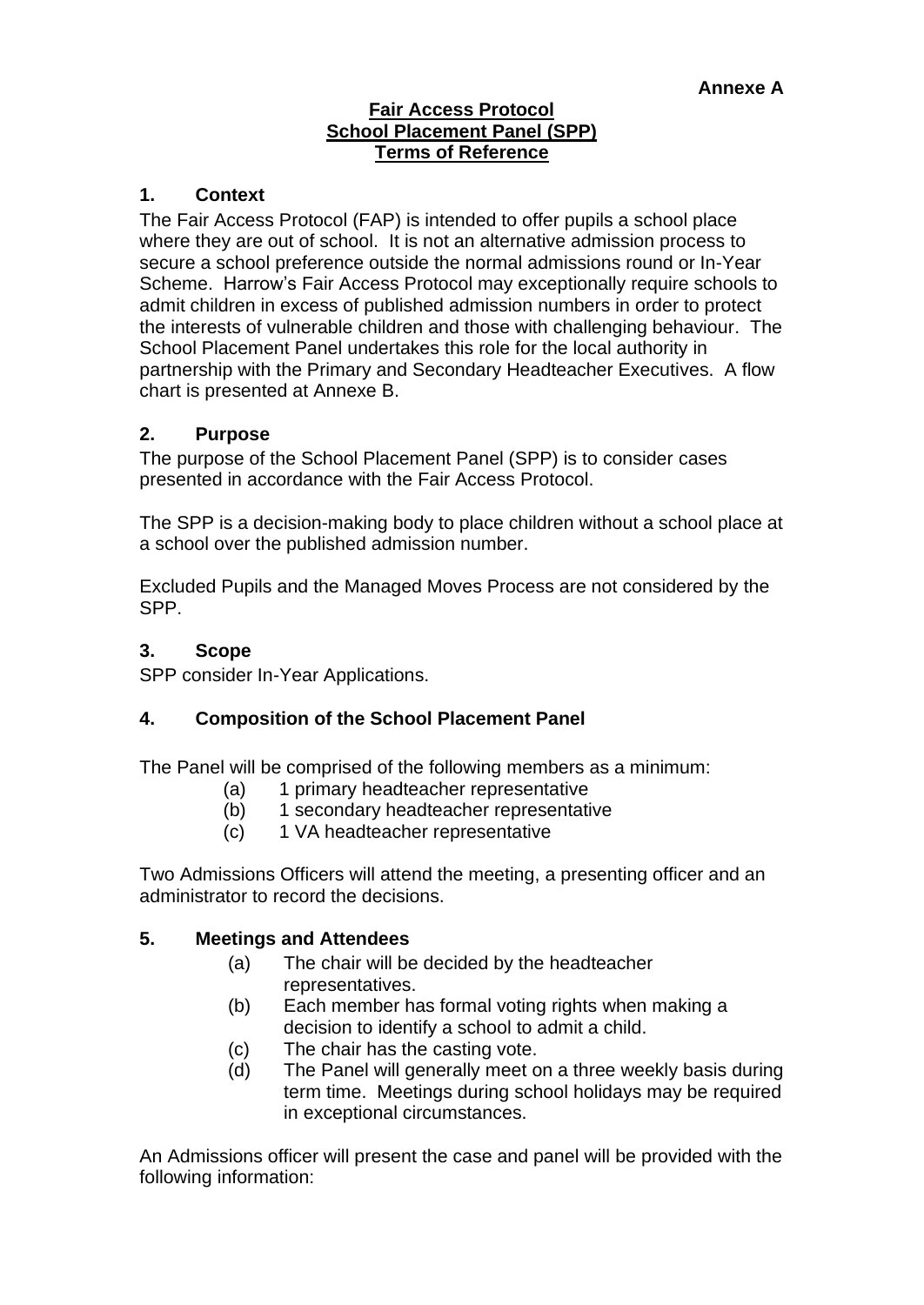- The pupil's date of birth and year group.
- The school(s) the parent has named on their application together with the number of places available, the number of children currently on roll and the number of any places offered in the relevant year group.
- 8 nearest schools, to the home address, with options to go up to 2 miles (for KS1) or 3 miles (for KS2 and above). The panel may however consider schools further away if the nearest schools already have additional pupils on roll.

The following information will be provided about each school:

- o PAN's and number of pupils on Roll
- $\circ$  any information provided by the schools
- o the number on roll if all cases offered are admitted in the relevant year group
- Names and dates of birth and Year Group of siblings attending any of the schools identified.
- Any known special educational needs without a Statement of SEN.
- Any known religious, philosophical or other reasons for parental preference. Wherever, possible children will be allocated a school of their faith if a SIF has been provided.
- Any information provided by the school, where available e.g. the number of in-year admissions and mobility.
- Evidence that the child is in the country, where available.
- The number of pupils who have been placed in a school via the Managed Moves Protocol, when applicable.
- The number of excluded pupils who have been place in a school in that academic year, when applicable.

The Panel's decision will be recorded with a supporting rationale by the Admissions Officers. The Corporate Director People Services will be informed of the Panel's decisions. The decisions will be recorded in line with the rationales set out in Annexe C.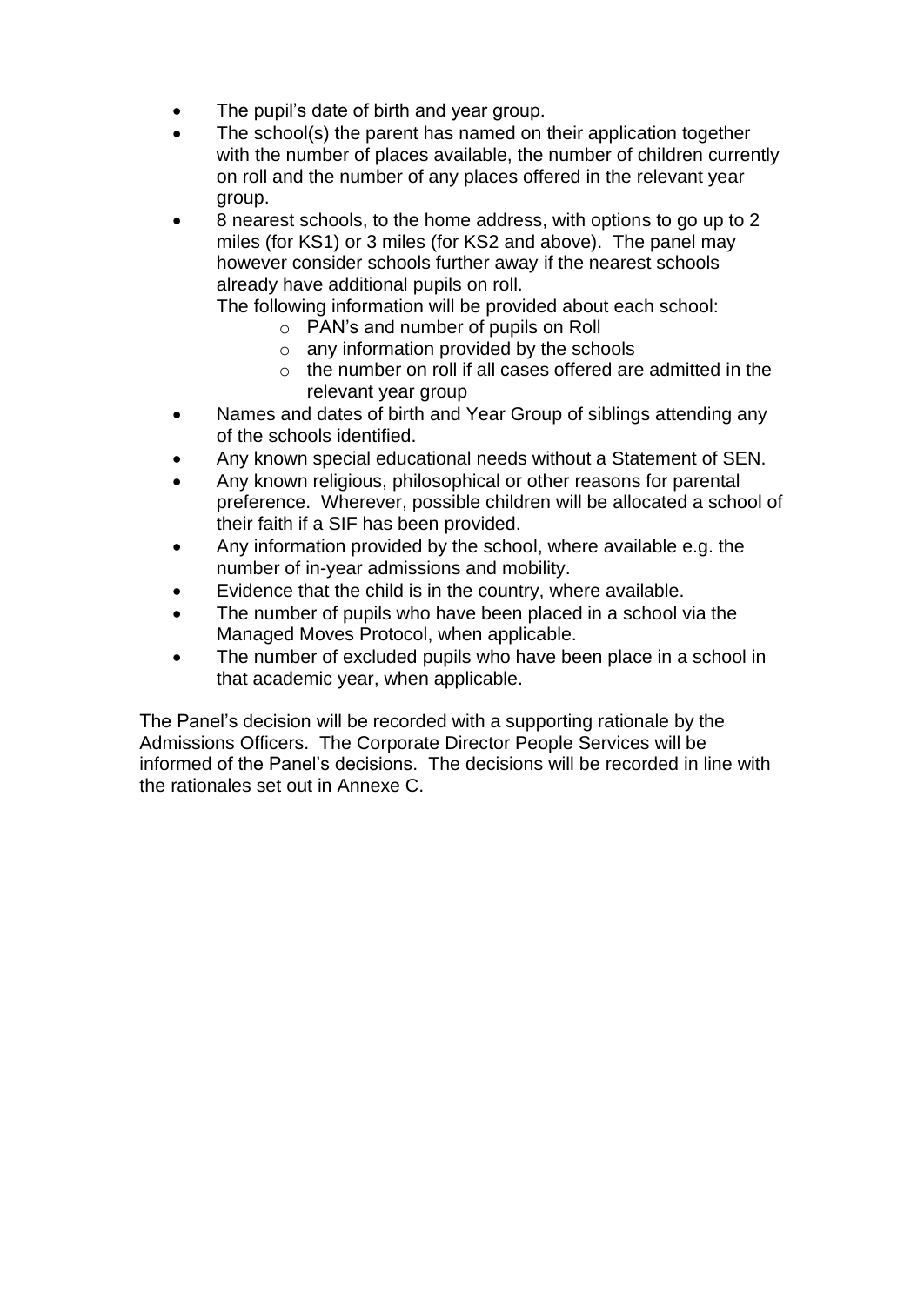#### **FAIR ACCESS PROTOCOL – SCHOOL PLACEMENT PANEL (SPP) FLOW CHART**

#### In- Year Application received

Child not in school - No place available at preferred or alternative school within 2/3 miles of their home address and child is not in a school within a reasonable distance from their home.

Child moves to new area and is in school – check distance to their current school 2 miles for a child in KS1 and 3 miles for a child in KS2/3/4 **and** where travel times are in excess of 45 minutes for primary and 75 minutes for secondary and where no alternative offer can be made in accordance with In-Year scheme.

Notification sent to schools a week before the SPP meeting listing the number of cases that will be considered and with year groups. Schools will be invited to send in letters to be presented to the panel. Admission Service reserves the right to submit late cases to the panel in exceptional circumstances or with safeguarding reasons. The panel will decide if late cases tabled at the meeting will be considered.

## **SPP MEETING**

SPP meet and make a decision/recommendation based on information provided:

- The pupil's date of birth and year group.
- The school(s) the parent has named on their application together with the number of places available, the number of children currently on roll and the number of any places offered in the relevant year group.
- 8 nearest schools, to the home address, with options to go up to 2 miles (for KS1) or 3 miles (for KS2 and above). The panel may however consider schools further away if the nearest schools already have additional pupils on roll.

The following information will be provided about each school:

- o PAN's and number of pupils on Roll
- o any information provided by the schools
- o the number on roll if all cases offered are admitted in the relevant year group
- Names and dates of birth and Year Group of siblings attending any of the schools identified.
- Any known special educational needs without a Statement of SEN.
- Any known religious, philosophical or other reasons for parental preference. Wherever, possible children will be allocated a school of their faith if a SIF has been provided.
- Any information provided by the school, where available.
- Evidence that the child is in the country, where available.
- The number of pupils who have been placed in a school via the Managed Moves Protocol, when applicable.
- The number of excluded pupils who have been place in a school in that academic year, when applicable.

Admissions Officer records decision and rationale in line with Annexe C.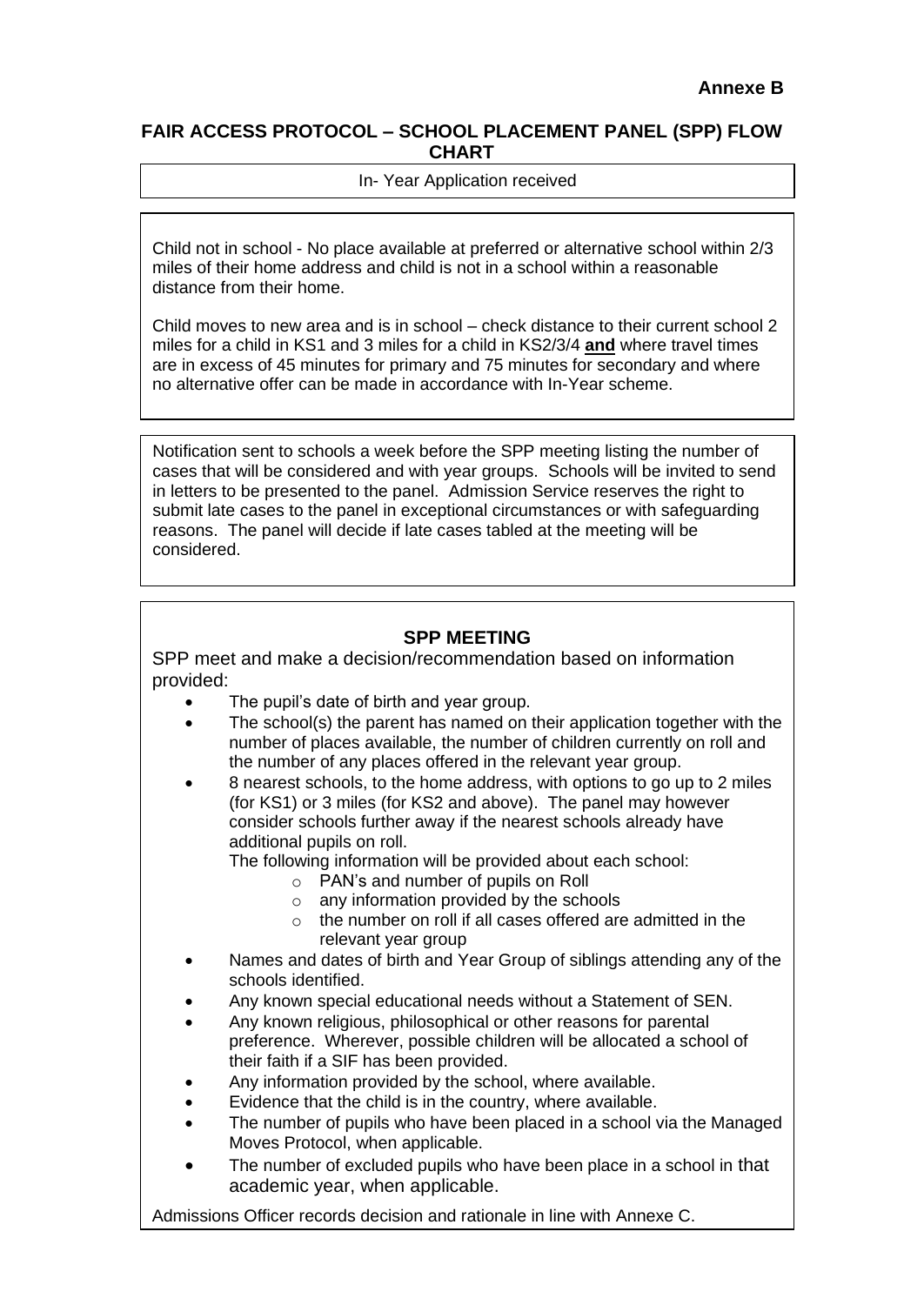School Admissions Team update local admissions system and send a report to individual schools where a decision by the Panel has been made on the same day as panel meeting.

The 48 hours period will enable time for schools to make preparations for the child to be admitted. It will also allow time for schools that are their own admissions authority to notify the governors of the decision.

Send a letter to parents confirming the decision of the panel – 48 hours after the schools have been sent the lists.

Admissions to inform Corporate Director People Services the outcome of Panel decision/recommendations

If an own admission authority school disagrees with the decision of the panel the LA will consider whether to formally consult and follow the direction route (voluntary aided schools) or to request that the Secretary of State makes a direction (academies).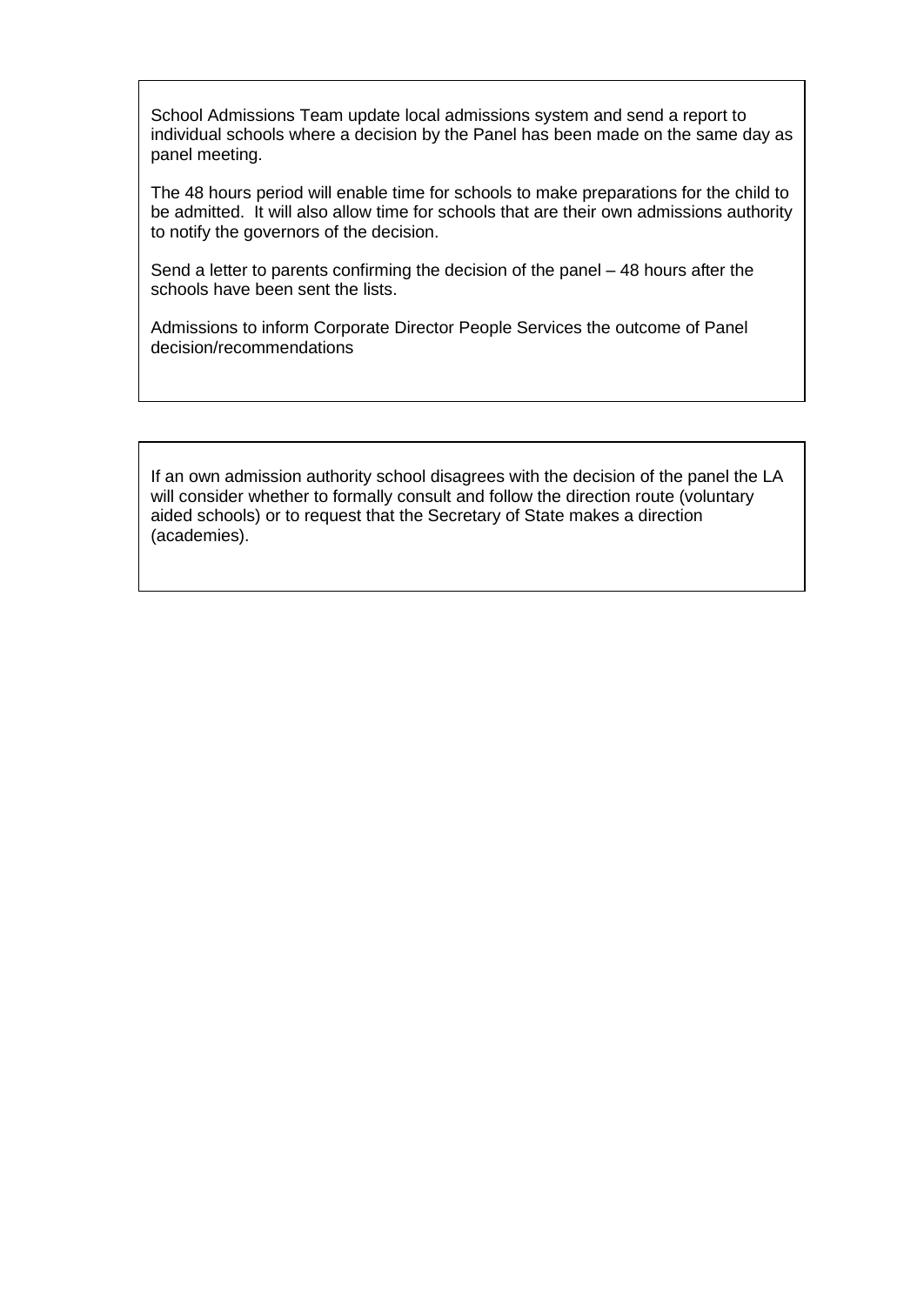## **SCHOOL PLACEMENT PANEL (SPP) Decision Making Rationale**

All decisions by the SPP have an overarching rationale which is the need to balance and share the burden across all schools when all year groups are full at schools within a reasonable distance from the pupils' home address.

The rationales for decisions by the SPP are as follows:

- 1. All schools are considered and when all schools are full at Published Admissions Number, distance is considered and a place is offered at the nearest school.
- 2. All schools are considered and when all schools are equally over PAN, distance is considered and a place is offered at the nearest school.
- 3. All schools are considered and the school offered was not as over numbers in the year group as the other local schools, taking to account of distance.
- 4. Where siblings have to be placed, the school that could best accommodate all the children in the relevant year groups, taking into consideration schools within a reasonable distance from the pupil's home.
- 5. Medical or social need which means that the pupil needs to be placed at a particular school.
- 6. All local schools are full and over numbers and parents have expressed a preference for a school which is further away than the 8 nearest schools, and which is not as over PAN as the other local schools.
- 7. Other reason Panel will need to define.

**March 2017**